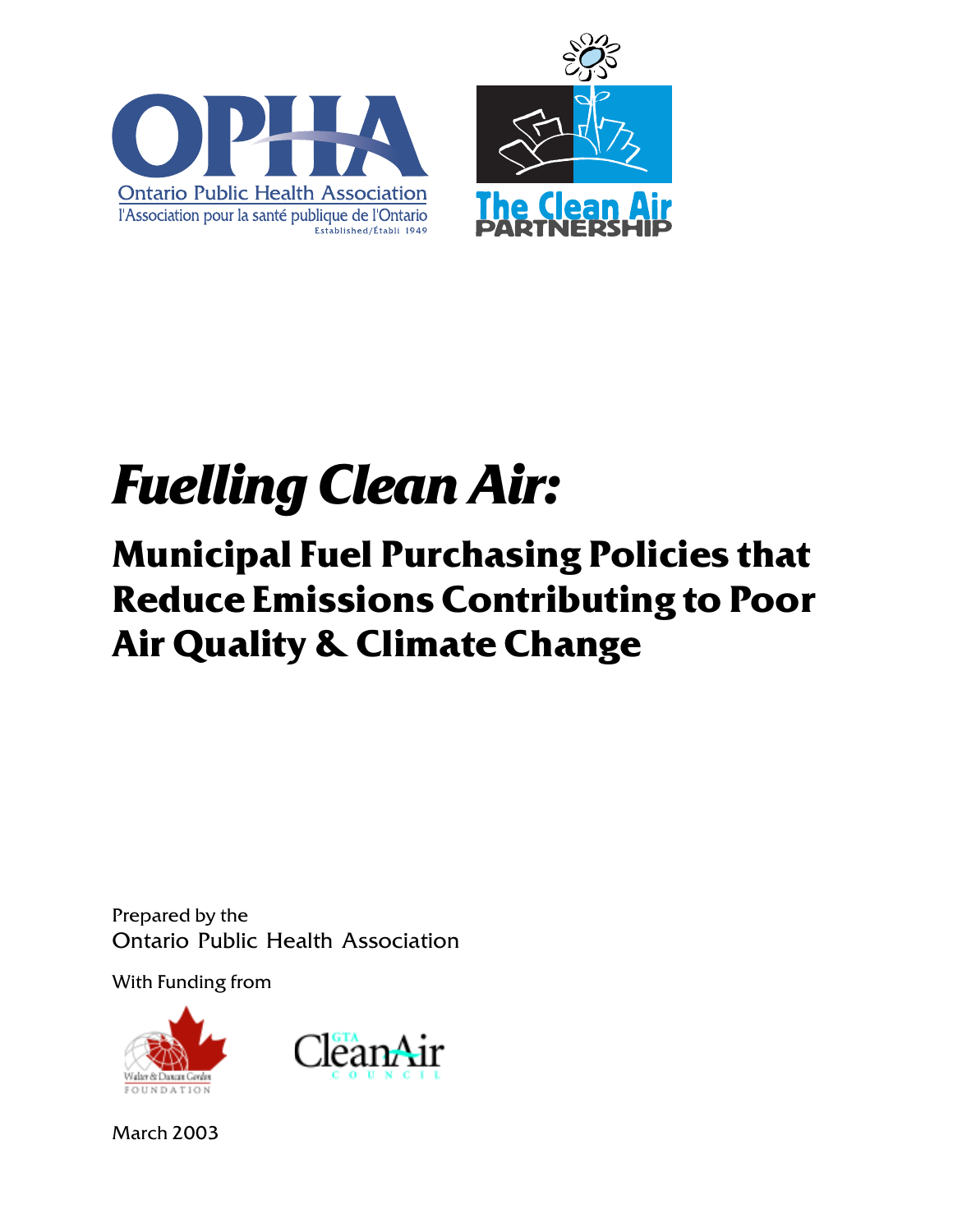## Reference:

Ontario Public Health Association (OPHA), Fuelling Clean Air: Municipal Fuel Purchasing Policies that Reduce Air Emissions Contributing to Poor Air Quality & Climate Change, Prepared for the Greater Toronto Area (GTA) Clean Air Council, March 2003.

### Author:

Kim Perrotta, Air Quality Coordinator, Ontario Public Health Association (OPHA)

## Project Advisory Committee:

This project benefited greatly by the expertise & policy direction offered by the Project Advisory Committee which included:

Rob Bromley, Health Promotion Officer, Public Health Environmental Health & Lifestyle Resources, Region of Waterloo

Paul Callanan, Manager, Environmental Health, Peel Public Health, & Program Advisor, OPHA Air Quality Program.

Ken Dack, Fleets Manager, City of Brampton

Helen Doyle, Manager, Environmental Health, York Region Health Services Department, & Program Advisor, OPHA Air Quality Program.

Sarah Gingrich, Research Consultant, Health Promotion & Environmental Protection Office, Toronto Public Health, City of Toronto

Atis Lasis, Manger, Safe Environments Programme, Healthy Environments and Consumer Safety Branch, Health Canada

Eva Ligetti, Executive Director, Clean Air Partnership, & Moderator of the GTA Clean Air Council

Melinda Moriarty, Oil, Gas and Energy Branch, Environment Canada

Beatrice Olivestra, Executive Director, Friends of the Earth

Sherri Rendek, Project Manager, Clean Air Partnership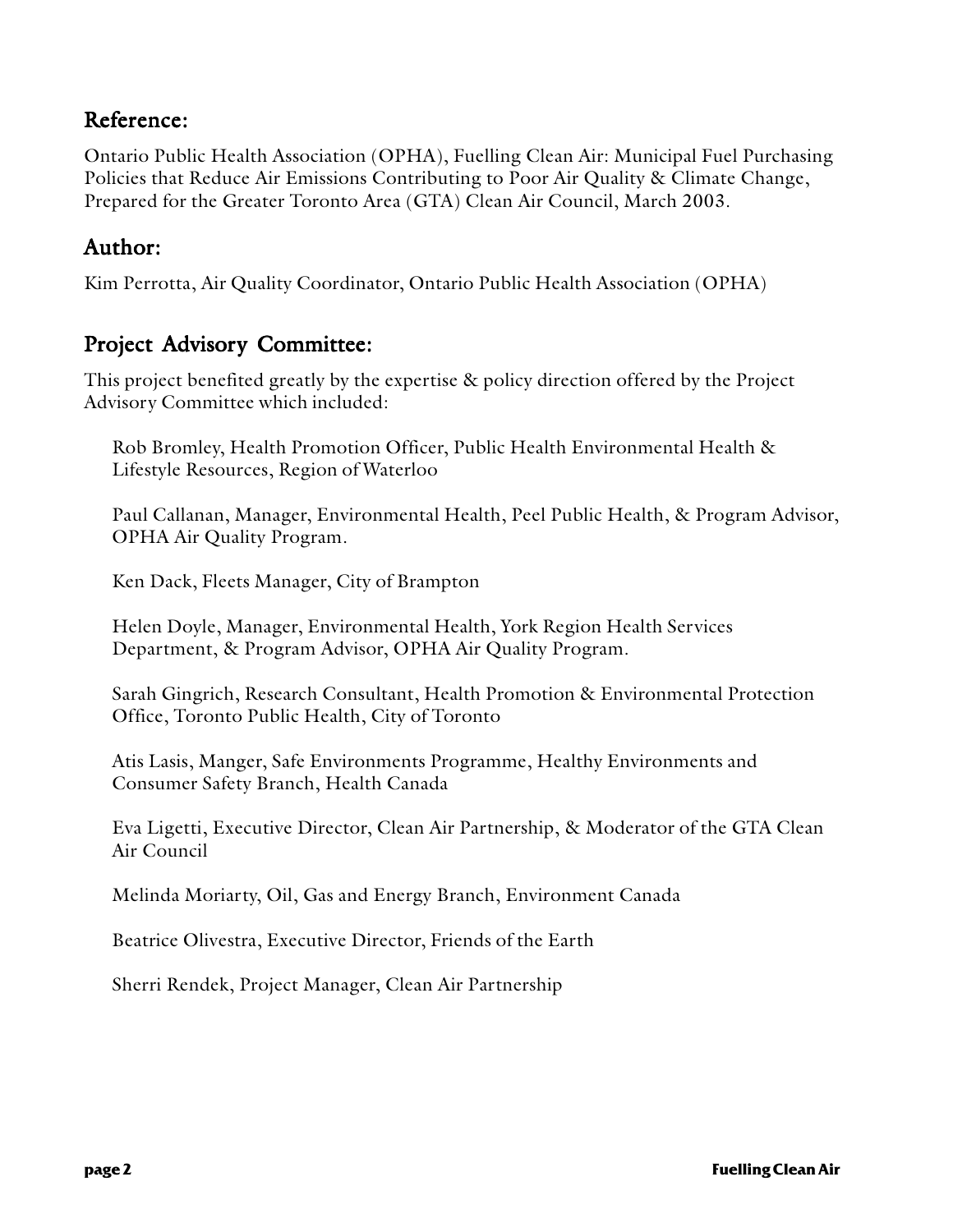## Appreciation:

The Project Advisory Committee would also like to express appreciation to the following people who offered technical background information and/or comments on early drafts of the report:

Rishi Basak, Economist, Regulatory and Economic Analysis Branch, Environment Canada

Carol Burelle, Head, In-Use Vehicle Emissions, Transportation Systems Branch, , Environment Canada

Jeffrey Guthrie, Program Engineer, Oil, Gas & Energy Branch, Environment Canada

Bruce McEwen, Chief, Fuels Divisions, Environment Canada.

Greg Rideout, Head, Toxic Emissions Research and Field Studies, Emissions Research and Measurement Division, Environment Canada.

Blair Stacey, Program Engineer, Transportation Systems Branch, Environment Canada.

Mark Tushingham, Head, Fuel Processing, Fuels Division, Environment Canada

## Acknowledgements:

We would like to acknowledge the support of the Walter and Duncan Gordon Foundation that funded the OPHA Air Quality Program in 2002/2003.

## Distribution:

Copies of this report are available on the Clean Air Partnership website at www.toronto.ca/ cleanairpartnership and on the OPHA website at www.opha.on.ca/resources/fuel.pdf.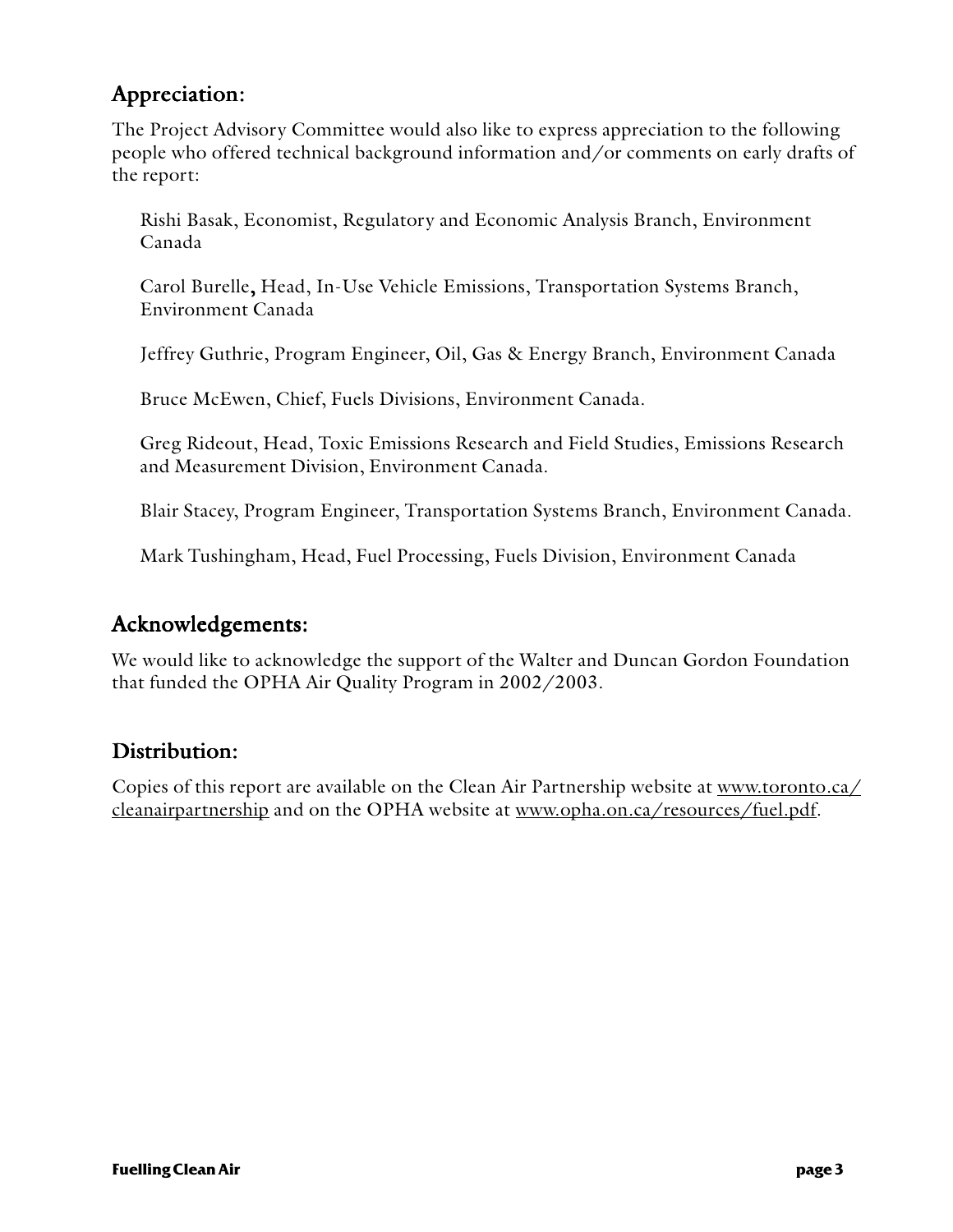## **Executive Summary**

## How Fuels Affect Air Quality

Hundreds of studies, conducted in countries around the world, have demonstrated that poor air quality, which results from the burning of fossil fuels, can have a profound impact on human health. While air quality is affected by a large number of air pollutants that are interacting synergistically, there are several common air pollutants that have been clearly and consistently linked to human health impacts. These include ground-level ozone, fine particulate matter (PM), sulphates (SO<sub>4</sub>), carbon monoxide  $(CO)$ , nitrogen dioxide  $(NO<sub>2</sub>)$  and sulphur dioxide  $(SO<sub>2</sub>)$ . Volatile organic compounds (VOCs) and nitrogen oxides  $(\mathrm{NO_x})$  are frequently included in this list of common air pollutants because they are precursors of ground-level ozone.

Low sulphur fuels can improve air quality in two distinct ways. First, they directly reduce  $\mathrm{SO}_2,\mathrm{SO}_4,$  and PM emissions from vehicle tailpipes. Secondly, they increase the effectiveness of existing emission control devices such as oxidation catalysts, and enable the use of more advanced emission control devices such as diesel particulate filters and  $\mathrm{NO}_{_\mathrm{x}}$  absorbers that are designed to reduce air pollutants such as PM, CO, VOCs, NOx and/or polycyclic aromatic hydrocarbons (PAHs).

## Three Case Studies

This report examines the fuel purchasing policies established by three municipalities in Ontario to reduce air emissions from their municipal operations. In the City of Toronto, the fuel purchasing practice, which has been in place since 1999, has been designed to favour conventional fuels

with lower sulphur levels. This practice, which includes purchasing on-road diesel for the City's off-road diesel fleet, has allowed the City to reduce  $SO<sub>2</sub>$  emissions from the City's corporate fleet from about 29.5 tonnes per year in 1999 to about 6 tonnes per year in 2003. Over the three years that the City has been purchasing onroad diesel for its off-road fleet, it has paid between 2.7% less and 5.7% more per litre for the red dyed on-road diesel than it would for the cheapest off-road diesel. Overall, however, the City has paid about 1% more each year for its fuel to achieve the emission reductions described above.

In 2003, the Region of Waterloo will begin implementing the top three recommendations contained in the Region's Clean Air Plan by purchasing: 1) on-road diesel for the Region's off-road diesel fleet; 2a) ultra low sulphur diesel (ULSD) for the Region's buses; 2b) catalytic exhaust mufflers (CEM) for 86 of the Region's 143 buses; and 3) E10 (10% ethanol blended with 90% gasoline) for the Region's gasoline-fuelled fleet. The use of on-road diesel for the Region's off-road fleet is expected to reduce emissions of sulphur oxides ( $\text{SO}_{\text{x}}$ ) by about 8.5 tonnes per year; while the use of ULSD in buses is expected to reduce SO $_{\mathrm{x}}^{}$  emissions by about 2.8 tonnes per year. The retrofitting of buses with CEMs is expected to reduce emissions of CO, VOCs, and PM by about 17 tonnes per year. In 2003, the Region expects to pay about \$0.04 (or 6.5%) more per litre for the ULSD than it would for conventional onroad diesel.

The City of Brampton began purchasing B20 (20% biodiesel blended with 80% onroad diesel) for use in the City's Corporate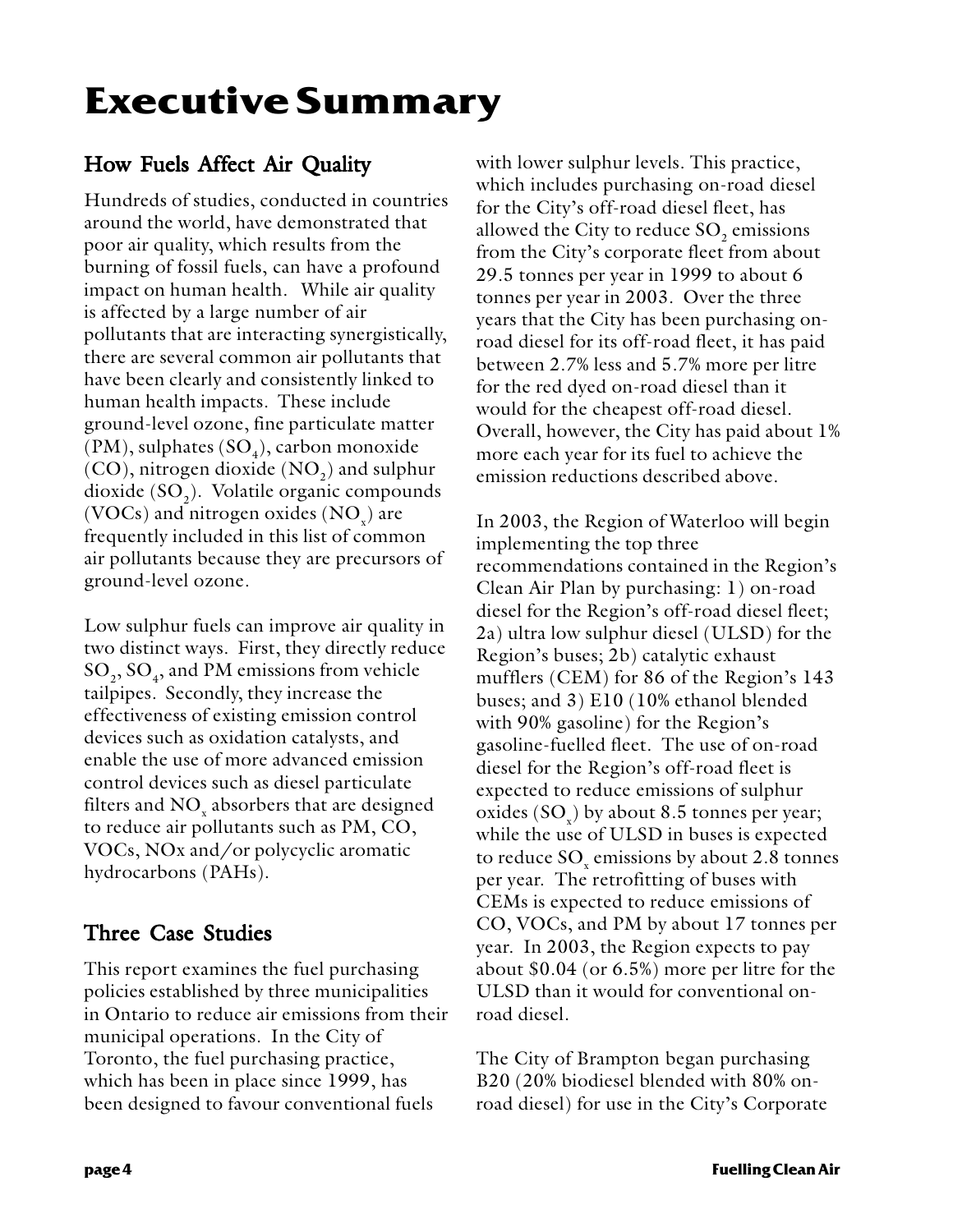on- and off-road diesel fleets in 2002, and plans, in 2003, to use: 1) B20 in the City's bus system; 2) B100 (100% biodiesel) in the City's Corporate on-road and off-road diesel fleets during the summer months; and 3) E10 in the City's gasoline fleet. By using B20 that has been blended with on-road diesel in the City's off-road diesel fleet, it is expected that the City will reduce SO<sub>2</sub> emissions from that fleet by about 88% (or by about 1 tonne per year). The use of B20 in the City's Corporate on-road diesel fleet is expected to reduce  $SO<sub>2</sub>$  emissions from that fleet by about 20%. The use of B20 is also expected to reduce emissions of CO, PM and HC. In 2002, B20 cost the City of Brampton about \$0.04 (or 6.5%) more per litre than conventional on-road diesel, but in 2003, the City expects the cost differential to increase to as much as \$0.12 per litre (or 20% more).

## Lowering Emissions from Gasoline Fuelled Vehicles

Among the three municipalities, two approaches were examined for lowering emissions from gasoline fuelled vehicles:

a) favouring gasoline with the lowest sulphur levels; and b) purchasing E10 (10% ethanol blended with 90% gasoline).

With sulphur levels in gasoline predicted to come down to 30 ppm in Ontario by the fall of 2003, there is no reason why any municipality should buy gasoline with sulphur levels greater then 30 ppm after that date. By purchasing gasoline that contains 30 ppm sulphur many municipalities could reduce SO<sub>2</sub> emissions from their gasoline fuelled fleets by about 92% relative to 2001.

Some municipalities may want to purchase 30 ppm sulphur gasoline that has been blended with ethanol. While the air quality benefits associated with ethanol's use in Canadian gasoline remains unclear, ethanol's production does appear to reduce greenhouse gas emissions. Currently, E10 can be purchased at the same price as conventional gasoline because of tax breaks.

## Lowering Emissions from Off-Road Diesel Vehicles

From a fuels perspective, the biggest air quality impacts can be achieved by shifting away from the use of off-road diesel which contains between 1,300 and 3,700 ppm sulphur. The options considered by one or more of the three municipalities include shifting to:

- a) conventional on-road diesel that contains 278 to 440 ppm sulphur;
- b) ultra low sulphur diesel (ULSD) that contains 15 ppm sulphur; and
- c) B20 (20% biodiesel with 80% on-road diesel) that contains up to 20% less sulphur than conventional on-road diesel.

The conventional on-road diesel option (option a), which could reduce  $SO<sub>2</sub>$ emissions from a municipality's entire corporate fleet by as much as 90%, is the least expensive option. ULSD could further reduce SO<sub>2</sub> emissions, but would also increase costs by about 6.5% beyond that for conventional on-road diesel. The B20 option would reduce  $SO<sub>2</sub>$  emissions by less than ULSD option, but could also reduce CO, PM and HC emissions from older vehicles without requiring modifications, and would produce climate change benefits.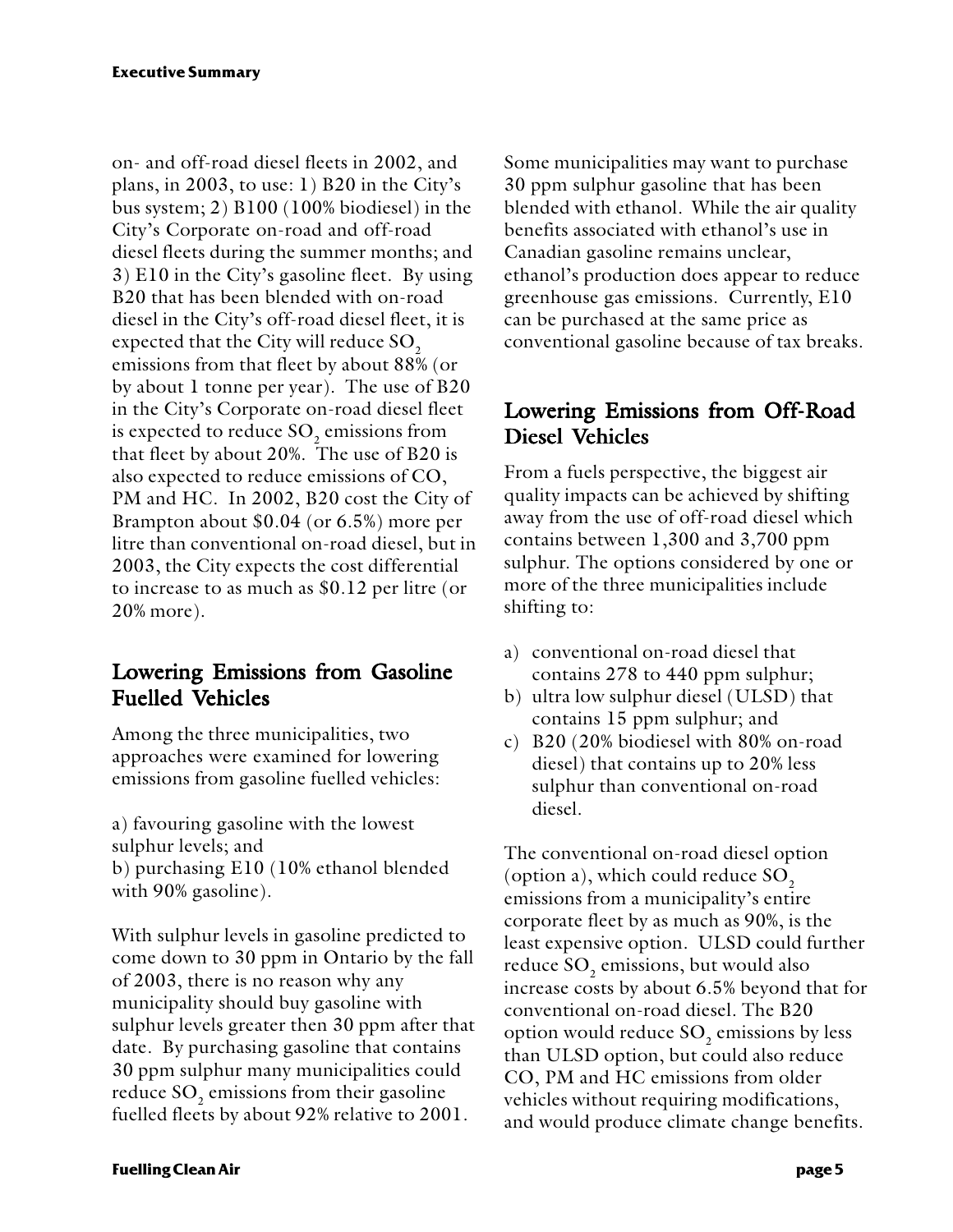#### **Executive Summary**

It can, however, increase costs by 6.5 to 20% beyond that for conventional on-road diesel.

## Lowering Emissions from On-Road Diesel Vehicles

With on-road diesel fleets, the options considered by one or more of the three municipalities examined include:

- a) Selecting conventional diesel with the lowest sulphur levels;
- b) Retrofitting buses with catalytic exhaust mufflers (CEM);
- c) Using ULSD in buses and/or the Corporate fleet;
- d) Using ULSD & retrofitting buses with CEMs;
- e) Using B20 in buses and/or in the Corporate fleet; and
- f) Using B100 biodiesel in the Corporate fleet in summer months.

Given that sulphur levels in on-road diesel in Ontario ranged from 278 to 437 ppm in 2001, substantial air quality benefits can be gained by simply favouring the supplier with the lowest sulphur levels, as the City of Toronto has done.

Significant air quality benefits appear to be associated with both, the retrofitting of older buses with CEMs, and the rebuilding of bus engines with electronic engine controls. Demonstration studies suggest that CEM retrofits can reduce emissions of PM, CO and NOx by up to 34%, 74% and 3.8% respectively, for a cost of about \$3,200 to \$5,000 per bus. When older buses are rebuilt with electronic engine controls and retrofitted with CEMs, estimates suggest that emissions of PM, CO and NOx can be reduced by up to 92%, 74% and 33% respectively, for a cost of \$20,000 to

\$50,000 per bus. This latter approach can also reduce fuel costs and CO<sub>2</sub> emissions by about 8% by increasing the vehicle's fuel efficiency by about 8%.

When ULSD is used in corporate on-road diesel vehicles or buses run by transit authorities,  $SO<sub>2</sub>$  emissions can be reduced by about 95%. More importantly, when ULSD is used in vehicles equipped with oxidation catalysts, emissions of CO, PM, SO<sub>4</sub> and PAHs can be reduced by an additional 35%, 15%, 92% and 15% respectively. ULSD is also essential with the use of more advanced emission control technologies such as continuously regenerating diesel particulate filters (CR-DPF) which can produce significant reductions in a broad array of air pollutants.

An analysis conducted by the U.S. EPA suggests that B20's use in heavy-duty onroad diesel vehicles can reduce emissions of CO and PM by about 11% and 10% respectively, while increasing NOx emissions by about 2%. These impacts vary however, depending upon the model year of the engine, the source of the biodiesel (eg. plant or animal based), and the properties of the conventional diesel with which the biodiesel has been blended. B20 is also expected to reduce  $SO$ , emissions by up to 20% and to produce substantial climate change benefits. B20 has the disadvantage of reducing fuel economy by about 2%, and of being subject to widely varying price swings.

Neat biodiesel (B100) has the potential to produce significant air quality and climate change benefits. On the other hand, B100 can increase emissions of  $\mathrm{NO}_{\mathrm{x}}$  by about  $10\%$ and can reduce fuel economy by between 8 to 10%. It also has the disadvantage of being expensive at present.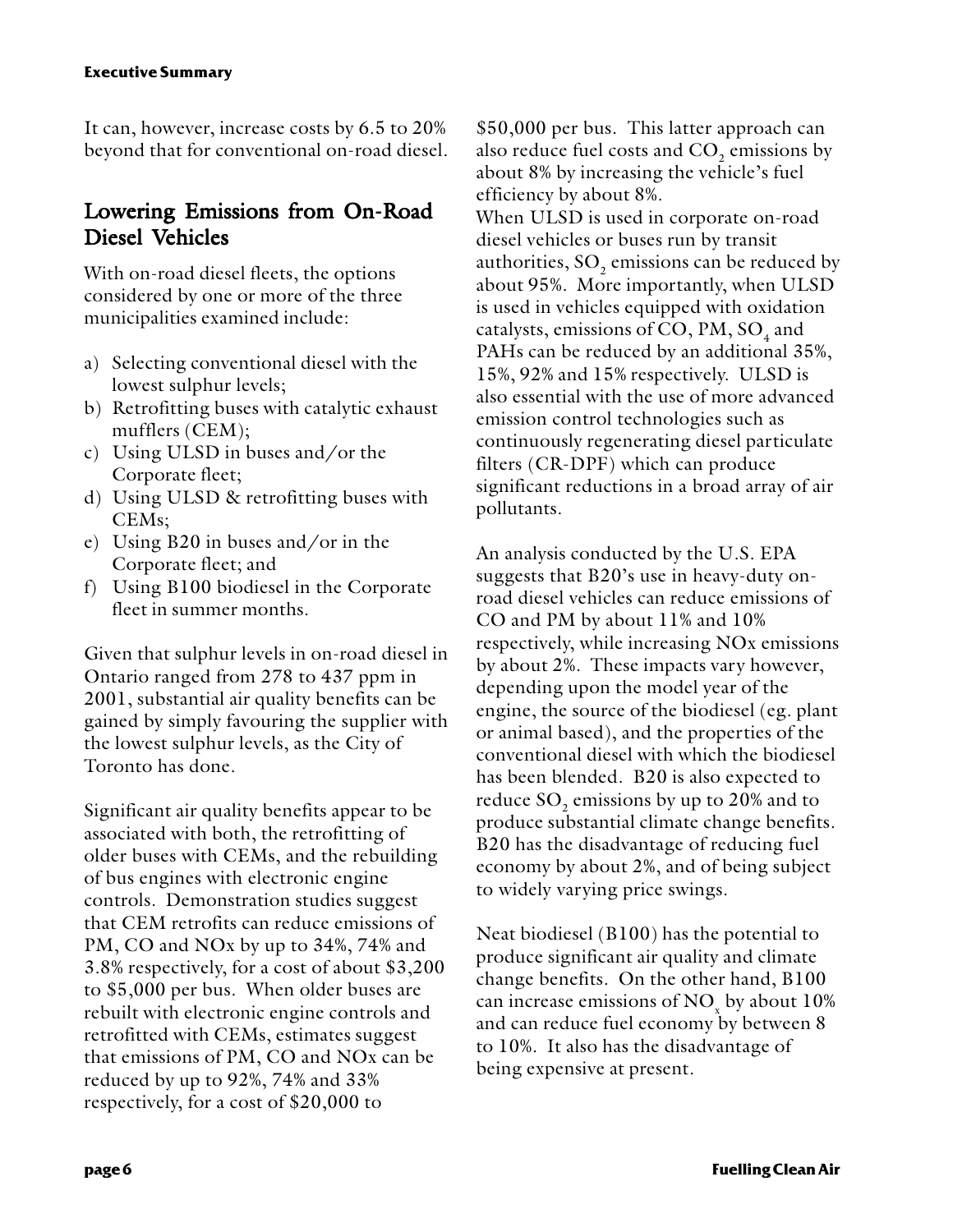### Recommendations

To reduce air emissions that contribute to poor air quality, municipalities should amend their fuel purchasing practices to ensure that they purchase on-road diesel for their off-road diesel fleets, and, beginning the fall of 2003, gasoline that contains 30 ppm sulphur. They may want to consider having this low-sulphur gasoline blended with ethanol, and the on-road diesel blended with biodiesel, to produce climate change benefits. They should also consider using ULSD and/or B20 in their corporate on-road diesel fleets.

Municipalities should examine their transit fleets to determine the financial costs and emission benefits associated with rebuilding engines with electronic engine controls, retrofitting older vehicles with catalytic exhaust mufflers (CEMs), and using ULSD.

The GTA Clean Air Council should explore:

- a) the ownership of emissions trading credits created as a result of fuel purchasing policies;
- b) the benefits of, and mechanisms available for, pooling the fuel purchases of partners of the GTA Clean Air Council; and
- c) establishing a Green Fleets Subcommittee to monitor developments related to fuels, vehicles and emission control technologies.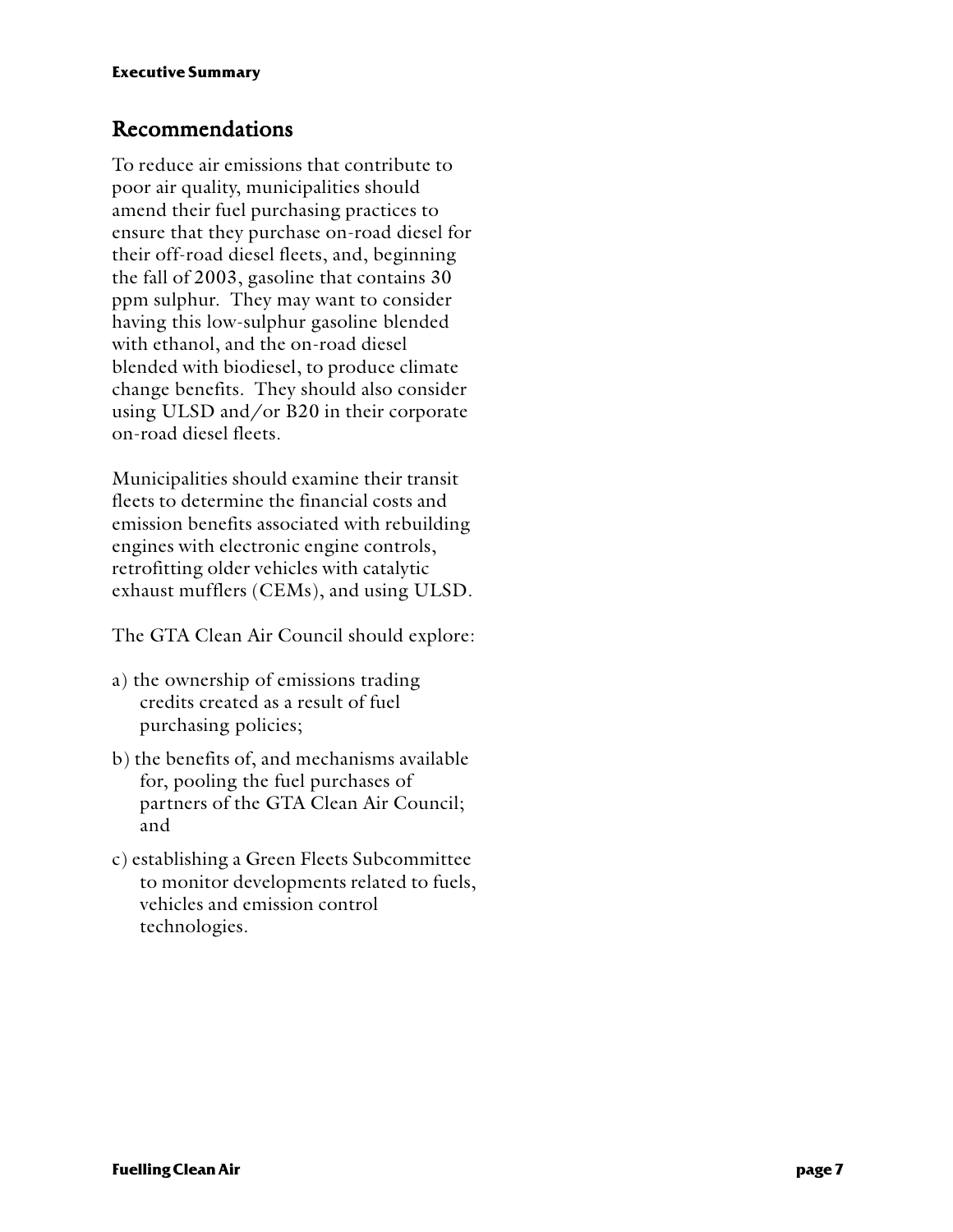## **Glossary of Terms**

#### Biodiesel

Fuel derived from plant oils or animal fat that can be used with, or in place of, conventional petroleum-based diesel fuel.

- **CO** Carbon monoxide, a gaseous air pollutant
- CO2 Carbon dioxide, a greenhouse gas

#### **Ethanol**

An alcohol fuel that is commonly made from corn or sugar but can be made from any feedstock containing appreciable amounts of sugar. Can be mixed with, or used in place of, gasoline.

- HC Hydrocarbons, air pollutants and precursors of smog
- **NO**<sub>x</sub> Nitrogen oxides, gaseous and particulate air pollutants and precursors of smog
- NO<sub>2</sub> Nitrogen dioxide, a gaseous air pollutant and precursor of smog

#### On-Road Diesel

Diesel fuel that is used in municipal vehicles that are licensed for use on road (often called "clear diesel" or "low sulphur diesel")

#### Off-Road Diesel

Diesel fuel that is used in engines and vehicles that are not licensed for use on roads (often called "red diesel"). The off-road diesel fleet of municipalities can include back loaders, large lawn mowers, backhoes, sidewalk clearers, asphalt machines, and in a city such as Toronto, ferries.

- PAHs Polycyclic aromatic hydrocarbons, toxic air pollutants
- **PM** Fine particulate matter including  $PM_{10}$  and  $PM_{2.5}$
- PM<sub>10</sub> Fine particulate matter with diameter less than 10 microns
- $PM<sub>2.5</sub>$  Fine particulate matter with diameter less than 2.5 microns
- Smog When tightly defined, includes ground-level ozone and fine particulate matter. When loosely defined, smog includes several air pollutants commonly present in the air as a result of the incomplete combustion of fossil fuels that contribute to human health impacts (i.e.  $CO$ ,  $SO_2$ ,  $SO_4$ ,  $PM$ , ozone,  $NO_2$ ).
- **SO**, Sulphur dioxide, a gaseous air pollutant and precursor of smog
- SO4 Sulphate, a particulate air pollutant
- **THC** Total hydrocarbons, air pollutants and precursors of smog
- VOCsVolatile organic compounds, air pollutants and precursors of smog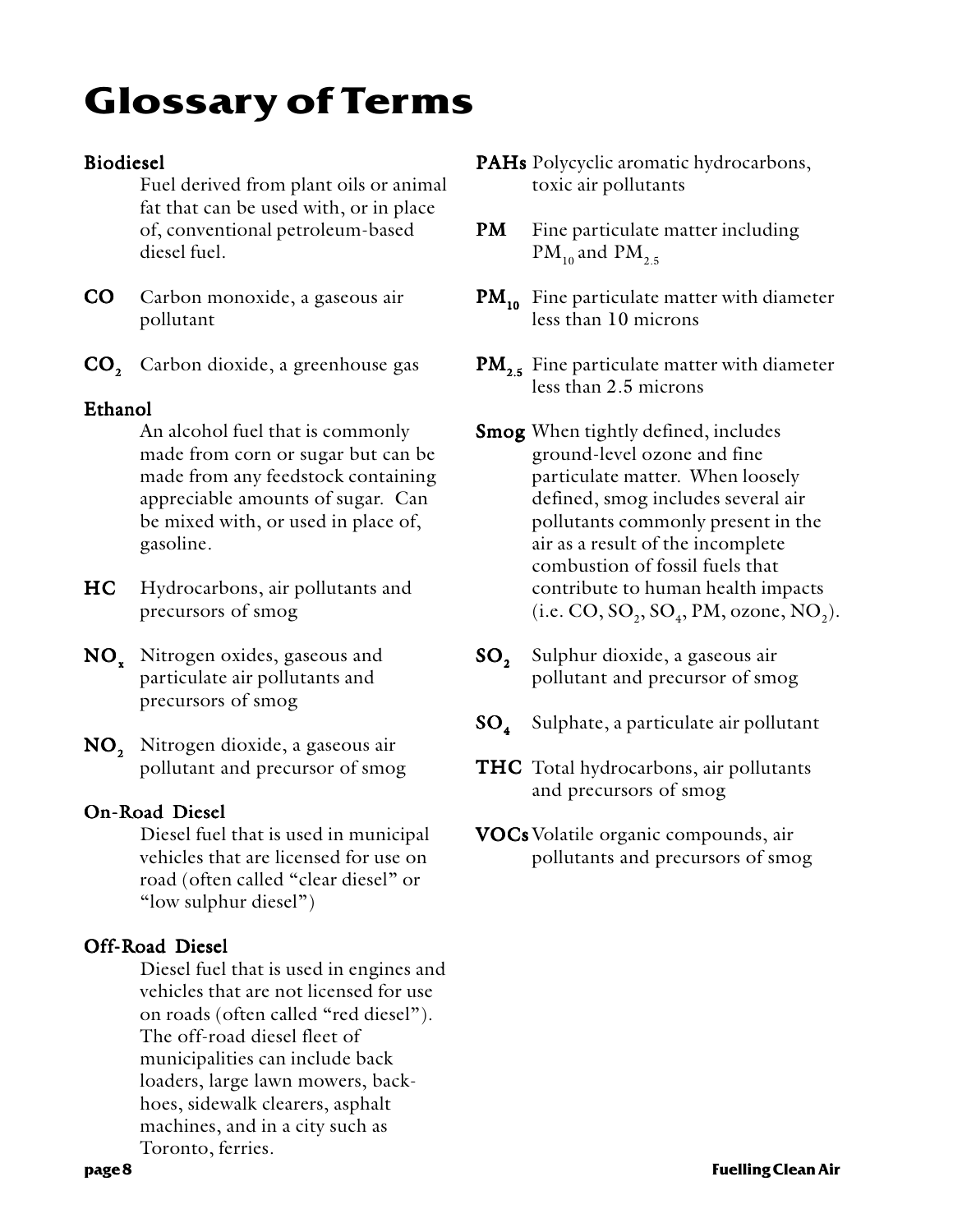## **Table of Contents**

|             | Executive Summary conservation of the conservation of the conservation of p. 4                                                                                                                                |
|-------------|---------------------------------------------------------------------------------------------------------------------------------------------------------------------------------------------------------------|
|             | Glossary of Terms And All Contains and All Contains and Terms All Contains and All Contains and P.8                                                                                                           |
|             |                                                                                                                                                                                                               |
| I           | Health Arguments: Low Sulphur Fuel Policies                                                                                                                                                                   |
| п           | <b>Sulphur Standards &amp; Levels for Canadian Fuels Sulphur Standards &amp; Levels for Canadian Fuels</b>                                                                                                    |
| Ш           | <b>Fuel Purchasing Policies that Reduce Air Emissions Example 18</b>                                                                                                                                          |
|             | Case #1: City of Toronto<br>Case #2: Region of Waterloo<br>Case #3: City of Brampton                                                                                                                          |
| IV          | Evaluation of Non-Conventional Fuel Options &<br>Low-Sulphur Conventional Fuel Options <b>Example 20</b> p. 26                                                                                                |
|             | For Gasoline Fuelled Vehicles<br>$\mathbf{A}$<br>Favouring Gasoline with Lowest Sulphur Levels<br>1.<br>Purchasing Ethanol Blended Gasoline<br>2.                                                             |
|             | B<br>For Diesel Fuelled Vehicles<br>On-Road Diesel for Off-Road Vehicles<br>1.<br>Ultra Low Sulphur Diesel (ULSD)<br>2.<br>3.<br>Biodiesel                                                                    |
| $\mathbf v$ |                                                                                                                                                                                                               |
|             | Reducing Emissions from Gasoline Fleets<br>A<br>$\boldsymbol{B}$<br>Reducing Emissions from Off-Road Diesel Fleets<br>$\mathcal{C}$<br>Reducing Emissions from On-Road Diesel Fleets<br>Recommendations:<br>D |
|             |                                                                                                                                                                                                               |
|             | Appendix B:<br>Ethanol environment and construction of the p. 42                                                                                                                                              |
|             |                                                                                                                                                                                                               |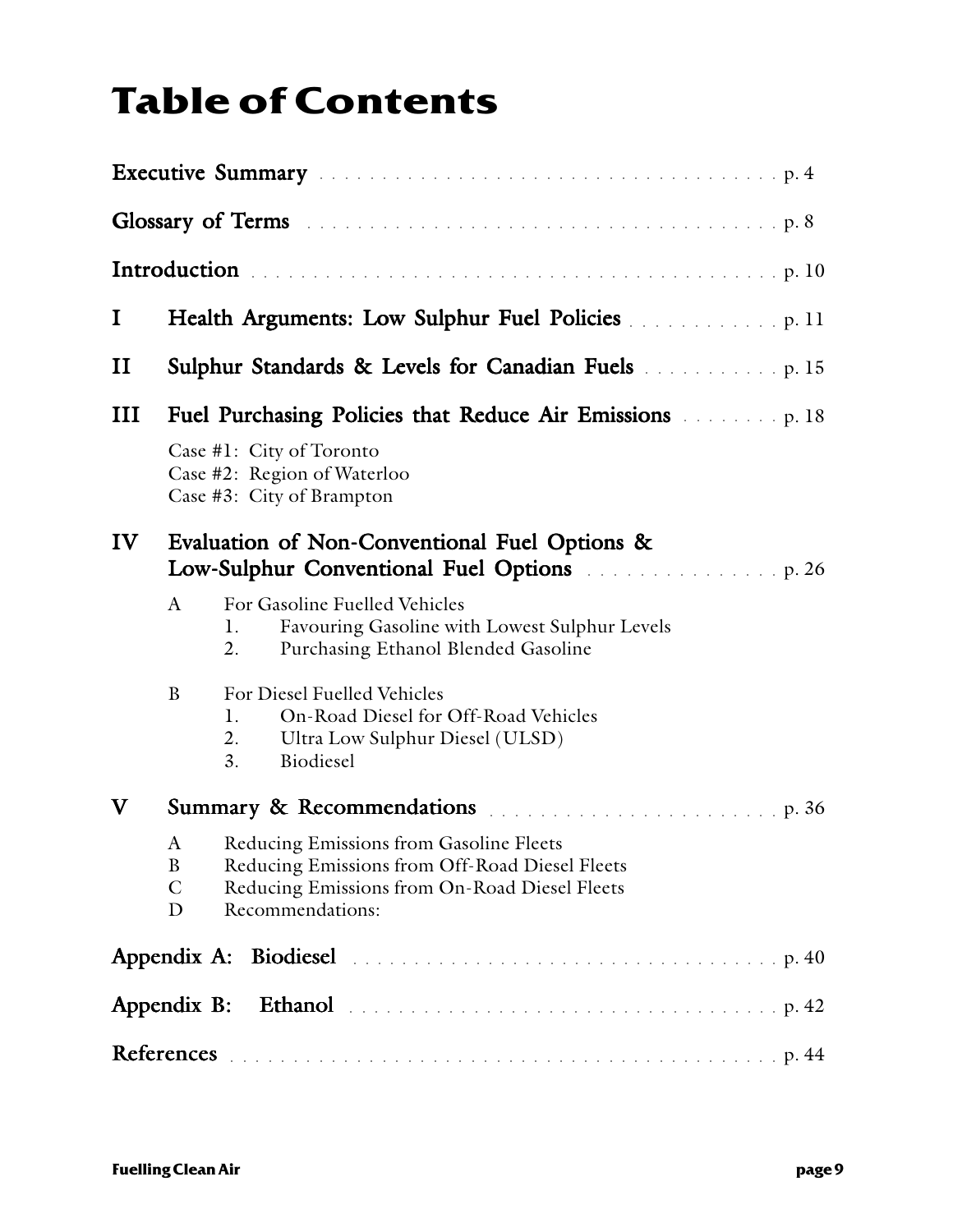## **Introduction**

This report represents a preliminary examination of fuel purchasing practices that can be adopted by local or regional governments to reduce air emissions that contribute to poor air quality and/or global climate change. It has been prepared by the Ontario Public Health Association (OPHA) for the GTA Clean Air Council with projectspecific funding provided by The Clean Air Partnership and with general funding provided by the Walter and Duncan Gordon Foundation.

The GTA Clean Air Council is an intergovernmental working group dedicated to exploring joint clean air initiatives and liaising with municipalities across Canada to discover best practices for reducing smog. The Council currently has members representing 15 cities and towns and 4 regions in the Greater Toronto Area (GTA) as well as partners from the federal and provincial governments. At the Smog Summit convened in Toronto in June 2002, the GTA Clean Air Council partners committed to "researching and developing a low sulphur fuel purchasing standard" that could be adopted by all GTA Clean Air Council partners by June 2003.

The primary goal of this report is to provide the GTA Clean Air Council with information, policy analysis, and recommendations to assist in the development of a low sulphur fuelpurchasing standard. It also evaluates ethanol and biodiesel blended fuels as nonconventional fuels that might be used as alternatives to, or in combination with, conventional low sulphur fuels. This report does not address any fuels or technologies that would require expensive modifications to existing vehicles or infrastructure (i.e. it

does not evaluate natural gas as an alternative fuel). Nor does it provide a comprehensive analysis of all fuel combinations that are currently available on the market. This report is divided into five sections:

**Section I** provides a brief summary of the health impacts associated with poor air quality and the health benefits associated with low sulphur fuels;

**Section II** summarizes the regulatory requirements that apply to sulphur levels in fuels and the sulphur levels in conventional gasoline, on-road diesel and off-road diesel that is currently refined in or imported into Ontario;

Section III summarizes the fuel purchasing practices established by three municipalities in Ontario to reduce air emissions from municipal operations;

Section IV evaluates the different strategies selected by the three municipalities for their gasoline, on-road diesel and off-road diesel fleets, and involves some discussion of ethanol blended gasoline and biodiesel blends as well as low sulphur fuel options;

Section V provides a summary of the different strategies and provides recommendations for consideration by the GTA Clean Air Council.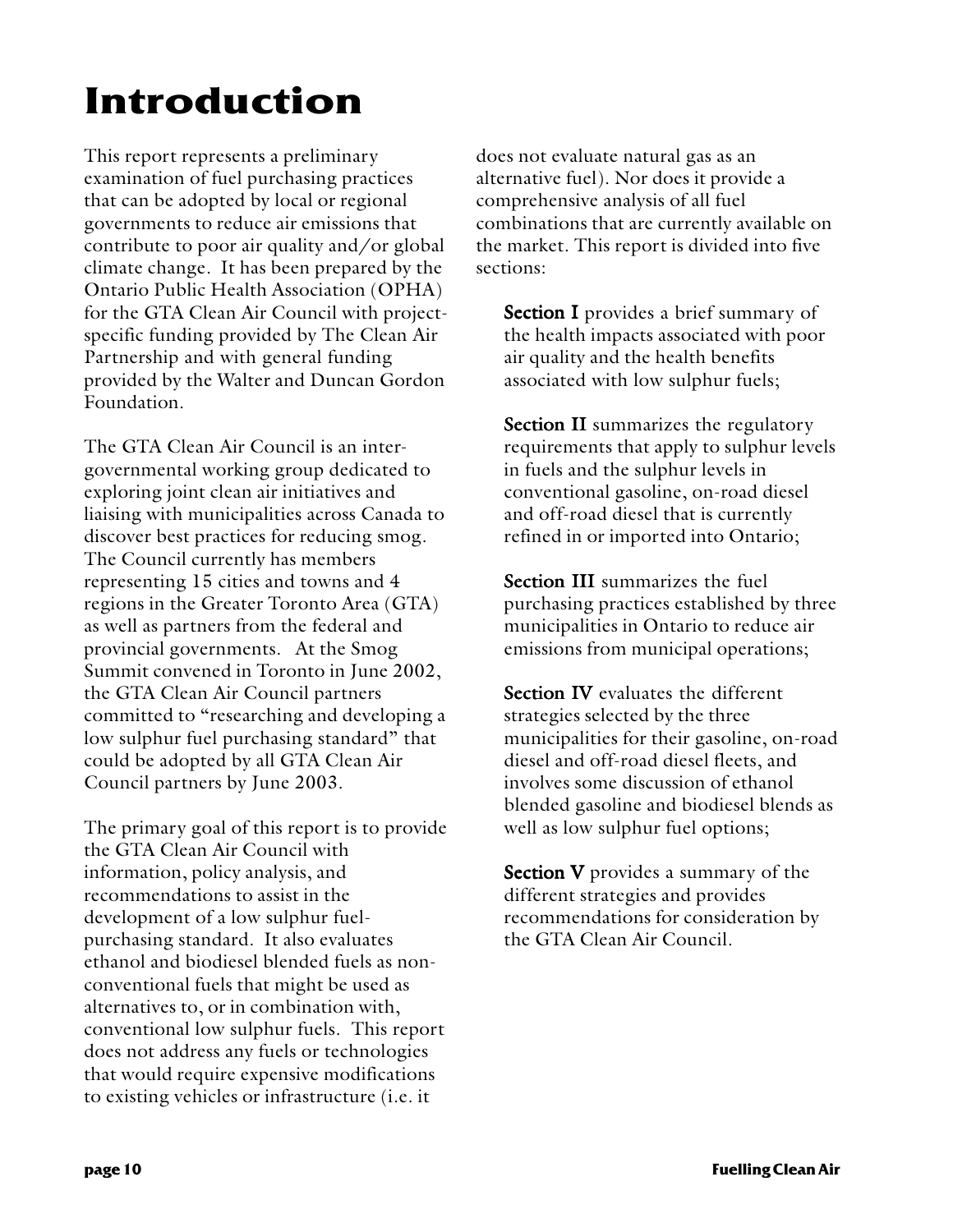## **I. Health Arguments: Low Sulphur Fuel Policies**

## Air Quality and Public Health

Hundreds of studies conducted in countries around the world have demonstrated that poor air quality, resulting from the burning of fossil fuels, can have a profound impact on human health. Numerous studies have demonstrated that short-term exposure to spikes in air pollution are associated with increases in: premature deaths, hospital admissions for cardiovascular and respiratory disease, asthma symptoms, and respiratory infections such as bronchitis and pneumonia (NAAQO, 1999a/b; TPH, 2000a/b; OMA, 1998).

While the majority of air quality studies have been directed at acute health effects associated with short-term exposure to increased levels of pollution, more recent studies have been directed at the chronic health effects associated with long-term exposure to lower levels of air pollution. These studies indicate that air pollution contributes to the development of chronic heart and lung diseases including cancer and asthma.

For example, a team of researchers that followed 1.2 million adults in the United States over a 16-year period found a strong and consistent link between air levels of respirable particulate matter  $(PM_{2.5})$ , sulphates  $(\mathrm{SO}_4)$  and sulphur dioxide  $(\mathrm{SO}_2)$ , and deaths from lung cancer, cardiopulmonary illnesses, and all causes of death. They concluded that air pollution in some U.S. cities presents a health risk comparable to that presented by long-term exposure to second hand smoke (Pope et al., 2002).

In another example, a ten year study

conducted by the University of Southern California found that children who live in high ozone communities and play three or more sports develop asthma at a rate three times higher than those in low ozone communities (Gauderman et al., 2002).

While a mounting body of evidence suggests that air pollution can affect all members of society, children, the elderly and those with predisposing respiratory conditions (such as asthma) or heart conditions (such as congestive heart failure) appear to be most vulnerable (OMA, 1998; Burnett et al., 2001).

## Air Pollution Burden of Illness

The Ontario Medical Association (OMA) has estimated that the acute health effects associated with fine particulate matter and ground-level ozone in Ontario cost at least \$1 billion per year in direct costs for hospital admissions, emergency room visits and absenteeism. These costs do not reflect the costs associated with medication or visits to doctors' offices, which the OMA expects would be significant. The OMA has further estimated that the pain, suffering and loss of life associated with air pollution "costs" Ontario citizens another \$9 billion per year (OMA, 2000).

## Air Pollutants of Concern

While air quality is affected by a large number of air pollutants interacting synergistically, there are several common air pollutants that have been clearly and consistently linked to the health impacts identified above. These include ground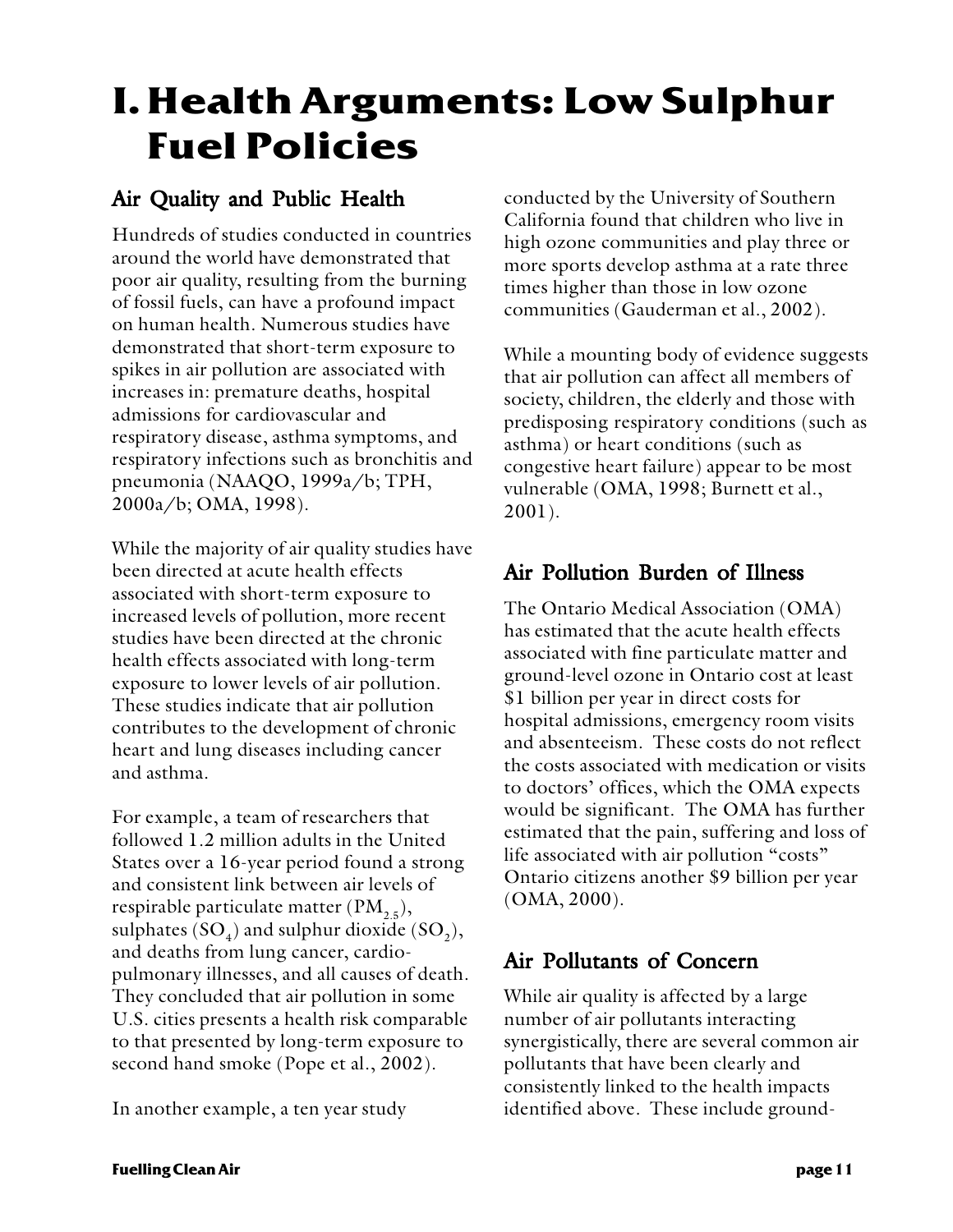level ozone, fine particulate matter (PM), sulphates  $(\mathrm{SO}_4)$ , carbon monoxide  $(\mathrm{CO}),$ nitrogen dioxide  $(NO<sub>2</sub>)$  and sulphur dioxide  $(SO<sub>2</sub>)$  (TPH, 2001a/b).

## Ozone, Nitrogen Oxides & Volatile Organic Compounds

Ground-level ozone is the air pollutant responsible for most of the smog alerts declared in Ontario. It is a secondary air pollutant formed in the air by a reaction between nitrogen oxides ( $\rm NO_x^{}$ ) and volatile organic compounds (VOCs) in the presence of sunlight. Because sunlight is needed for the reaction, air levels of ozone are also related to the weather, and are higher in the summer months in Canada.

## Fine Particulate Matter

Fine particulate matter is the solid or liquid particles in the air that are small enough to be inhaled, and can include acid aerosols such as sulphates, metal fumes, organic chemicals, pollen and smoke. Inhalable particulate matter (called  $PM_{10}$ ) is the term used for those particles that are less than 10 microns in diameter while respirable particulate matter (called  $PM_{2,5}$ ) is the term used for those particles less than 2.5 microns in size.

Recent studies suggest that respirable particulate matter is the most damaging to human health because it can penetrate so deeply into the lungs. In fact, the Federal Provincial Working Group on Air Quality Objectives and Guidelines has concluded that the health impacts associated with  $PM_{2.5}$ may be twice as high as those associated with  $PM_{10}$ , and that the health impacts may even be greater for sulphates (NAAQO, 1999b).

## Carbon Monoxide, Nitrogen Dioxide, & Sulphur Dioxide

Several studies conducted on different continents in recent years have suggested that the gaseous air pollutants also have a significant direct impact on human health. For example, a 1998 study demonstrated that  $NO_2$ ,  $SO_2$ ,  $CO$  and ozone were responsible for 4.1%, 1.4%, 0.9% and 1.8% respectively of all premature deaths in eleven different cities in Canada including Toronto, Ottawa, Hamilton, London and Windsor. Combined, these gaseous air pollutants were responsible for, on average, 7.7% of all premature deaths in these eleven cities (Burnett, 1998).

## Low Sulphur Fuels Reduce Emissions in Two Ways

Low sulphur fuels improve air quality in two distinct ways. First of all, there is a linear relationship between sulphur levels in fuels and SO<sub>2</sub> emissions from vehicle tailpipes. When sulphur levels in fuels are reduced by 90%, it can be crudely estimated that tailpipe emissions of SO<sub>2</sub> will be reduced by about 90%. While SO<sub>2</sub> is a gas that has been directly associated with respiratory impacts in a number of studies, it is also the precursor of sulphates, which have been clearly and consistently associated with respiratory and cardiovascular impacts in a large number of studies (TPH, 2000a). Sulphates are also a significant component of  $PM_{10}$  and  $PM_{2.5}$ . The Ontario Ministry of the Environment estimates that  $25\%$  of  $PM_{10}$ and 40% of  $PM_{2,5}$  in Ontario's air are sulphates (TPH, 2000a).

Secondly, ultra low sulphur fuels are "enablers" that: 1) allow greater reductions in emissions of PM, HC, VOCs and NOx with existing emission control devices such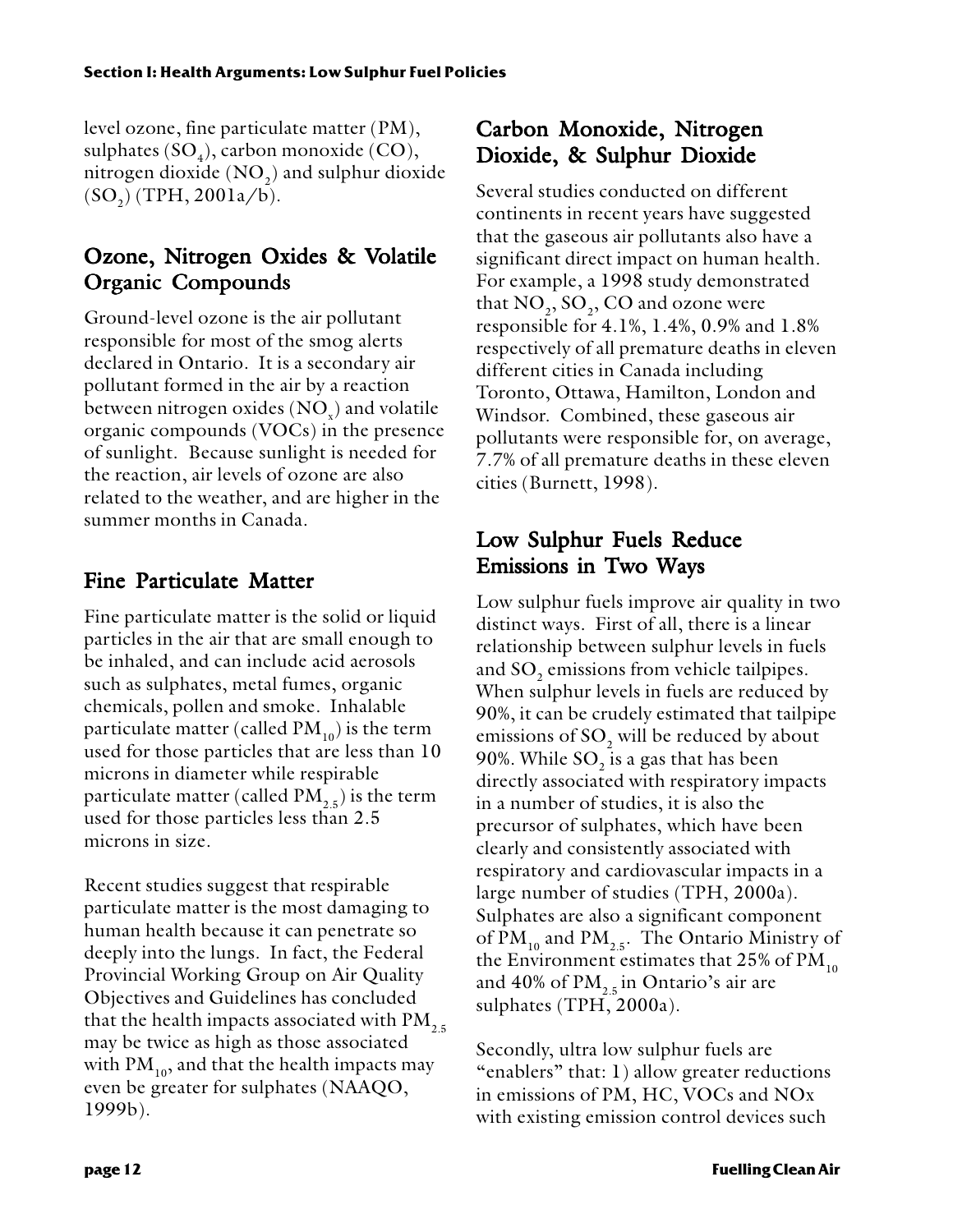as oxidation catalysts; and 2) are required for the use of advanced emission control devices such as diesel particulate filters (DPF) and NOx absorbers (Env Can, 2001; Panel, 1997).

## Health Benefits Associated with Low Sulphur Fuels

In 1997, the Health and Environmental Impact Assessment Panel (HEIAP) was struck by the Government of Canada to assess the health benefits that would be associated with regulations that established a "minimum national standard" for sulphur levels in Canadian fuels. The Panel estimated the health impacts of nine sulphur scenarios using sulphates as the indicator pollutant for all health impacts avoided. The Panel acknowledged that this methodology likely underestimates the total health benefits associated with each scenario (HEAIP, 1997).

Table 1 below provides the Panel's estimates

of the health impacts that could be avoided in seven Canadian cities over a 20-year period for three of the nine sulphur scenarios assessed. The most significant health benefits were associated with the 30 ppm gasoline standard, followed by the 400 ppm off-road diesel standard, and then the 50 ppm on-road diesel standard. It was determined that the avoided health impacts would be greatest in the Toronto area because of: 1) the high sulphur levels in Ontario fuels; 2) the high number of vehicle miles travelled in the Toronto area; and 3) the large size of the population affected (4 million people)(HEIAP, 1997)

The Panel estimated the economic value of the avoided health impacts and determined that, over a 20-year period, in the seven Canadian cities, the 30 ppm gasoline scenario could produce health benefits worth \$7.2 billion, while the 50 ppm onroad diesel standard would produce health benefits worth \$1.7 billion, and the 400 ppm off-road standard could provide health benefits worth \$4.0 billion (HEIAP, 1997).

| <b>Canadian Cities, Over 20 years, Number of Cases</b> |                      |                            |                                    |  |  |  |  |  |
|--------------------------------------------------------|----------------------|----------------------------|------------------------------------|--|--|--|--|--|
| <b>Avoided Effect</b>                                  | Gasoline<br>$30$ ppm | On-Road Diesel<br>$50$ ppm | Off-Road Diesel<br>$400$ ppm       |  |  |  |  |  |
| <b>Premature Mortality</b>                             | 1,352                | 318                        | 756                                |  |  |  |  |  |
| Chronic Respiratory                                    |                      |                            |                                    |  |  |  |  |  |
| Disease Cases                                          | 4,770                | 1,120                      | 2,660                              |  |  |  |  |  |
| <b>Respiratory Hospital</b>                            |                      |                            |                                    |  |  |  |  |  |
| Admissions                                             | 848                  | 200                        | 474                                |  |  |  |  |  |
| Cardiac Hospital                                       |                      |                            |                                    |  |  |  |  |  |
| Admissions                                             | 689                  | 162                        | 385                                |  |  |  |  |  |
| <b>Emergency Room Visits</b>                           | 4,294                | 1,013                      | 2,398                              |  |  |  |  |  |
| Asthma Symptom Days                                    | 2,086,511            | 492,368                    | 1,166,348                          |  |  |  |  |  |
| <b>Restricted Activity Days</b>                        | 993,134              | 234,692                    | 555,571                            |  |  |  |  |  |
| <b>Acute Respiratory Symptoms</b>                      | 7,159,671            | 1,687,922                  | 3,999,816                          |  |  |  |  |  |
| <b>Lower Respiratory Illness</b>                       |                      |                            |                                    |  |  |  |  |  |
| (Children)                                             | 58,429               | 14,136                     | 32,984                             |  |  |  |  |  |
|                                                        |                      |                            | Source: HEIAP, 1997 [revised 1998] |  |  |  |  |  |

**Health Impacts Avoided with Sulphur Fuel Standards, in 7**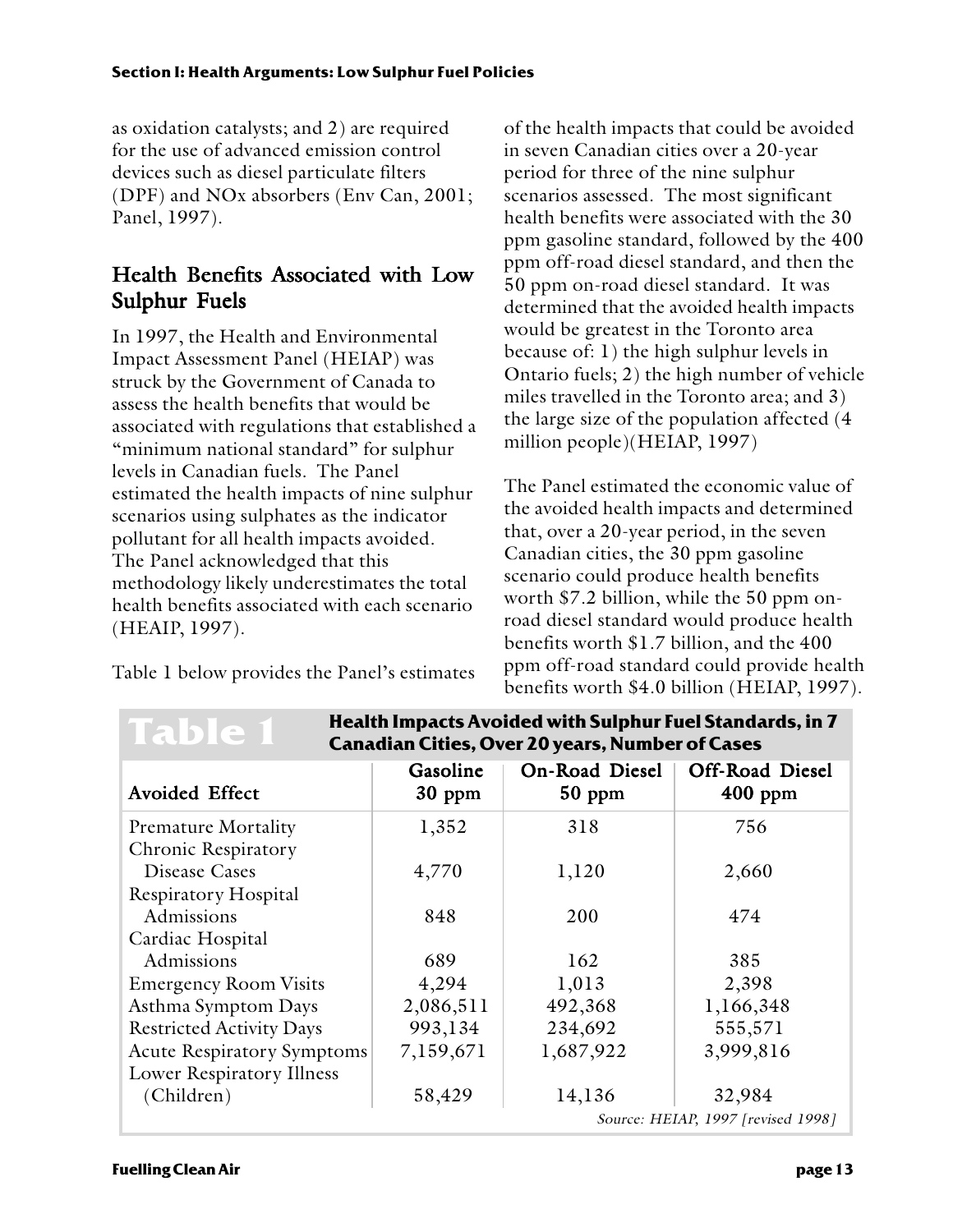## Transportation Sector is a Significant **Contributor**

In Ontario, the transportation sector is the greatest contributor of both of the precursors of ground-level ozone and of CO. In 2000, on-road and off-road vehicles were responsible for about 30% of the VOCs, 63% of the NOx, and 66% of the CO emitted in Ontario (MOE, 2001).

While large point sources such as smelters and coal-fired power plants are the most significant sources of  $SO<sub>2</sub>$  and PM in the province, the transportation sector can be an important source of these air pollutants in an urban airshed (MOE, 2001). For example, within the City of Toronto, it has been estimated that the transportation sector is responsible for about 60% of  $SO<sub>2</sub>$ emissions (Bell, 2003).

## Fleets Responsible for Significant Portion of Municipal Emissions

The Corporate Fleets operated by municipal governments can be responsible for a significant portion of the air pollutants emitted from municipal operations. For example, when the Region of Waterloo estimated the air emissions associated with Regional operations, it determined that the Region's on-road and off-road vehicles were responsible for about 63% of the  $\mathrm{NO}_{_\mathrm{x}}\mathrm{,}$ 12% of the SO<sub>x</sub>, 97% of the CO, 96% of the VOCs, and 77% of the  $PM_{10}$  emitted from Regional operations (Region of Waterloo, 2002, p.13).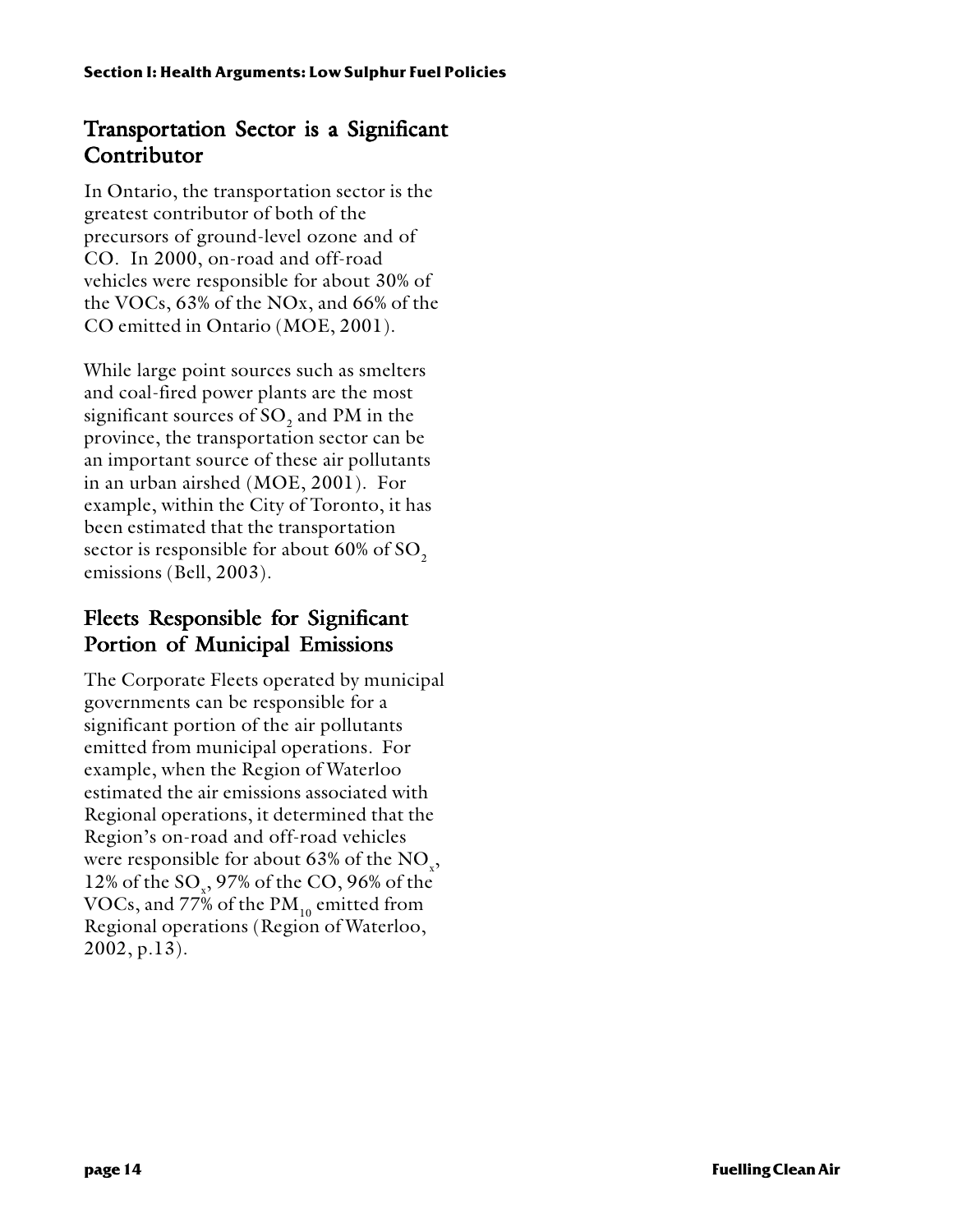## **II Sulphur Standards & Levels for Canadian Fuels**

## Sulphur Levels in Gasoline

The Sulphur in Gasoline Regulations were passed by the federal government in June 1999. These regulations will limit the sulphur content in gasoline to an average of 30 ppm, with a maximum of 80 ppm, starting in January 2005. They also establish an interim average limit of 150 ppm for sulphur in gasoline between July 2002 and December 2004 (Env Can, 2002).

While sulphur levels are expected to be reduced at different rates by different companies, Environment Canada expects most refineries in Ontario to reduce sulphur levels in their gasoline to 30 ppm by the fall of 2003 in order to meet the required average limit of 150 ppm over the 2.5 year interim period (Tushingham, 2003).

In 2001, sulphur levels in gasoline produced or imported in Ontario averaged 390 ppm and ranged from 180 to 596 ppm (See Table 2 below)(Env Can, 2002).

| Sulphur Levels (ppm) in Gasoline, by Refinery or<br><b>Table 2</b><br>Importer, 2001 |                                     |                 |                                    |                         |                              |                    |  |  |  |
|--------------------------------------------------------------------------------------|-------------------------------------|-----------------|------------------------------------|-------------------------|------------------------------|--------------------|--|--|--|
| Imperial<br>Oil<br>Sarnia                                                            | Imperial<br>Oil<br><i>Nanticoke</i> | Shell<br>Sarnia | Petro<br>Canada<br><i>Oakville</i> | <b>Sunoco</b><br>Sarnia | *Petro<br>Canada<br>Oakville | $*OCO$<br>Hamilton |  |  |  |
| 596                                                                                  | 376                                 | 462             | 396                                | 180                     | 368                          | 317                |  |  |  |
| (Volume Weighted, Annual Average)<br>* selected importers<br>Source: Env Can, 2001   |                                     |                 |                                    |                         |                              |                    |  |  |  |

## On-Road & Off-Road Diesel Fuels

There are two types of diesel fuel used by municipal governments. There is the diesel fuel that is used in vehicles that are licensed for use on roads, and there is the diesel fuel that is used in engines and vehicles that are not licensed for use on roads. Municipal off-road diesel fleets can include back loaders, large lawn mowers, back-hoes, sidewalk clearers, asphalt machines, and in a city such as Toronto, ferries. The fuel used in on-road vehicles, which is often called "clear diesel" or "low sulphur diesel", will be referred to as "on-road diesel" in this report, while the fuel used in off-road equipment, which is often called "red diesel" will be referred to as "off-road diesel".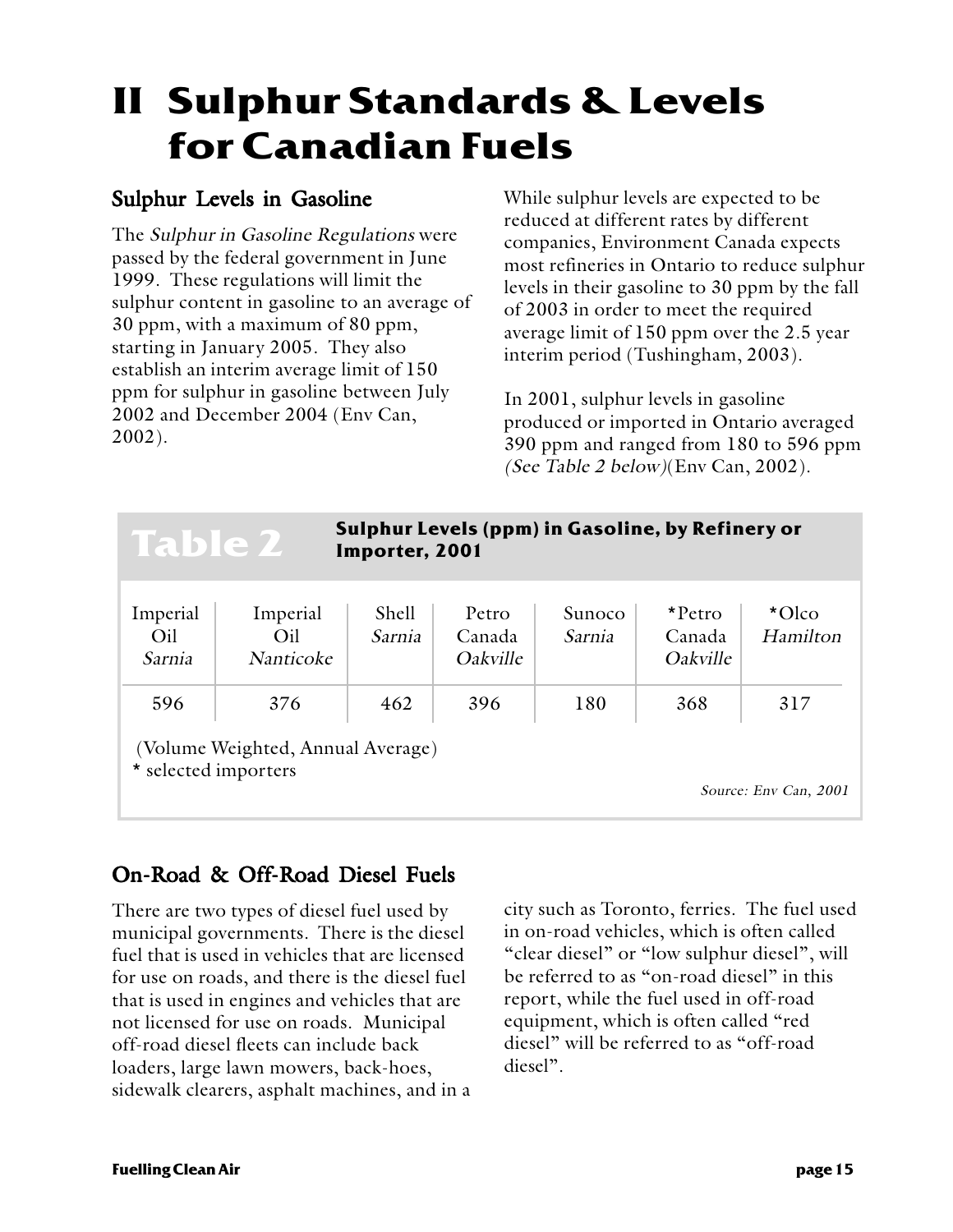## Sulphur Levels in On-Road Diesel

The Canadian federal Diesel Fuel Regulations, which came into effect in January 1998, required that all on-road diesel have sulphur levels below 500 parts per million (ppm). However, in July 2002, the federal government revoked those regulations, replacing them with the Sulphur in Diesel Fuel Regulations. These new regulations will continue the 500 ppm maximum until the middle of 2006, at which time the limit will be reduced to 15 ppm (McEwen, 2003).

The new Regulations are designed to align Canadian requirements for on-road diesel with new U.S. Rules that were promulgated in January 2001. The U.S. Rules, which

address the specifications for both fuels and vehicles, will require the use of highefficiency catalytic exhaust emission control devices, particulate filters, and other technologies in heavy-duty on-road vehicles, and the lowering of sulphur levels in onroad diesel from 500 ppm to 15 ppm. They are expected to decrease emissions of PM and NOx by 90% and 95% respectively. In the United States, the new Rules will be phased in between 2007 and 2010 (Clean Air Independent Review Subcommittee, 2002).

In 2001, sulphur levels in on-road diesel produced or imported in Ontario averaged 360 ppm and ranged from 278 to 437 ppm (see Table 3 below) (Env Can, 2001).

| Sulphur Levels (ppm) in On-Road Diesel, by<br>Table 3<br><b>Refinery or Importer, 2001</b> |                              |                 |                             |                  |                      |                    |  |  |
|--------------------------------------------------------------------------------------------|------------------------------|-----------------|-----------------------------|------------------|----------------------|--------------------|--|--|
| Imperial<br>Oil<br>Sarnia                                                                  | Imperial<br>Oil<br>Nanticoke | Shell<br>Sarnia | Petro<br>Canada<br>Oakville | Sunoco<br>Sarnia | *Robbins<br>Oakville | * Sunoco<br>Sarnia |  |  |
| 349                                                                                        | 356                          | 392             | 278                         | 437              | 289                  | 430                |  |  |
| (Volume Weighted, Annual Average)<br>* selected importers<br>Source: Env Can, 2001         |                              |                 |                             |                  |                      |                    |  |  |

## Sulphur Levels in Off-Road Diesel

Existing federal regulations limit sulphur levels in off-road diesel fuels to a maximum of 5,000 ppm. The U.S. EPA is currently drafting new rules to reduce emissions from off-road vehicles and machinery by 95%. These new rules are expected to cut sulphur content in off-road diesel to 15 ppm by 2010 while giving vehicle manufacturers

until 2012 to comply with the new vehicle emission standards (Pianin, 2002). In Canada, the February 2001 Notice of Intent on Cleaner Vehicles, Engines and Fuels stated the federal government's intention to develop sulphur limits for off-road diesel fuel in the same time frame as the United States (McEwen, 2003).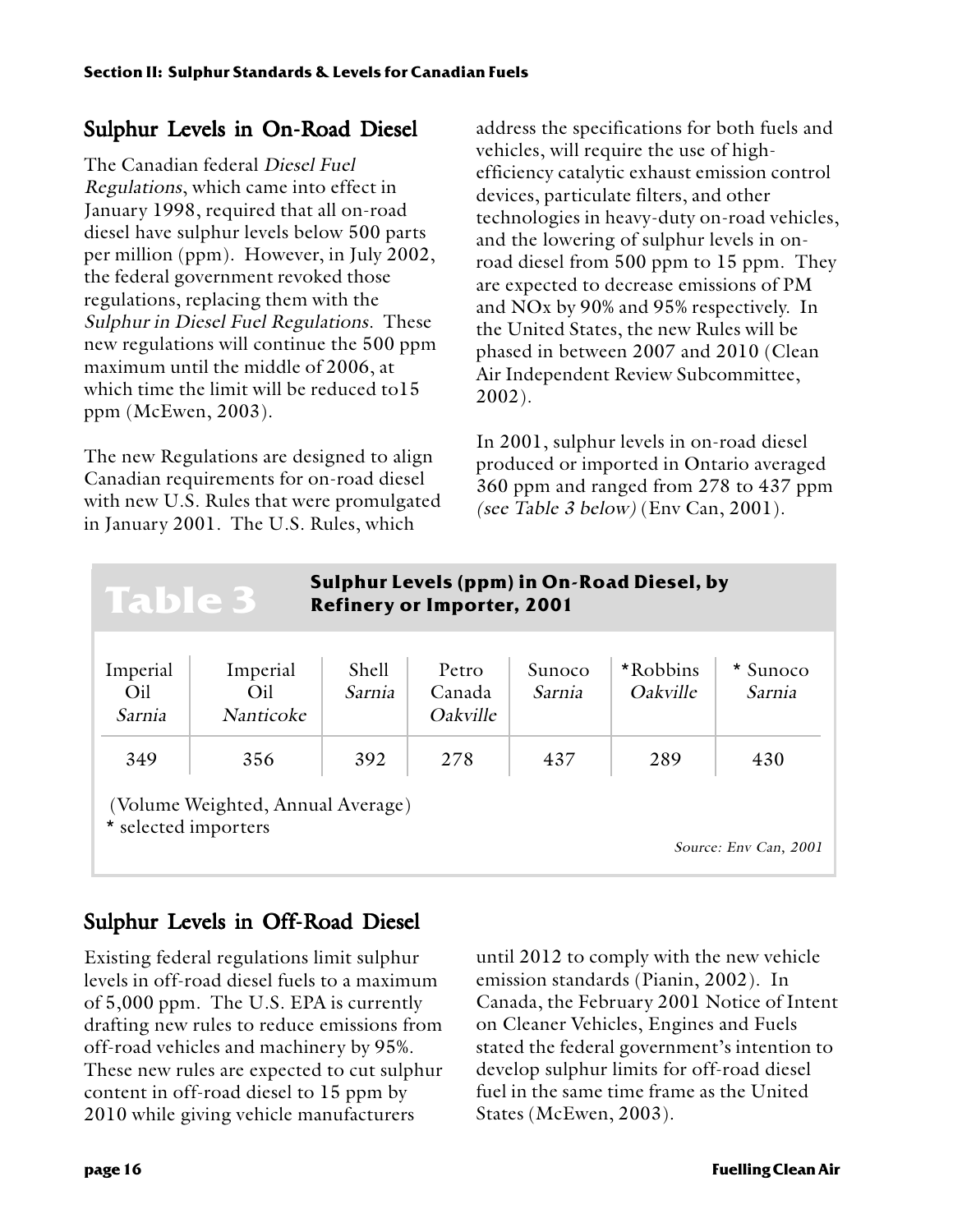In 2001, sulphur levels in off-road diesel produced or imported in Ontario averaged

2,890 ppm and ranged from 1,297 to 3,676 ppm (see Table 4 below) (Env Can, 2001).

| Sulphur Levels (ppm) in Off-Road Diesel, by<br>Table 4<br><b>Refinery or Importer, 2001</b>     |                              |                 |                             |                  |                              |                    |  |  |
|-------------------------------------------------------------------------------------------------|------------------------------|-----------------|-----------------------------|------------------|------------------------------|--------------------|--|--|
| Imperial<br>Oil<br>Sarnia                                                                       | Imperial<br>Oil<br>Nanticoke | Shell<br>Sarnia | Petro<br>Canada<br>Oakville | Sunoco<br>Sarnia | *Petro<br>Canada<br>Oakville | * Olco<br>Hamilton |  |  |
| 1297                                                                                            | N/R                          | 3676            | 2839                        | 2291             | 2812                         | N/R                |  |  |
| (Volume Weighted, Annual Average)<br>$N/R$ : Not Reported<br>importers<br>Source: Env Can, 2001 |                              |                 |                             |                  |                              |                    |  |  |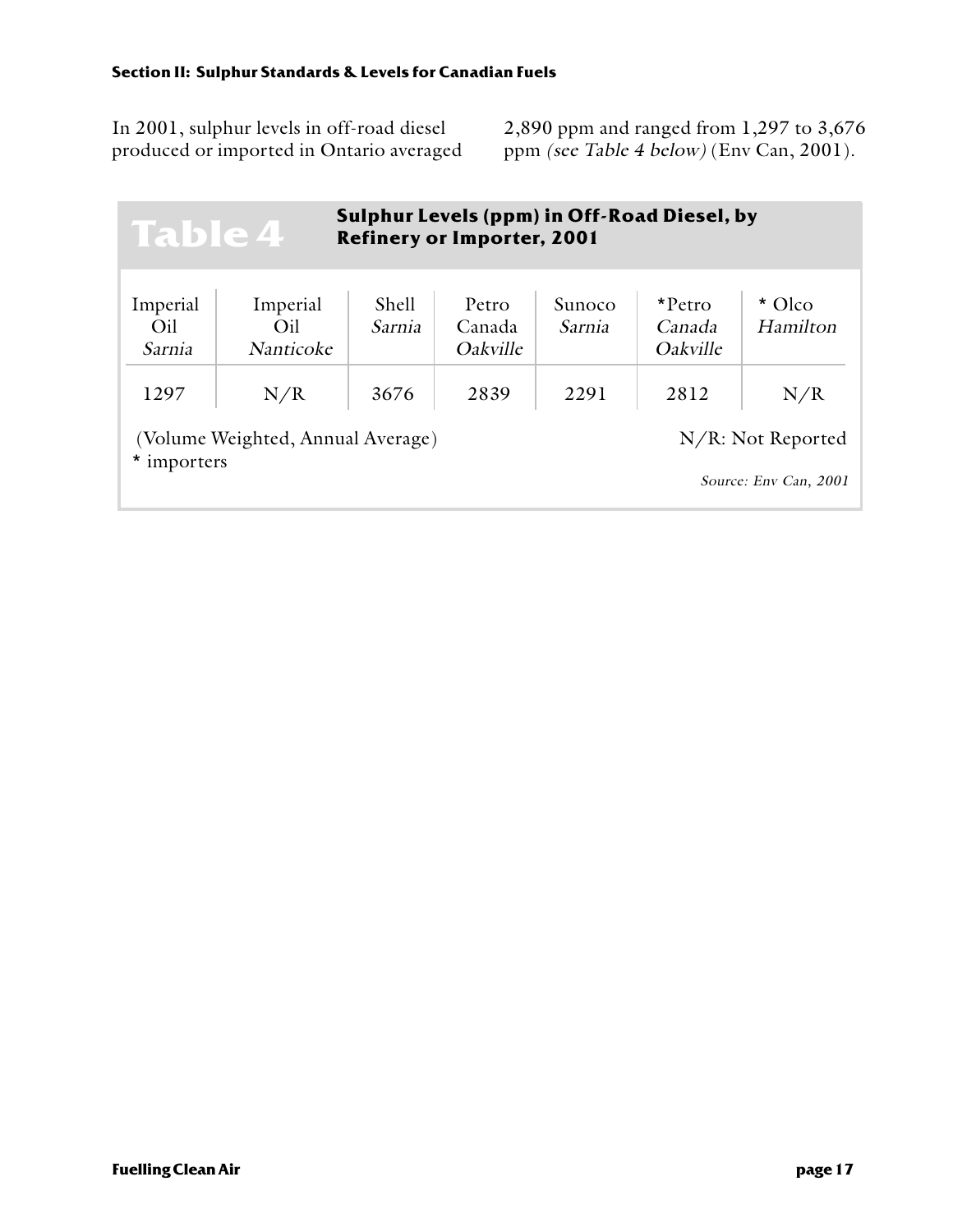## **III: Fuel Purchasing Policies that Reduce Air Emissions**

## Three Municipalities - Overview

We have identified three municipalities in Ontario that have adopted fuel purchasing policies or practices designed to reduce air emissions associated with the operation of the municipality's fleet of vehicles.

In the City of Toronto, the fuel purchasing practice, which has been in place for five years, has been designed to favour fuels with lower sulphur levels, and has resulted in the purchasing of on-road diesel for the City's off-road diesel fleet.

In the Region of Waterloo, the fuel and vehicle purchasing plan is an integrated part of an overall Clean Air Plan developed in 2002. Under this plan, the Region will be purchasing: 1) on-road diesel for the Region's off-road diesel fleet; 2a) ultra low sulphur diesel (ULSD) for the Region's buses; 2b) catalytic exhaust mufflers (CEM) for 86 of the Region's 143 buses; and 3) E10 (10% ethanol blended with 90% gasoline) for the Region's gasoline fuelled fleet.

In the City of Brampton, the fuel purchasing practice involves the use of: a) B20 (20% biodiesel blended with 80% onroad diesel) in the City's Corporate on-road and off-road diesel fleets; and in 2003, will involve the use of: b) B20 in the City's bus system; c) B100 (100% biodiesel) in the City's Corporate on-road and off-road diesel fleets during the summer months; and d) E10 in the City's gasoline fleet.

## Case #1: City of Toronto — Low Sulphur Fuel Corporate Purchasing Practice

#### Overview & Rationale

In 1999, as a means of reducing corporate emissions that contribute to poor air quality, the City of Toronto adopted a practice of "considering sulphur levels in fuel as well as costs" when awarding contracts for the City's gasoline and on- and off-road diesel fuels (TPH, 2001).

The City's Tender has been amended such that, refineries submitting bids to provide the City's fuel must report their annual average sulphur levels for the different fuel types. Each year, the City's bids are evaluated both in terms of costs and potential reductions in  $SO<sub>2</sub>$  emissions. For each fuel type, contracts have been awarded to the bidder with the lowest prices where sulphur levels are similar, and to the bidder with the lowest sulphur levels where the cost differential is deemed reasonable (TPH, 2001).

Since 2000, the City has purchased its gasoline from Sunoco because its gasoline has contained about 40-60% less sulphur than the gasoline provided by other bidding companies. Since 2001, the City has been purchasing on-road diesel for its off-road fleet when it determined that the taxes that apply to on-road diesel do not apply when on-road diesel is used in off-road vehicles.

The low sulphur fuel purchasing practice applies to the on-road and off-road vehicles/engines in the City's Corporate fleet. The fuel choices made for the Corporate Fleet often influence the fuel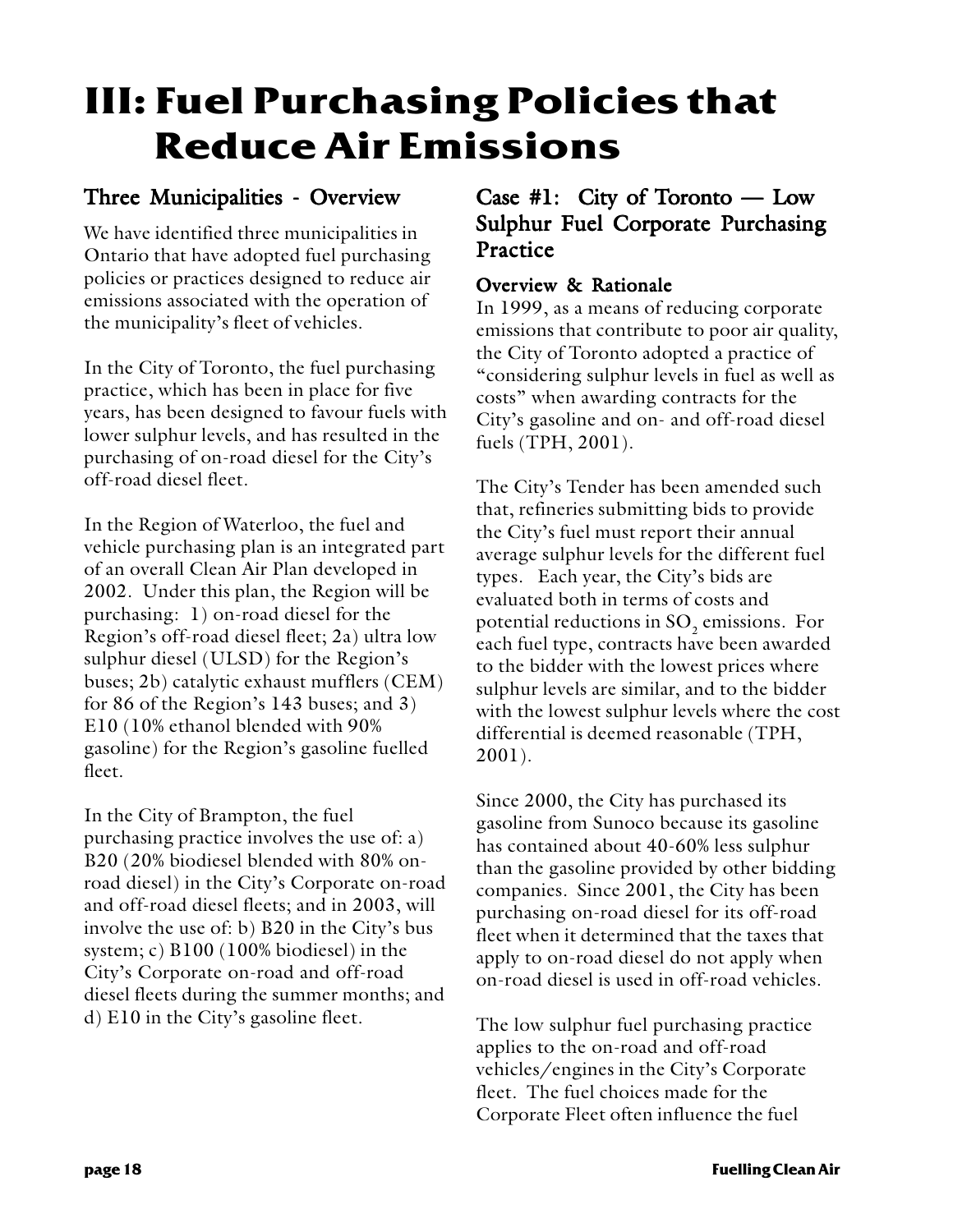#### **Section III: Fuel Purchasing Policies that Reduce Air Emissions**

choices made by the Toronto Transit Authority and other agencies, boards and commissions of the City.

#### Emissions Reductions and Costs

The City's low sulphur fuel purchasing practice is expected to reduce emissions from the City's Corporate fleet in two ways: 1) By reducing emissions of SO<sub>2</sub> and sulphate/PM from all vehicles using low sulphur fuels; and 2) By reducing emissions of CO, NOx and VOCs from those vehicles that are equipped with oxidation catalysts (i.e. most light-duty gasoline vehicles) which operate more efficiently when SOx emissions are reduced.

For simplicity's sake, the City has used estimates of SO<sub>2</sub> emissions alone to estimate the emissions reductions associated with its fuel purchases over the last five years, and has assumed that all sulphur in the fuel

**Table 5**

would be emitted as  $SO_2$ , when in fact, some portion would be emitted as other sulphur compounds.

It has been estimated that the City's low sulphur fuel purchasing practice has decreased SO<sub>2</sub> emissions from the City's Corporate Fleet from about 29.5 tonnes per year in 1999 to about 6 tonnes in 2003 (see Table 5). The emissions reductions from the City's off-road fleet have been responsible for nearly 90% of these reductions (see Table 5). Over the three years that the City has been purchasing on-road diesel for its offroad diesel fleet, it has paid between 2.7% less and 5.7% more per litre for the red dyed on-road diesel than it would for the cheapest off-road diesel (Gingrich, 2003; Perrotta, 2003). Overall, however, the City has paid about 1% per year more for its fuel than it would have if it had purchased fuel from suppliers offering the lowest prices.

#### **SO<sub>2</sub> Emissions (kg), Corporate Fleet Toronto, 1999 - 2003**

| Year                                 | On-Road<br>Diesel Fleet                   | Off-Road<br>Diesel Fleet                    | Gasoline<br>Fleet                         | Total<br>Fleet                              | % Increase in<br>Cost Relative to<br>Low Cost Bid |
|--------------------------------------|-------------------------------------------|---------------------------------------------|-------------------------------------------|---------------------------------------------|---------------------------------------------------|
| 1999<br>2000<br>2001<br>2002<br>2003 | 4,165<br>4,420<br>5,015<br>4,890<br>3,154 | 22,950<br>11,560<br>2,380<br>1,577<br>1,609 | 2,550<br>1,530<br>1,275<br>1,126<br>1,234 | 29,665<br>17,510<br>8,670<br>7,600<br>6,000 | $+1.20$<br>$+0.85$<br>$+1.07$<br>$+0.92$          |

Source: Data for 2000/2001 derived from TPH, 2001 and corrected for fuel density. Data for 2002/2003 derived from Toronto Purchasing & Material Management, 2001 & 2002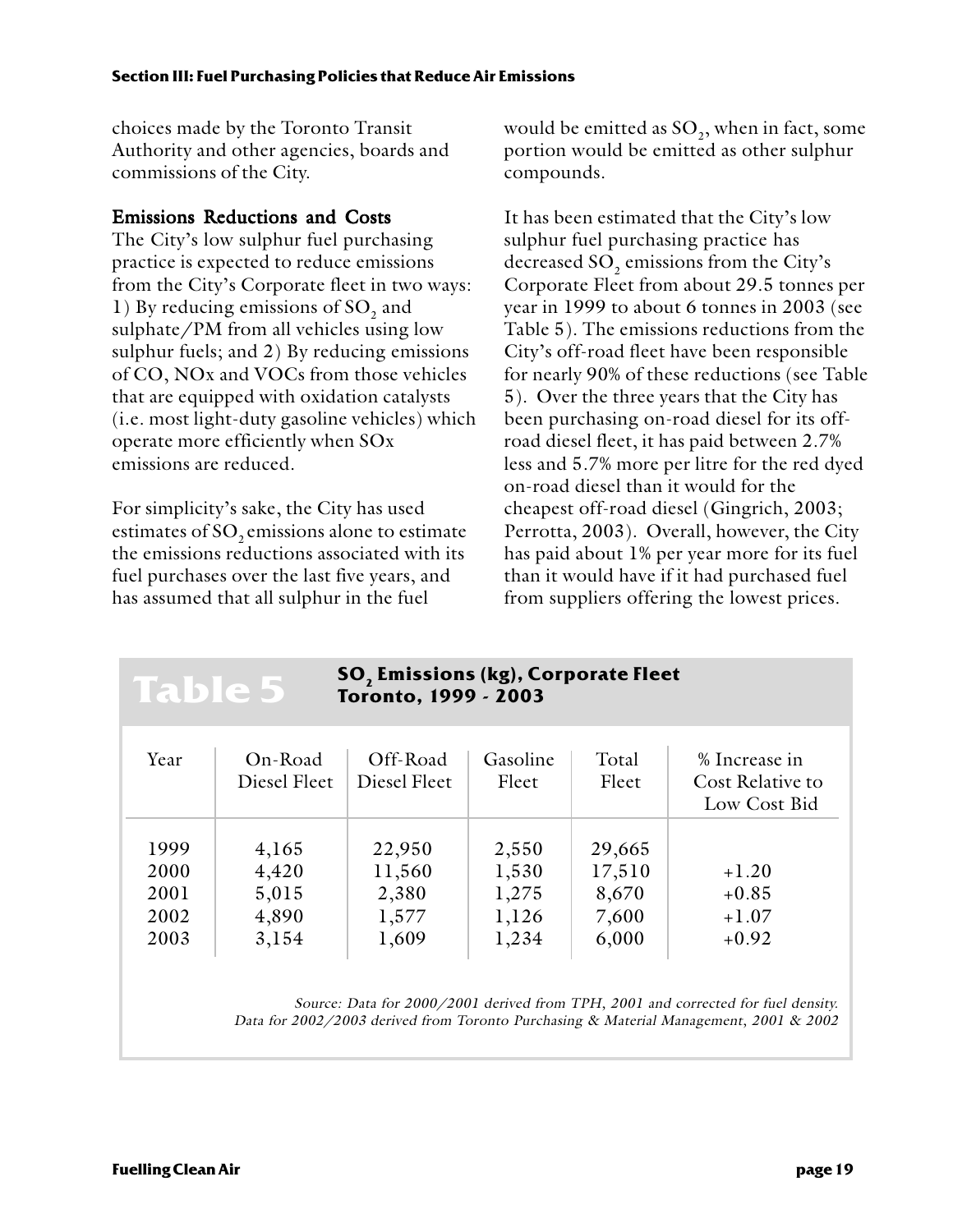#### Equation Used to Estimate  $SO<sub>2</sub>$ Emissions Emissions

For simplicity's sake, the emissions associated with each bid and fuel type have been crudely estimated by applying the following equation:

|                                                                                                                                               | <b>Total SO<sub>2</sub></b> = [ppm S in fuel] x [litres of fuel] x [fuel density] x<br>[MW of SO <sub>2</sub> /AW of S] x 1 kg/1,000,000 mg                                                                                                                                                          |  |  |  |  |  |  |
|-----------------------------------------------------------------------------------------------------------------------------------------------|------------------------------------------------------------------------------------------------------------------------------------------------------------------------------------------------------------------------------------------------------------------------------------------------------|--|--|--|--|--|--|
| Where:                                                                                                                                        | Sulphur content is ppm by weight $(mg S/kg$ fuel)<br>Fuel density $(kg/L)$ is approximately 0.734 for gasoline<br>& 0.844 for on-road diesel and off-road diesel in<br>Ontario<br>MW (molecular weight) of $SO2$ is 64<br>AW (atomic weight) of sulphur is 32<br>$1000 \text{ kg} = 1 \text{ tonne}$ |  |  |  |  |  |  |
| Sulphur levels and fuel densities can be found in the annual reports,<br>Note:<br>"Sulphur in Liquid Fuels", published by Environment Canada. |                                                                                                                                                                                                                                                                                                      |  |  |  |  |  |  |

### Quantities Purchased

In 2003, the City's fuel purchasing practice applied to approximately:

- 3.5 million litres of gasoline,
- 6.9 million litres of diesel for its on-road fleet, and
- 2.4 million litres of diesel for its off-road fleet (Gingrich, 2003).

#### Technical Considerations/Concerns

Comparing fuels based on annual average sulphur levels at the refinery gives a good picture of a refinery's output and assurances that a refinery can deliver the selected product. However, this approach does not allow the City to award contracts based on refineries' promises of future reductions in sulphur levels, or on improvements made in the very recent past (Gingrich, 2003).

Fleet Management Services supported the increased expenditure for low sulphur fuel in 1998 on the belief that lower sulphur levels would decrease fleet maintenance costs.

Under the provincial tax rules, off-road diesel must be dyed red in order to be eligible for the tax breaks that apply to fuels used in off-road vehicles. Therefore, when on-road diesel is purchased for use in offroad vehicles, it must be dyed red by the supplier in order to be excluded from the taxes that would ordinarily apply to on-road diesel.

#### Non-Conventional Fuels Being Piloted

The City of Toronto used neat biodiesel (100% biodiesel) in one of its garbage trucks, as a pilot project in 2002, and encountered no difficulties.

The City also owns and operates a number of natural gas vehicles.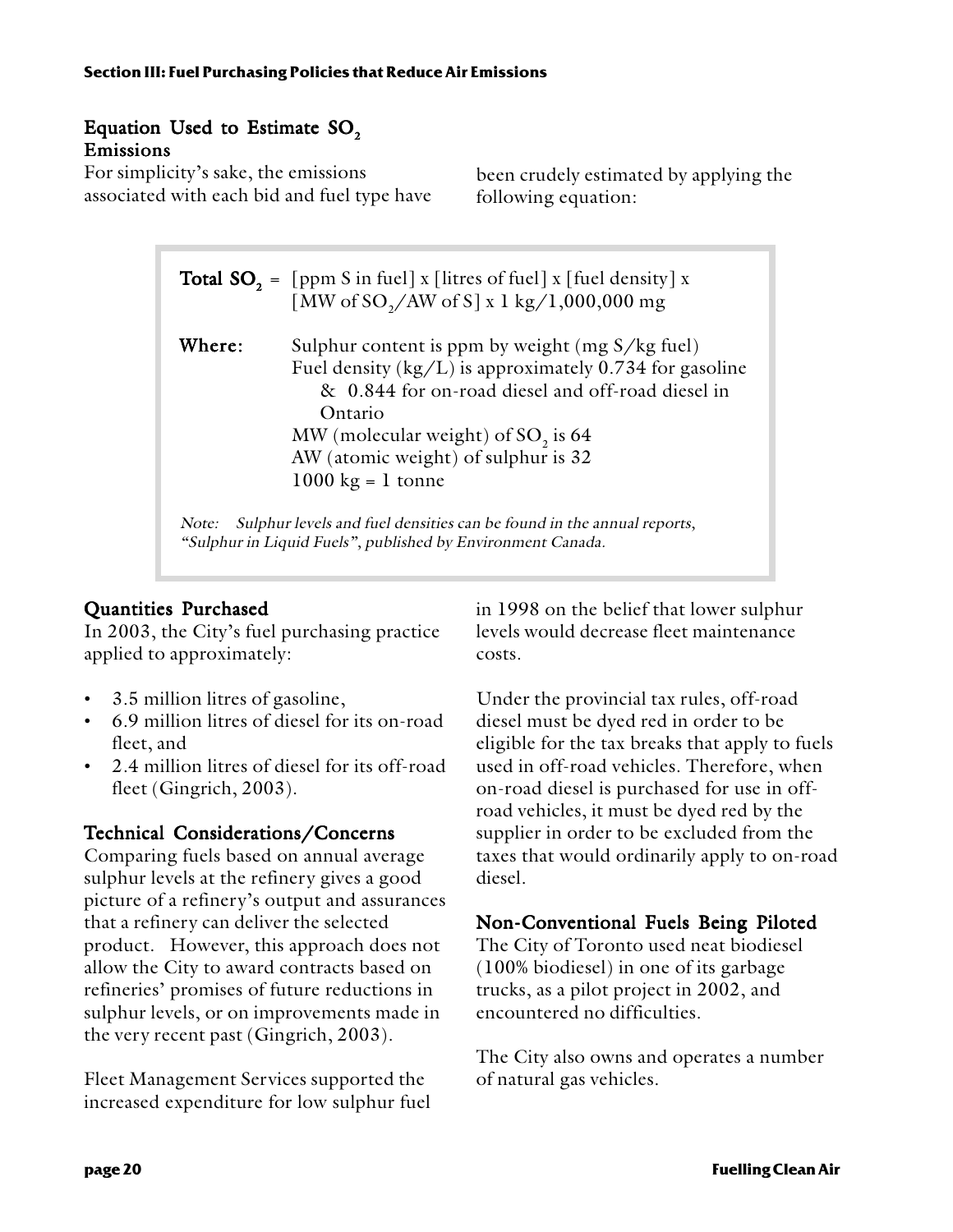In 1998, the City decided not to use ethanol blended gasoline because of concerns respecting: 1) reduced fuel efficiency; 2) increased emissions of aldehydes; and 3) uncertainties respecting climate change impacts (Perrotta, 2003).

#### **Emissions Credits**

The City is currently doing background research on emissions trading and the creation of emissions credits to determine how best to address this issue within the context of the fuel tender.

#### Departments Involved

This practice is implemented each year by a collaborative process between Toronto Public Health, Purchasing and Materials Management, Works & Emergency Services and Fleet Management Services.

#### **Contact**

Sarah Gingrich, Research Consultant, Toronto Public Health, sgingri@toronto.ca

### Case  $#2$ : Region of Waterloo – Fuel & Vehicle Purchasing Plan

#### Over view & Rationale

In 2002, the Region of Waterloo Public Health Department prepared a report, "Discussion Paper for Clean Air Plan", that assessed the emissions impacts and costs of various policy options that could be adopted by the Region to address poor air quality. Among the eleven policies identified as "top" priorities were three directed at the Region's Corporate Fleet of vehicles.

It was decided that the Region should: 1) Replace gasoline with E10 (a 10% ethanol/ 90% gasoline blend); 2) Replace off-road diesel used in the Corporate fleet with onroad diesel; 3a) Purchase ultra-low sulphur diesel (ULSD) that contains 15 ppm sulphur for the Region's buses; and 3b) Retrofit 86 of the Region's older buses with catalytic exhaust mufflers (CEM). The staff have also recommended to Council that the Region purchase buses equipped with continuously regenerating diesel particulate filters (CR-DPF) as old buses are retired over the next 10 years (Bromley, 2003). The Region has captured the non-conventional fuels in its Tender by adding an alternative fuels section.

#### Emissions Reductions, Costs & Technical **Considerations**

Corporate Fleet of Gasoline Vehicles When the Region estimated the potential benefits associated with a switch to E10 from conventional gasoline, it determined that substantial reductions could be gained, particularly with regard to CO, for a very small one-time cost (See Table 6).

Because E10 costs the same as conventional gasoline, the Region concluded that its use would not increase fuel costs. However,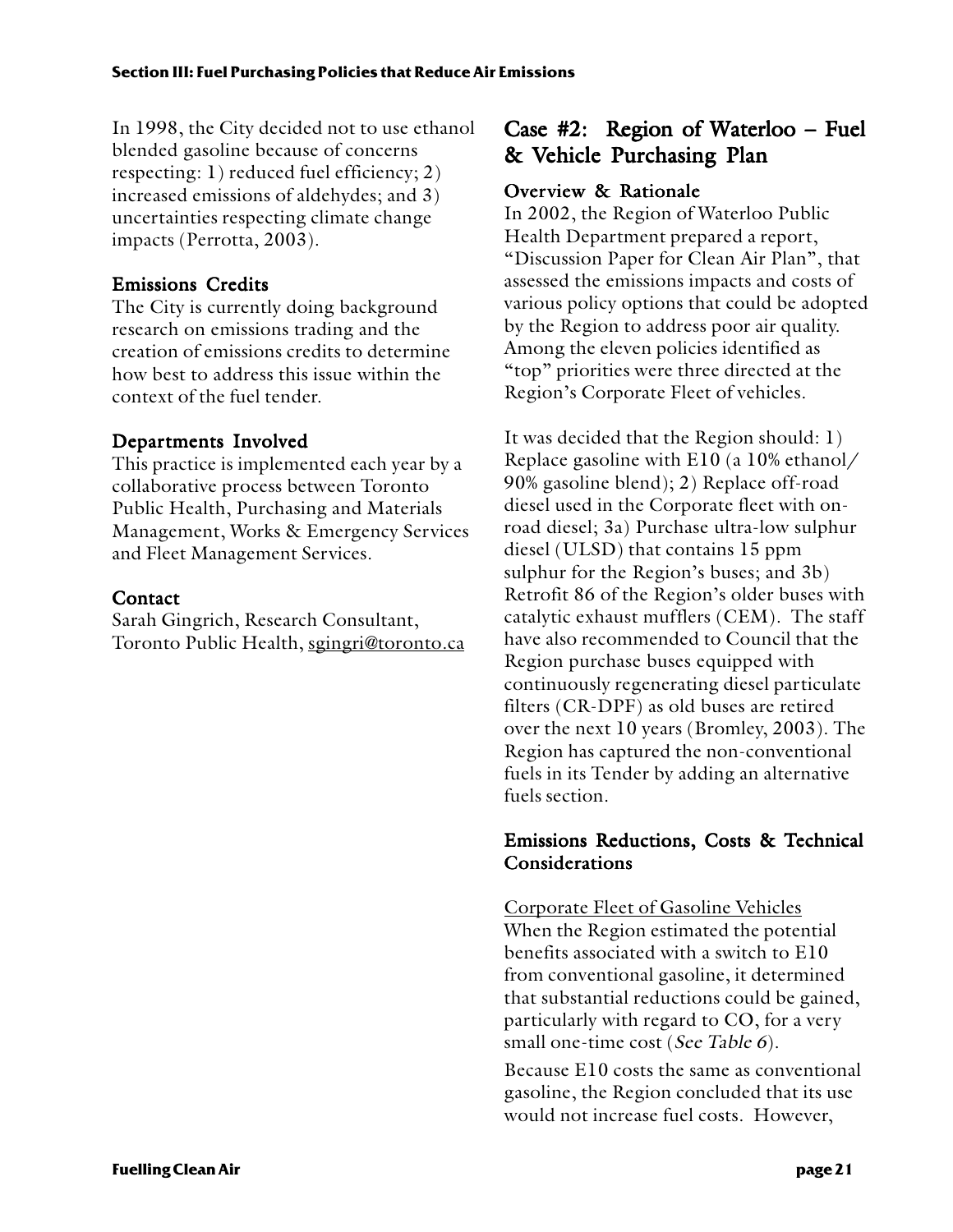#### **Section III: Fuel Purchasing Policies that Reduce Air Emissions**

because ethanol has a tendency to "clean" fuel lines and deposit small particles on the fuel filter, the Region has anticipated that there will be a one-time cost of \$15,000 that will result from the need to incorporate inline fuel filters into existing pumps before E10 is used, and to replace vehicle fuel filters after its introduction (Waterloo, 2002, p. 26).

Corporate Fleet of Off-Road Diesel Vehicles When the Region considered replacing offroad diesel used in its off-road Corporate Fleet, it considered three options: 1) Using on-road diesel; 2) Using a B20/on-road diesel blend; and 3) Using ULSD that contains15 ppm sulphur. The Region decided to purchase conventional on-road diesel for it's off-road fleet because this change could produce very significant

reductions in emissions (i.e. >9 tonnes/ year) for relatively little cost (see Table 6).

Corporate Fleet of On-Road Diesel Vehicles When the Region estimated emissionsreduction options for its on-road Corporate Fleet, it considered: 1) Using a B20 biodiesel blend; and 2) Using ULSD. The assessment indicated that ULSD would provide greater reductions in PM and  $SO<sub>2</sub>$ while the B20 blend would provide greater reductions in CO and VOCs (see Table 6). For the time being, the Region has decided to stay with on-road diesel because of concerns about how ULSD fuel could impact on the fuel economy and performance of heavy-duty diesel vehicles (Bromley, 2003).

## **Table 6**

**Potential Annual Emission Reductions (kg) & Estimated Costs, Various Fuel & Vehicle Options, Region of Waterloo, 2002**

| Options<br>for Various Fleets           | CO               | <b>VOCs</b>    | $PM_{10}$ | NOx          | SOx      | Cost to<br>Implement     |
|-----------------------------------------|------------------|----------------|-----------|--------------|----------|--------------------------|
| Gasoline Fleet: E10                     | 32,908           | 2,351          | 149       | 1,691        | 65       | \$15,000                 |
| On-road Fleet: B20                      | 398              | 120            | 37        | $+62$        | 63       | \$82,000                 |
| On-road Fleet: ULSD                     | $\boldsymbol{0}$ | $\overline{0}$ | 114       | $\mathbf{0}$ | 300      | \$48,000                 |
| Off-road Fleet: On-road<br>Diesel       | $\boldsymbol{0}$ | $\theta$       | 760       | $\mathbf{0}$ | 8,528    | \$76,300                 |
| Off-road Fleet: B20 /<br>On-road Diesel | 1,209            | 294            | 985       | $+401$       | 9,055    | \$81,000                 |
| Off-road Fleet: ULSD                    | $\boldsymbol{0}$ | $\mathbf{0}$   | 1,464     | $\mathbf{0}$ | 11,050   | \$114,000                |
| <b>Buses: ULSD</b>                      | $\overline{0}$   | $\theta$       | 1,035     | $\mathbf{0}$ | 2,810    | \$321,500                |
| <b>Buses: CEM</b>                       | 14,206           | 2,044          | 499       | 1,881        | $\theta$ | \$180,000                |
| <b>Buses: CEM &amp; ULSD</b>            | 14,206           | 2,044          | 1,536     | 1,881        | 2,810    | \$180,000 &<br>\$321,500 |

Source: Region of Waterloo, 2002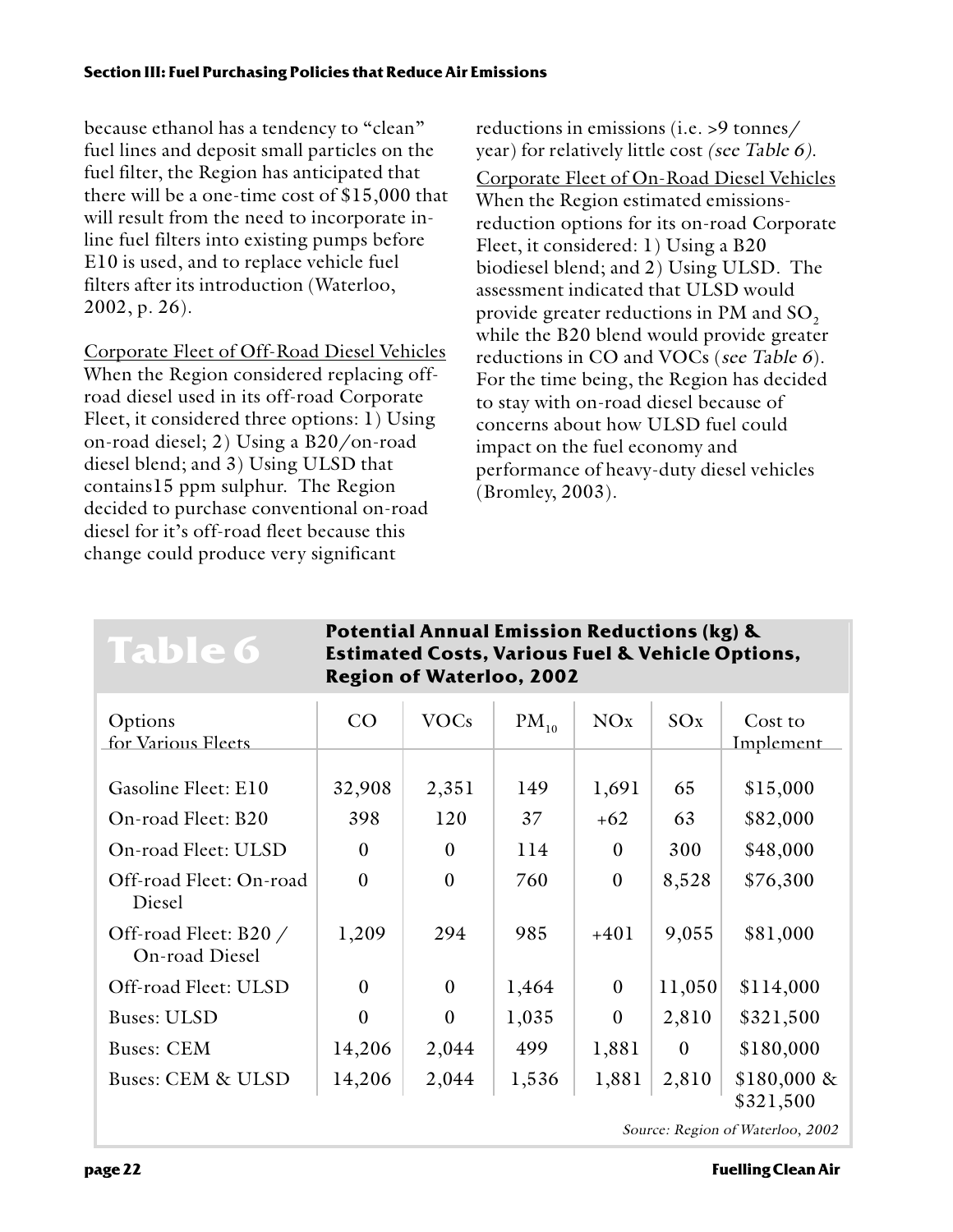#### Buses

When the Region estimated emissions reductions that could be achieved with its transit fleet, it considered four options: 1) Using ULSD; 2) Equipping 86 of 143 buses with catalytic exhaust mufflers (CEM) (i.e. oxidation catalysts); 3) Equipping 86 buses with CEM and using ULSD; and 4) Replacing retiring buses with new models equipped with continuously regenerating diesel particulate filters (CR-DPF).

The assessment indicated that the use of ULSD would produce significant reductions in SOx and PM, while the CEMs would produce significant reductions in CO and VOCs. Combined, the two measures would produce the benefits of both (see Table 6 below).

The Region has decided to: 1) Purchase ULSD for the Region's buses which is expected to cost about \$0.035 to \$0.04 per litre more than the high grade on-road diesel which would have cost the Region about \$0.62 per litre; and 2) Retrofit 86 of the Region's older buses with CEM that cost less than \$5,000 each. Staff have also recommended to Council that the Region ensure that newly purchased buses are equipped with CR-DPF at an additional cost of \$15,000 per bus (Note: buses cost about \$500,000 each) (Bromley, 2003).

## Quantities Purchased

The Region purchases about:

- 450,000 litres of diesel for its on-road diesel Corporate fleet,
- 500,000 litres of diesel for its off-road Corporate fleet,
- 1 million litres of gasoline for its Corporate Fleet, and
- 4.2 million litres of diesel for its Transit Authority (Bromley, 2003).

#### Non-Conventional Fuels Not Selected

Biodiesel was not selected for use by the Region for two reasons: 1) It is expensive relative to on-road diesel (i.e. \$0.76 per litre in 2002 compared to \$0.61 for conventional on-road diesel); and 2) because B20 is blended with on-road diesel that currently has sulphur levels ranging around 400 ppm, it cannot be used with the new emission control devices that are entering the field. The Region decided that it made sense to select a fuel that is supported by the new legislative and technological developments in this field (i.e. ULSD and CR-DPF comply with the 2007 fuel and vehicle requirements)(Bromley, 2003).

#### **Emissions Credits**

While the Region is aware that some of its actions in the area of fuel and vehicles might be eligible for emissions credits, it has not addressed the issue in the Tender. Staff at the Region are working on the emissions trading issues outside of the context of the fuel purchasing tender.

#### Departments Involved

The Discussion Paper that drove the development of the Region's fuel and vehicle purchasing policies was the product of collaboration between the Region's Public Health, Finance, Corporate Resources, Transportation and Environmental Services, and Planning Housing and Community Services departments, with assistance by Torrie Smith Associates (Region of Waterloo, 2002).

#### Contact

Rob Bromley, Health Promotion Officer, Regional Municipality of Waterloo, brob@region.waterloo.on.ca.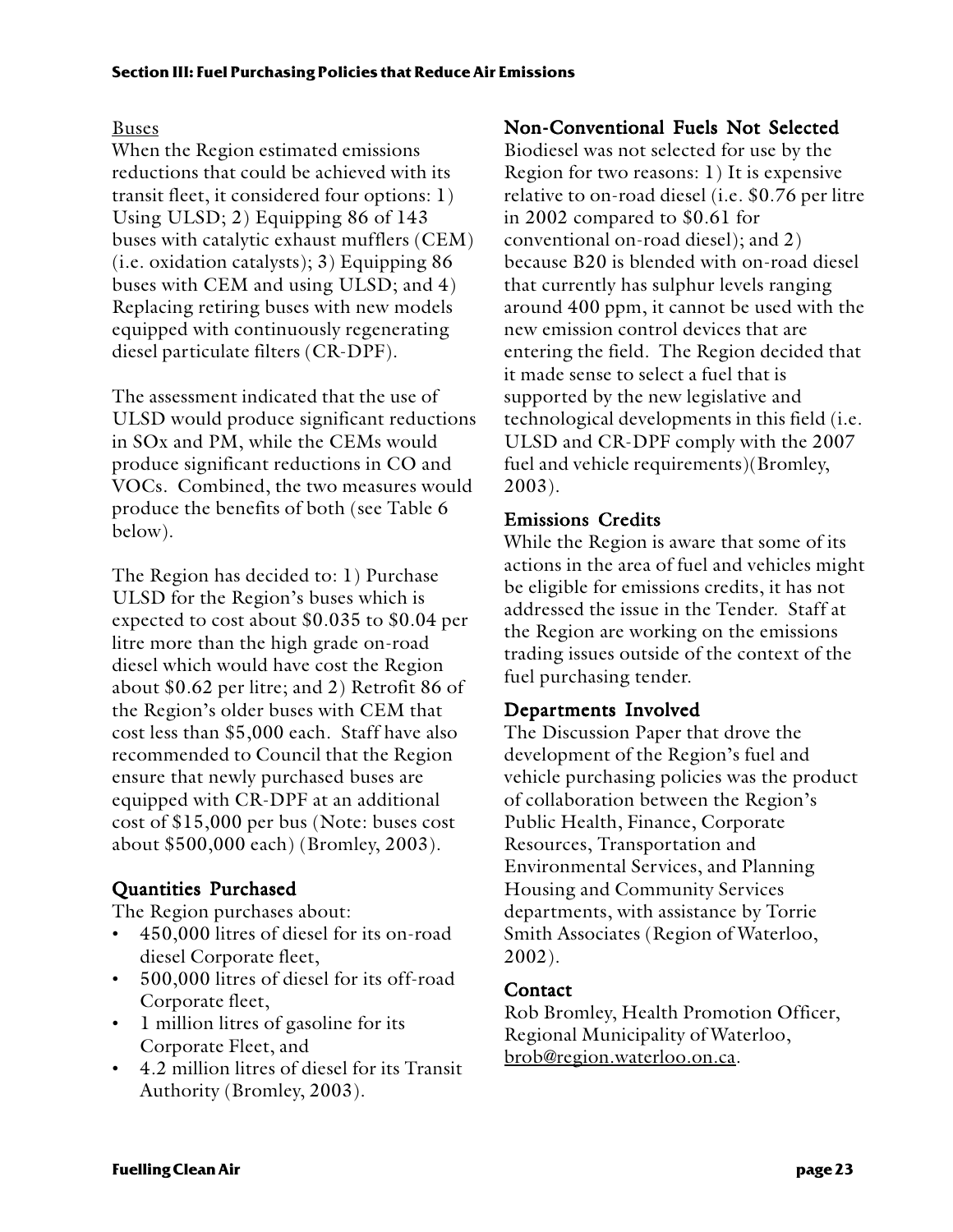## Case  $#3$ : City of Brampton – Fuel Purchasing Practice

#### Overview & Rationale

In April 2002, the City of Brampton began buying B20 (20% biodiesel; 80% conventional on-road diesel) for use in its Corporate on-road and off-road diesel fleet. This decision was made to reduce emissions of smog-forming air pollutants. The biodiesel, made from virgin soybeans, was purchased from Big K Fuels, who blended it with on-road diesel purchased from Imperial oil.

The City also plans to use B20 in its Transit Authority fleet beginning in the spring of 2003 and to use neat biodiesel (B100) in its Corporate fleet in the summer months in 2003. It also plans to use E10 (10% ethanol; 90% gasoline) in its gasoline-fuelled vehicles to reduce emissions of smogforming air pollutants and to increase vehicle performance.

The City has implemented this policy by adding an "Alternative Fuels" section to its RFP in which it asks for bids on B100, B50 and B20.

#### Emissions Reductions Expected

The City moved to a biodiesel blend in 2002 for its diesel vehicles because of the emissions reductions that could be achieved with this fuel without making expensive modifications to vehicles or expensive investments in new infrastructure. The City has not attempted to calculate the emissions reductions associated with its purchase. However, it is expected that the City's purchase will reduce emissions in four ways: 1) By using on-road diesel in its off-road fleet, the City can reduce  $SO<sub>2</sub>$  emissions from that portion of its fleet by about 88% (i.e. the average sulphur level in on-road

diesel in Ontario is 360 ppm compared to an average of 2,890 ppm in off-road diesel); 2) By blending biodiesel with on-road diesel, the City can reduce  $SO<sub>2</sub>$  emissions from the on-road diesel by up to 20%; 3) by using B20, the City expects to reduce emissions of PM, HC and CO from the Corporate diesel fleet; and 4) By using E10, the City expects to reduce smog-forming air pollutants from its gasoline fuelled fleet.

#### Costs

In 2002, the B20 was costing the City of Brampton about \$0.04 more per litre than it would for conventional on-road diesel. However, the price differential may increase to about \$0.12 per litre this year (i.e. from about \$0.62 per litre for conventional onroad diesel to about \$0.74 per litre for B20) because the U.S. government has recently dropped the subsidy provided to its soybased biodiesel industry. If that subsidy is reinstated, it is expected that prices will drop again (Dack, 2003).

In Ontario, there is a tax break associated with using biodiesel. The \$0.143 per litre fuel tax that currently applies to on-road diesel is not charged on neat biodiesel. With a B20 blend, this tax break amounts to about \$0.03 per litre. A number of organizations are lobbying the Ontario government to increase the tax break provided to B20 to encourage its use and the industry's development (Dack, 2003). The price of B20 diesel would be reduced if greater volumes were purchased (i.e. if other municipalities pooled their fuel purchases with the City of Brampton).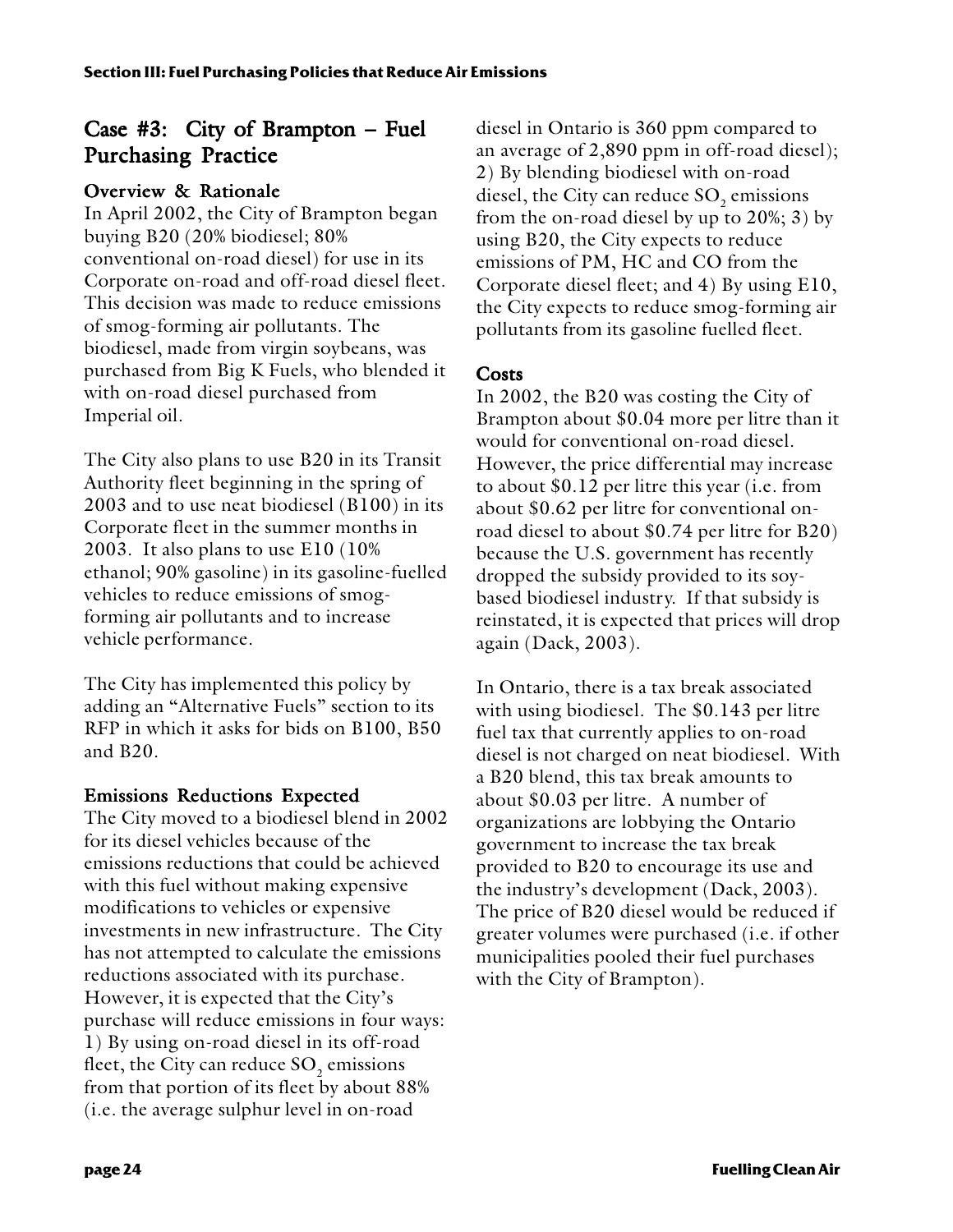#### Quantities Purchased

Each year, the City of Brampton purchases about:

- 480,000 litres of diesel for its on-road and off-road Corporate Fleet;
- 5.2 million litres of diesel for its Transit Authority;
- 554,500 litres of gasoline for its Corporate fleet.

#### Technical Considerations/Concerns

The City has encountered no technical difficulties with the use of B20 in its entire fleet, even though the weather conditions this winter have been extremely cold. The shift in fuel has required no expensive retrofits of vehicles, pumps or storage facilities. It has not resulted in any increase in maintenance costs. The B20 is delivered by truck from a terminal in Mississauga.

The City will use B100 in its Corporate fleet in the summer months only. B100 can only be used during warm seasons because it becomes viscous (i.e. thick) in cold weather. B100 is also more corrosive than conventional diesel and can produce problems with plastic pipes and gaskets used in older vehicles (Dack, 2003).

#### **Emissions Credits**

Ownership of emissions credits created with this purchase have not been addressed in the Tender.

#### Non-Conventional Fuels Not Selected

Natural gas was considered by the City but was not selected because of the expense of purchasing new equipment and vehicles and because of the infrastructure needed to support this option (Dack, 2003).

Ethanol/diesel blends were not considered because these fuel blends have not been

"proven" the way that B20 blends have been (Dack, 2003).

Biodiesel produced from animal products was not selected because the City did not feel that it had been "proven" the way that biodiesel produced from pure soybeans has (Dack, 2003).

#### Departments Involved

These fuel purchases have been driven by Fleet Services alone.

#### Contact

Ken Dack, Manager, Fleet Services, City of Brampton, ken.dack@city.brampton.on.ca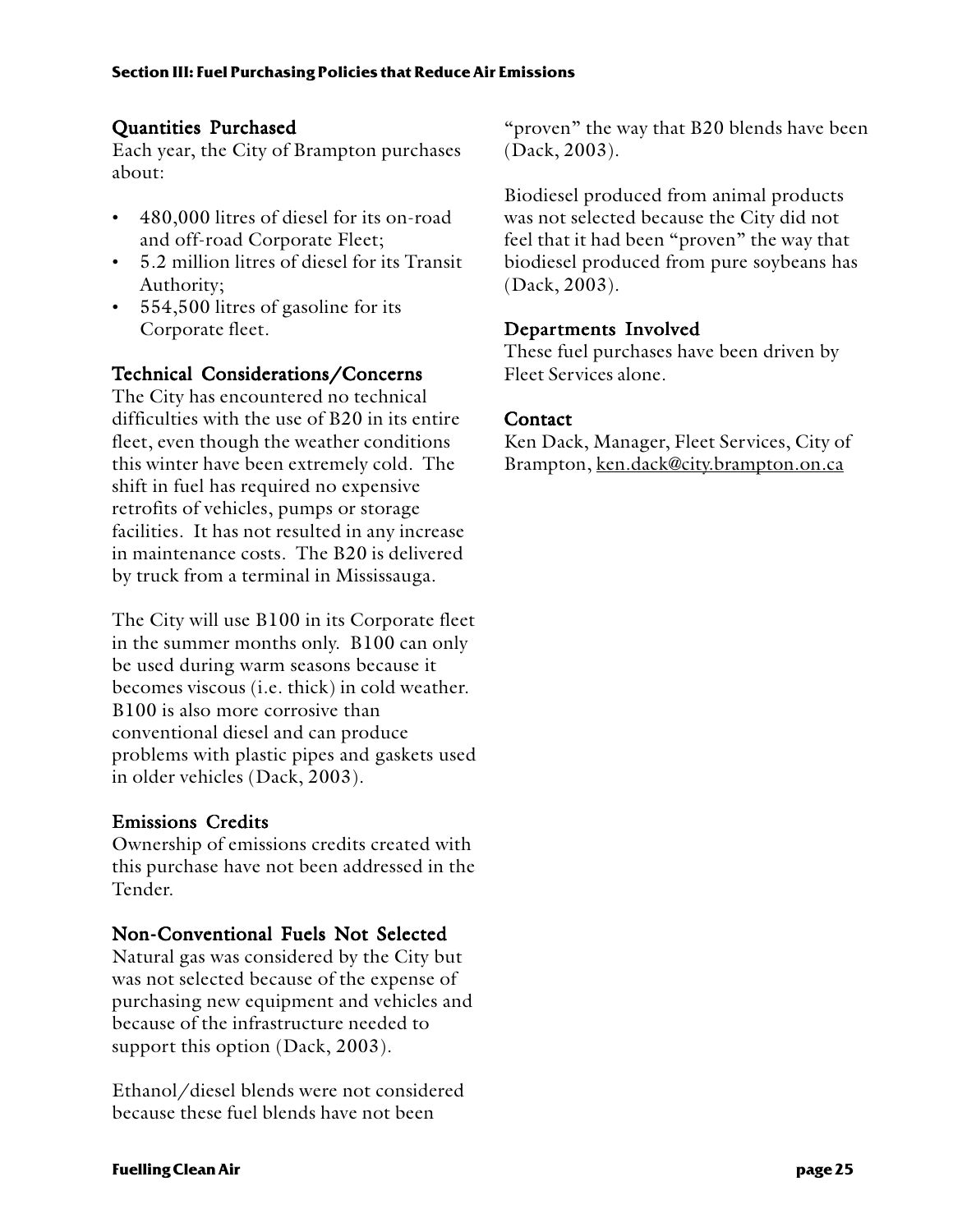## **IV: Evaluation of Non-Conventional Fuel Options & Low-Sulphur Conventional Fuel Options**

For the purposes of this report, nonconventional fuels were considered only if: 1) they have been used by one of the three municipalities examined; 2) they are accessible to the Ontario market; and 3) they do not require expensive modifications of vehicles or infrastructure.

## A. For Gasoline Fuelled Vehicles

Two options have been identified for reducing emissions from gasoline-fuelled vehicles between now and January 2005 when the 30 ppm standard will come into effect across the country:

- 1) Purchasing gasoline from the supplier with the lowest sulphur levels as the City of Toronto has been doing; and
- 2) Purchasing E10 as the Region of Waterloo and the City of Brampton plan to do.

#### 1. Favouring Gasoline with Lowest Sulphur Levels

For the last four years, the City of Toronto has awarded its gasoline bid to the company with the lowest annual average sulphur level at the refinery. This approach has reduced direct annual emissions of  $SO<sub>2</sub>$  from the City's gasoline fleet by approximately 40 to 50% or by about 1 tonne per year. It is also expected to reduce emissions of  $SO_4$ , PM, CO, NOx and VOCs from the City's gasoline-fuelled fleet (ASEP, 1997).

If, as Environment Canada expects, most refineries in Ontario will be achieving the 30 ppm sulphur standard for gasoline by the summer of 2003, there is no reason for municipalities to purchase gasoline with sulphur levels greater than 30 ppm after the fall of 2003 (except in the case of extended fuel contracts). If municipalities purchase gasoline that contains 30 ppm sulphur, they will be reducing SO<sub>2</sub> emissions from their gasoline-fuelled fleets by an average of 92% relative to 2001. This would require, however, developing some mechanism for ensuring that suppliers provide gasoline that contains on average 30 ppm sulphur, when sulphur levels are known to fluctuate from one season to the next, and when performance from previous years will no longer be relevant.

#### 2. Purchasing Ethanol Blended Gasoline

The Region of Waterloo and the City of Brampton have elected to purchase E10 (10% ethanol/90% conventional gasoline) for their gasoline fuelled fleets as a means of reducing emissions of smog-forming pollutants from their Corporate fleets.

Ethanol is an alcohol fuel that is commonly made from corn or sugar but can be made from any biological feedstock that contains appreciable amounts of sugar or starch. Ethanol is most commonly blended with gasoline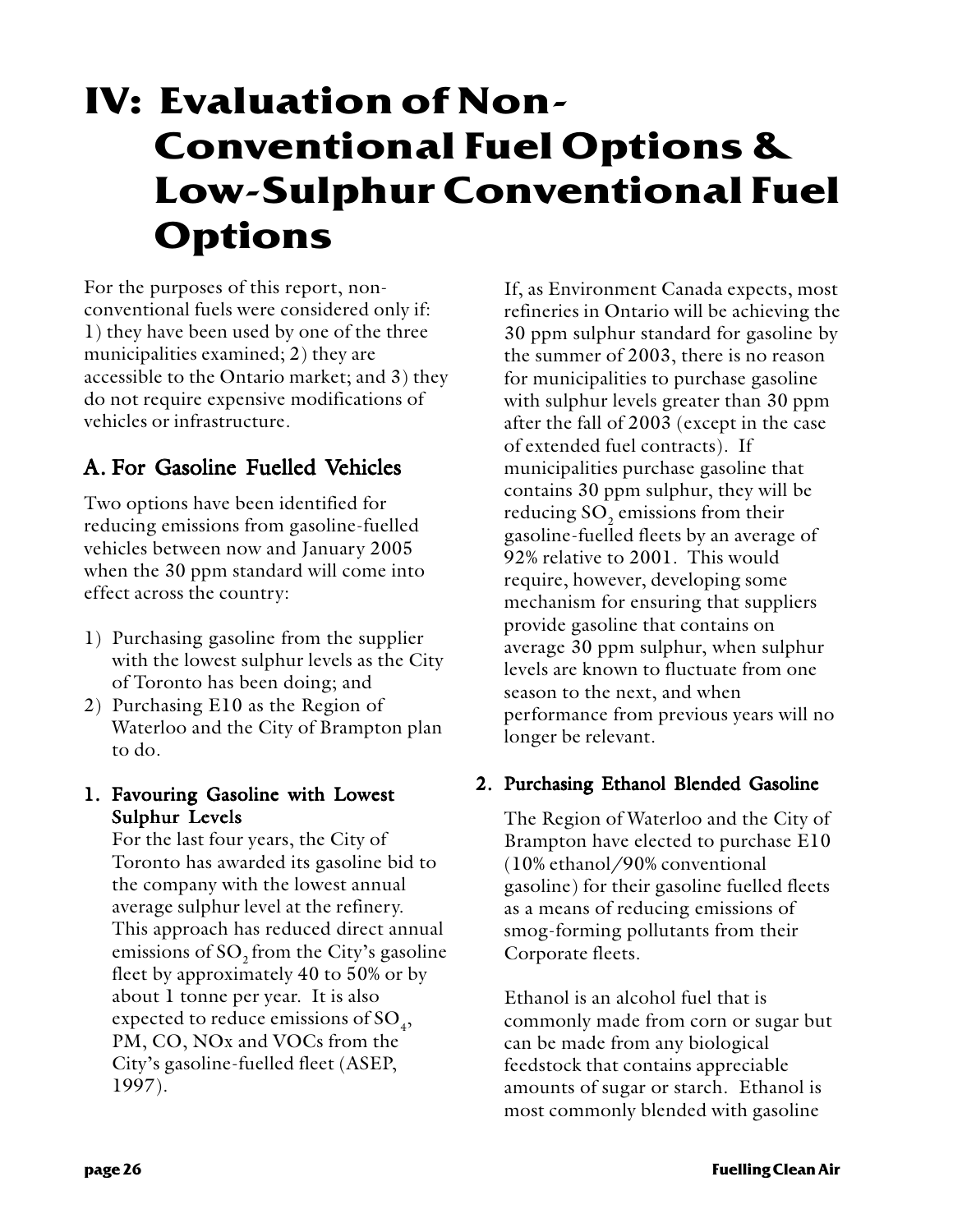to form an E10 blend or an E85 blend  $(85\%$  ethanol/15% gasoline). While the higher concentrations must be used in vehicles that have been modified, the lower concentrations (E5-E10) can be used in all types of vehicles and engines that require gasoline. E10 can also be used without expensive modifications in most storage tanks, distribution systems and vehicles in use today (AFDC, 2003).

#### Ethanol and Carbon Dioxide

Ethanol has been promoted by many sectors because it is a renewable fuel that can reduce  $CO<sub>z</sub>$  emissions that contribute to climate change, increase security of fuel supplies, and support local economies. The Canadian Renewable Fuels Association (CRFA) reports that E10 may reduce  $\mathrm{CO}_2$ emissions by 6 to10% on a life-cycle basis relative to conventional gasoline (CRFA, 2003). Environment Canada estimates that the reduction in  $\mathrm{CO}_2$  emissions on a life-cycle basis are closer to 3 to 4% (Basak, 2003).

#### Ethanol, Emissions Reductions & **Technical Considerations**

In the United States, ethanol has been added to gasoline as an "oxygenate" that is suppose to increase the octane of the gasoline, and improve the combustibility of the fuel, so that it burns cleaner. The Canadian Renewable Fuels Association reports that E10 blends can reduce emissions of CO by 25 to 30% and VOCs by 6 to 10% while increasing emissions of aldehydes (air toxics) by 30 to 50% relative to conventional gasoline (CRFA, 2003). Staff at Environment Canada report that E10 does increase emissions of the air toxic, acetaldehyde, while slightly reducing emissions of SO<sub>2</sub> and the air toxic, benzene. They have

cautioned however, that it is not clear that ethanol will reduce VOCs and CO when used in Canada. Apparently, ethanol can have varying impacts on emissions of VOCs and CO depending upon the age and model of the vehicle in which it is used and on the properties of the gasoline with which it is blended. Of particular importance in this regard is the vapour pressure requirements applied to gasoline when ethanol is used, which vary from one province to another, and between Canada and the United States. Environment Canada staff have also reported that the emission impacts of E10 are diminishing as more stringent vehicle emissions standards come into effect (McEwen, 2003).

Concerns have been expressed in some quarters about how increased emissions of aldehydes may impact on air quality and human health. One study conducted by the Argonne National Laboratory in the U.S. concluded that E85 significantly reduces the overall toxicity of vehicle emissions because, while it increases emissions of acetaldehyde and formaldehyde, it decreases emissions of benzene and 1,3 butadiene (DOE, 2002, p.50-58)(see Appendix B for more details). Environment Canada staff have cautioned that the results of the Argonne study can not be applied to Canada because they are based on U.S. gasoline which has significantly different properties than Canadian gasoline (McEwen, 2003).

#### Costs, Fuel Economy & Availability

Both the City of Brampton and the Region of Waterloo found that E10 could be purchased in 2003 for the same price as conventional gasoline.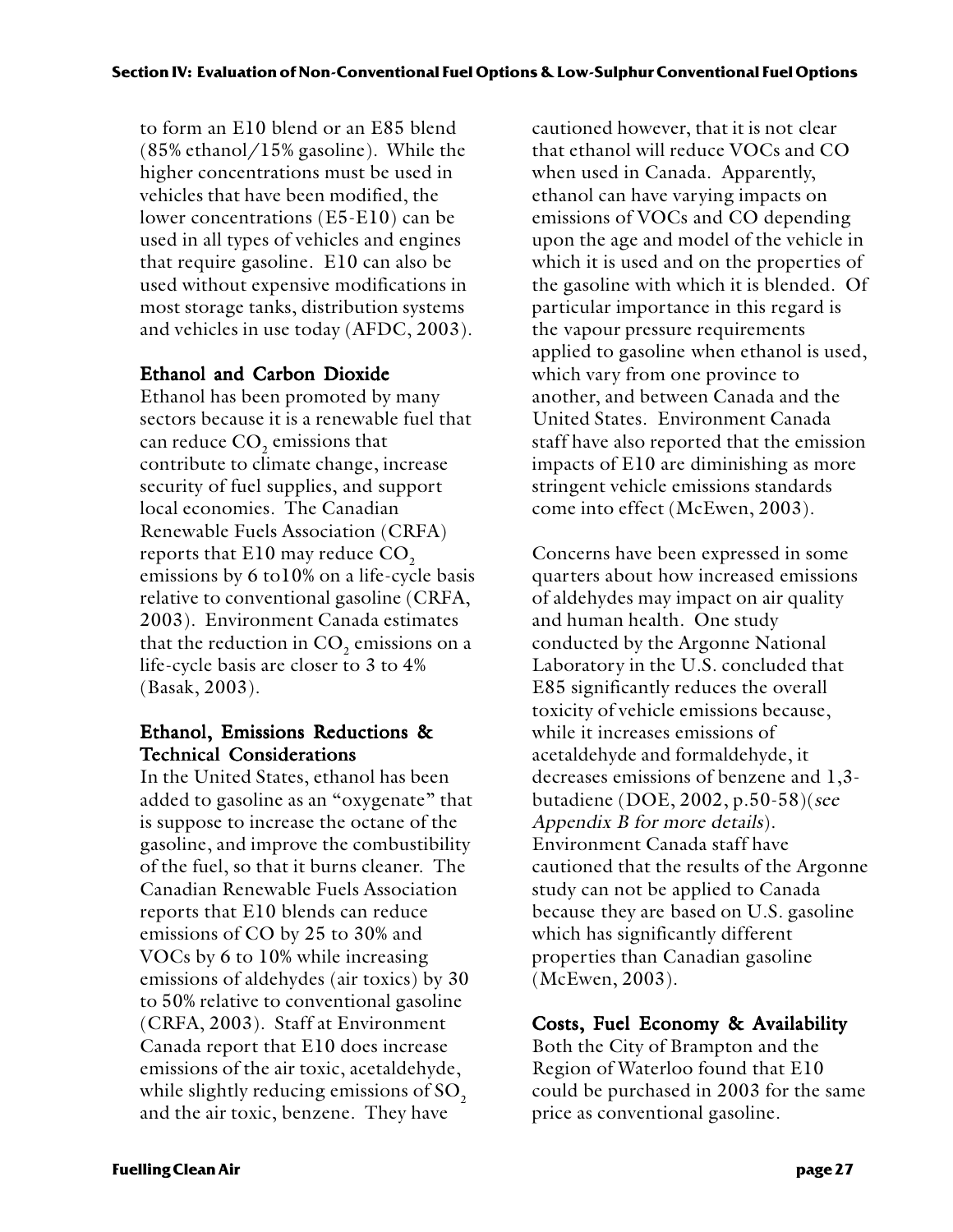Environment Canada staff have reported however, that there is some loss of fuel economy with E10 blends (i.e. a reduction of about 3%) (McEwen, 2003).

Ethanol-blended gasoline has been subjected to tax breaks from the federal and provincial governments to encourage its development. At present, the federal government waives the federal excise tax on the ethanol portion of gasoline, which reduces the cost of E10 by \$0.01 per litre. Ontario exempts ethanol from the province's Gasoline Tax Act which amounts to cost reductions worth \$0.147 per litre of ethanol or \$0.01 per litre of E10 (Basak, 2003).

In the United States, the demand for ethanol has grown since the Clean Air Act Amendments of 1990 mandated the sale of "oxygenated fuels" in areas with unhealthy levels of CO. Today, approximately 1.5 billion gallons of ethanol are added each year to gasoline in the United States to increase octane and improve the emissions quality of gasoline (AFDC, Ethanol, 2003).

In 1998, it was reported that approximately 234 million litres of ethanol were being produced in Canada each year (Env Can, 1998). Under the Climate Change Plan, the federal government has proposed increasing E10 penetration of the gasoline market to 35% by 2010. This would increase ethanol consumption in Canada to 1 billion litres per year (Basak, 2003).

## B. For Diesel-Fuelled Vehicles

#### 1. On-Road Diesel for Off-Road Vehicles

While technically one would not call onroad diesel an alternative fuel, it can be used as an alternative to off-road diesel for off-road diesel vehicles. When offroad diesel, that contains on average 2,890 ppm sulphur, is replaced with onroad diesel, that contains on average 360  $ppm$  sulphur,  $SO<sub>2</sub>$  emissions can be reduced by about 87.5%. This reduction in sulphur levels will also produce substantial reductions in directly emitted  $SO<sub>4</sub>$  and PM and in the secondary formation of SO<sub>4</sub> and PM in the atmosphere (ASEP, 1997).

In Toronto, the use of on-road diesel in the City's off-road fleet has reduced annual SO<sub>2</sub> emissions by about 9 tonnes. While this practice has increased the cost of diesel for the off-road diesel fleet by as much as 5.7% one year, in 2003, it actually reduced the cost by 2.7% (Gingrich, 2003).

#### 2. Conventional On-road Diesel with Lowest Sulphur Levels

Given that sulphur levels in on-road diesel in Ontario ranged from 278 to 437 ppm in 2001, substantial air quality benefits can be gained by simply favouring the supplier with the lowest sulphur levels, as the City of Toronto has done. In 2003, Toronto will reduce its  $SO<sub>2</sub>$  emissions by an additional 1.6 tonnes by selecting conventional on-road diesel from the supplier with the lowest sulphur levels.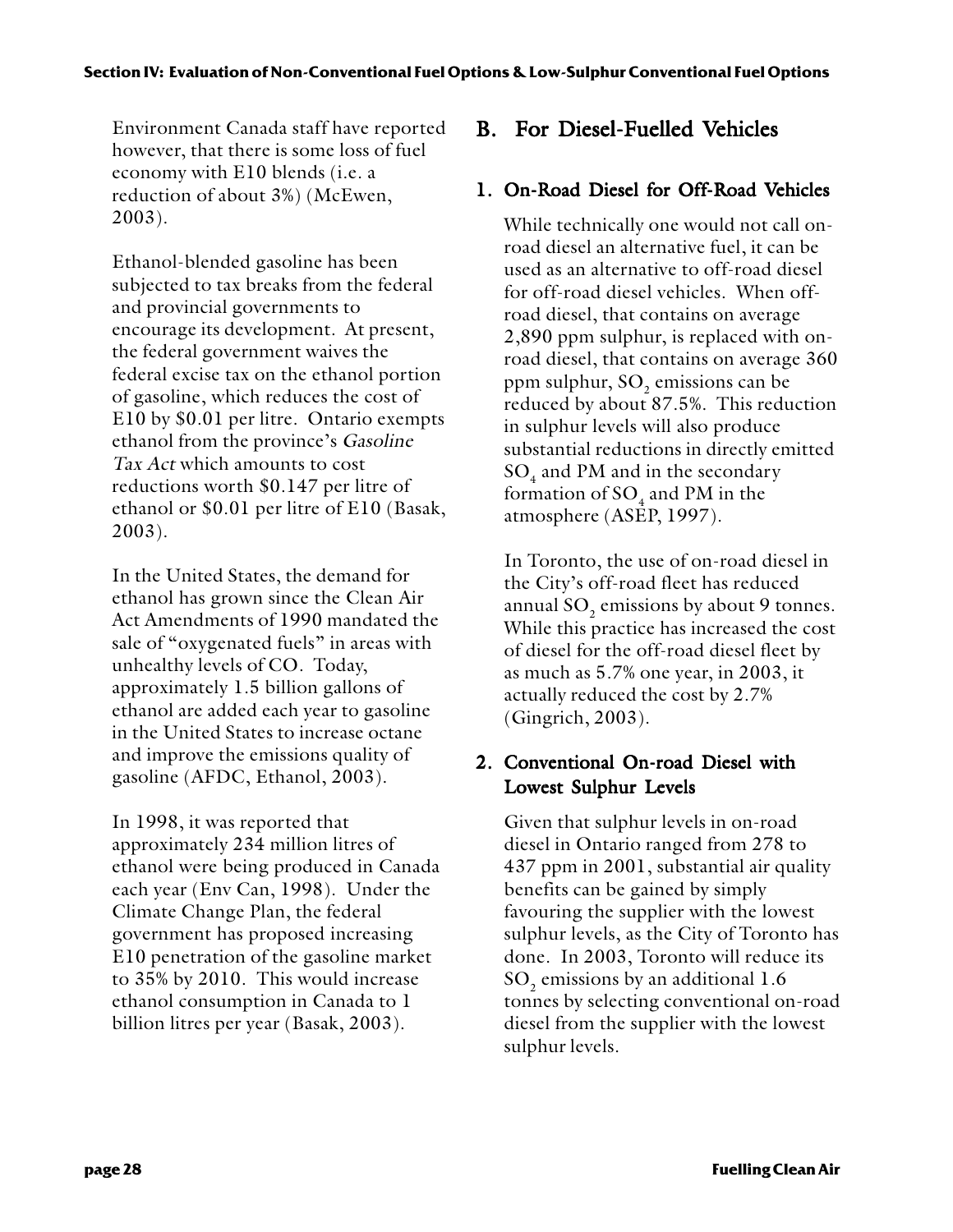#### 3. Ultra Low Sulphur Diesel (ULSD)

Ultra Low Sulphur Diesel (ULSD) is the term applied to conventional petroleumbased diesel that contains less than 15 ppm sulphur. While ULSD has not previously been available in Ontario, a few companies are now willing to offer it to Ontario consumers.

Petro Canada has agreed to ship ULSD to the Region of Waterloo from Montreal in 2003, and is upgrading its storage facilities at its Mississauga location so it can service the Ontario market from this location in the future (Bromley, 2003). Shell has also indicated to the Region of Waterloo, a willingness to offer ULSD to Ontario consumers. Shell would be shipping ULSD to Ontario consumers by pipeline, rail and truck from its refinery in Edmonton (Bromley, 2003).

#### ULSD & Cost

This year, Petro Canada has offered to sell ULSD to the Region of Waterloo for \$0.6525 per litre (or for \$0.005 per litre above the fluctuating price set by the Oil Buyer's Guide). This price, which includes the product, taxes and shipping, is about \$0.03 to 0.04 more per litre than the premium grade on-road diesel the Region was considering (i.e. \$0.62 per litre) and \$0.04 to 0.05 more per litre than conventional on-road diesel (i.e. \$0.61 per litre) (Bromley, 2003).

#### ULSD & Emissions Reductions

If ULSD is used instead of on-road diesel, which contains on average 360 ppm sulphur,  $\mathrm{SO}_2$  emissions from an onroad fleet could be reduced by an average of 96%. If ULSD is used instead of off-road diesel, which contains on

average  $2,890$  ppm sulphur,  $S_0$  emissions from an off-road fleet could be reduced by an average of 99.5%.

When ULSD is used, substantial reductions are also expected in the direct release of  $SO<sub>4</sub>$ and PM from vehicles, and in the secondary formation of  $SO_4$  and PM in the atmosphere. More importantly, however, the use of ULSD allows for better performance from some emission control devices and for the use of more advanced emissions control devices, both of which have been designed to reduce a broad array of smog-forming and toxic air pollutants.

While the scope, timing, and resources provided for this project do not allow for the examination of vehicle technologies, emission control devices, and their combined impact on emissions, it is important to understand that fuel choices impact upon the operation and performance of emission control devices that can be retrofitted on older vehicles or installed on new vehicles.

#### **Oxidation Catalysts**

Among the emission control devices that can be affected by sulphur emissions are oxidation catalysts. Several studies suggest that oxidation catalysts are capable of producing substantial reductions in emissions of CO, HC, and PM, and slight reductions in NOx emissions, when installed on older models of diesel vehicles that are fuelled with conventional diesel. The U.S. EPA has estimated that catalytic exhaust mufflers (CEMs) (i.e. mufflers equipped with oxidation catalysts) can reduce emissions of PM, CO, and HC by about 40 to 50% and emissions of NOx by about 2.8 to 4.4% when installed on heavy-duty 4 stroke diesel engines (Region of Waterloo, 2002) (see Table 7).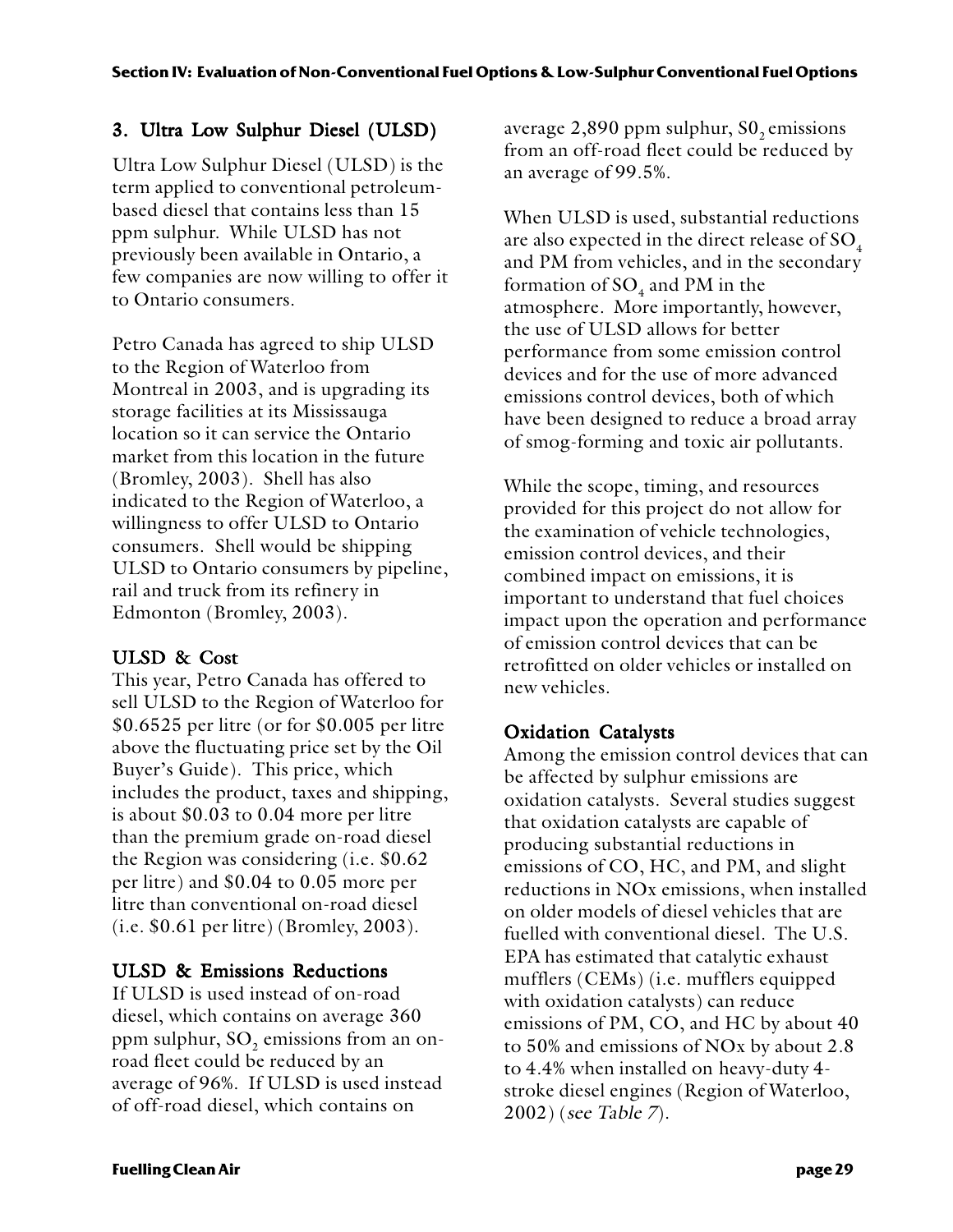Environment Canada has determined that emissions from older buses can be significantly reduced by retrofitting them with oxidation catalysts. In a 1999 report prepared for Environment Canada, it is reported that emissions of PM, HC, CO and NOx were reduced by about 34%, 71%, 74% and 3.8% respectively when buses built in 1984/85 were retrofitted with a CEM. In 1999, the cost to retrofit a bus with a CEM was estimated at about \$2,500 to \$3,000. In 2001, Environment Canada estimated that the cost would be closer to \$3,200 (Env Can, 1999; Burelle, 2003).

Environment Canada has also determined that emissions from older buses that do not have electronic engines (i.e. model years 1986 to 1993) can be reduced by greater percentages when their engines are rebuilt with electronic engine controls and retrofitted with CEMs. In the 1999 study, it was estimated that emissions of PM, HC, CO, and NOx would be reduced by 92%, 71%, 74%, and 33% respectively when the engines were rebuilt with electronic engine controls and retrofitted with CEMs. It was

| Table | % Reduction in Air                 |
|-------|------------------------------------|
|       | <b>Emissions, In Heavy</b>         |
|       | Duty Diesel Vehicles with CEM, EPA |

|                                  |  | $CO$   HC | $PM_{10}$   NOx |                                  |  |  |  |  |
|----------------------------------|--|-----------|-----------------|----------------------------------|--|--|--|--|
|                                  |  |           |                 | CEM $ 40-42 43-50 39-50 2.8-4.4$ |  |  |  |  |
| Source: Region of Waterloo, 2002 |  |           |                 |                                  |  |  |  |  |

estimated that these changes would cost between \$20,000 to \$50,000 per bus (Env Can, 1999). It was also estimated that this strategy would reduce both  $CO<sub>2</sub>$  emissions and fuel costs by about 8% because it would increase the vehicle's fuel efficiency by about 8% (Env Can, 1999) (see Table 8).

#### ULSD & Oxidation Catalysts

When ULSD is used in diesel-operated vehicles that are equipped with CEMs, a variety of air emissions can be further reduced because the sulphur compounds are no longer interfering with the catalyst's ability to react with the other air emissions

| <b>Table 8</b>                                     | % Reduction in Air Emissions from<br><b>Older Buses Equipped with CEM or CEM</b><br>& Electronic Engine Controls,<br><b>Conventional On-Road Diesel</b> |           |           |     |     |  |  |  |  |
|----------------------------------------------------|---------------------------------------------------------------------------------------------------------------------------------------------------------|-----------|-----------|-----|-----|--|--|--|--|
|                                                    | CO                                                                                                                                                      | <b>HC</b> | $PM_{10}$ | NOx | CO, |  |  |  |  |
| Retrofit - CEM<br>Retrofit - CEM &                 | 74                                                                                                                                                      | 71        | 34        | 3.8 | N/R |  |  |  |  |
| Electronic Engine                                  | 74                                                                                                                                                      | 71        | 92        | 33  | 8   |  |  |  |  |
| $(N/R = Not Reported)$<br>Source: Env Canada, 1999 |                                                                                                                                                         |           |           |     |     |  |  |  |  |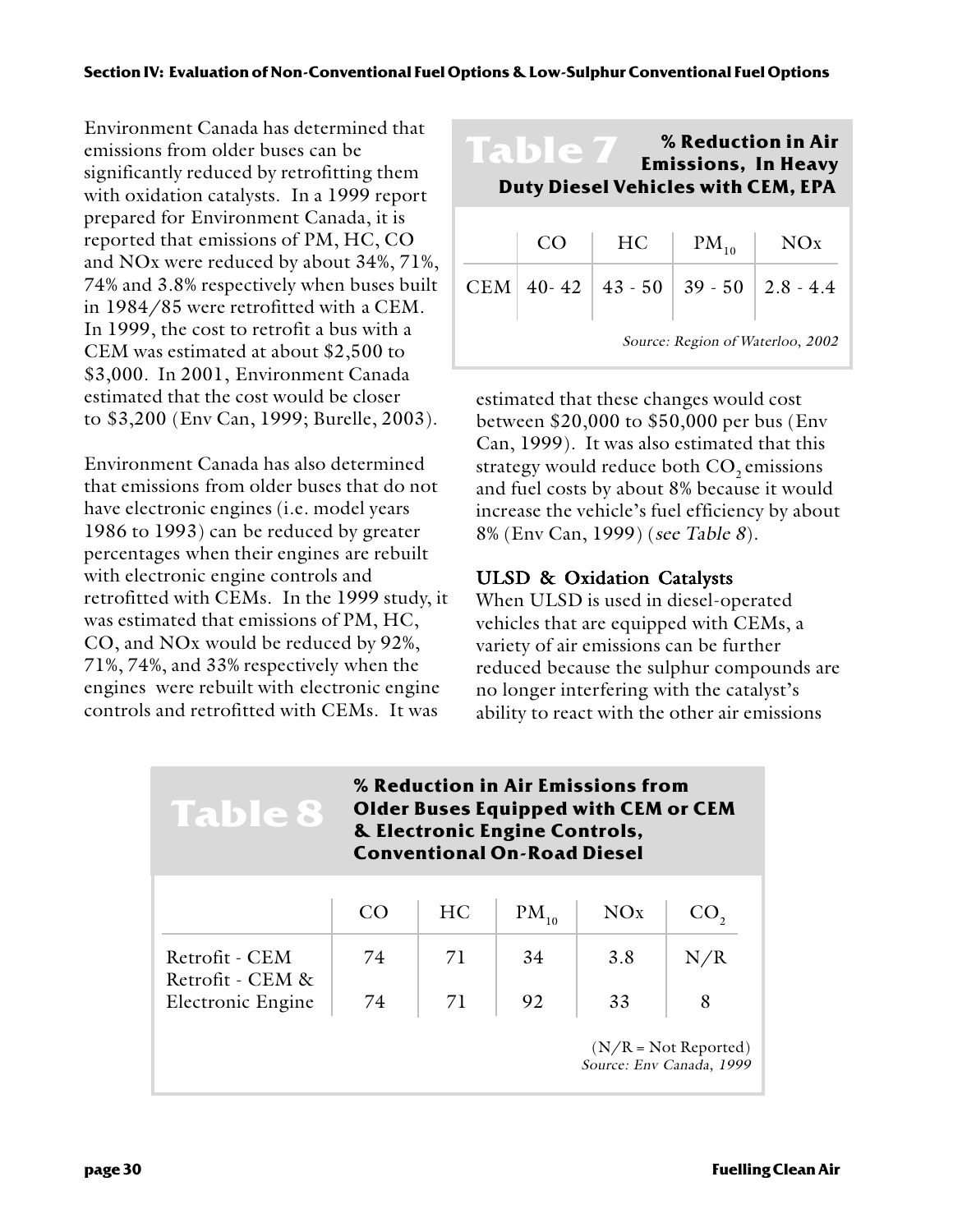in the exhaust stream. For example, a study conducted on New York City buses indicated that when ULSD (i.e. 30 ppm) was used in buses equipped with CEMs, emissions of CO, PM, and PAHs were reduced by an additional 15 to 35%, while emissions of total hydrocarbons (THC),  $SO<sub>4</sub>$  and  $SO<sub>2</sub>$  were reduced by an additional 76 to 92%, relative to the same buses fuelled on diesel that contained 250 ppm sulphur

(see Table 9)(Lanni, 2001)(See Appendix A).

#### ULSD & Diesel Particulate Filters

Continuously regenerating diesel particulate filters (CR-DPF) are an example of an advanced emission control technology that is both, more effective at reducing a broad array of air emissions from diesel-fuelled vehicles, and more sensitive to sulphur

| % Reduction in Air Emissions from Older Buses<br>Table 9<br><b>Equipped with Catalytic Exhaust Mufflers, ULSD</b><br><b>Relative to 250 ppm Sulphur Fuel</b> |  |                                        |  |  |  |  |  |  |                                                                          |
|--------------------------------------------------------------------------------------------------------------------------------------------------------------|--|----------------------------------------|--|--|--|--|--|--|--------------------------------------------------------------------------|
|                                                                                                                                                              |  |                                        |  |  |  |  |  |  | $CO$   THC   $PM_{10}$   $NOx$   $CO2$   PAHs   $SO4$   $SO2$   Carbonyl |
|                                                                                                                                                              |  | ULSD 34.7 66.7 15.0 0 +0.2 15 92 91 10 |  |  |  |  |  |  |                                                                          |
|                                                                                                                                                              |  |                                        |  |  |  |  |  |  | Source: Lanni, 2001                                                      |

emissions. While an oxidation catalyst is less effective when used with conventional onroad diesel, the diesel particulate filter (DPF) can be damaged by the SOx emissions associated conventional on-road diesel.

When buses in New York were retrofitted with CR-DPF, and operated on ULSD, emissions of a number of smog-forming and toxic air pollutants were reduced by 70 to

90% relative to those emissions from buses when they were equipped with CEM and fuelled with conventional on-road diesel (i.e. 250 ppm sulphur)(Lanni, 2001; Chatterjee, 2002)(See Table 10 below).

The Region of Waterloo has determined that new buses, which cost about \$500,000 each, can be equipped with CR-DPF for about \$10,000 to \$15,000 each (Bromley, 2003).

| % Reduction in Air Emissions of Buses<br>Table 10<br><b>Relative to Buses with Catalytic Exhaust</b><br><b>Mufflers</b> |  |  |  |  |  |  | Retrofitted with DPF & Fuelled with ULSD,                                                                  |
|-------------------------------------------------------------------------------------------------------------------------|--|--|--|--|--|--|------------------------------------------------------------------------------------------------------------|
|                                                                                                                         |  |  |  |  |  |  | $CO$   HC   PM <sub>10</sub>   NOx   CO <sub>2</sub>   PAHs   SO <sub>4</sub>   SO <sub>2</sub>   Carbonyl |
|                                                                                                                         |  |  |  |  |  |  | ULSD   90   70   90   +3.1   +10   70-80   93   88   90 - 99                                               |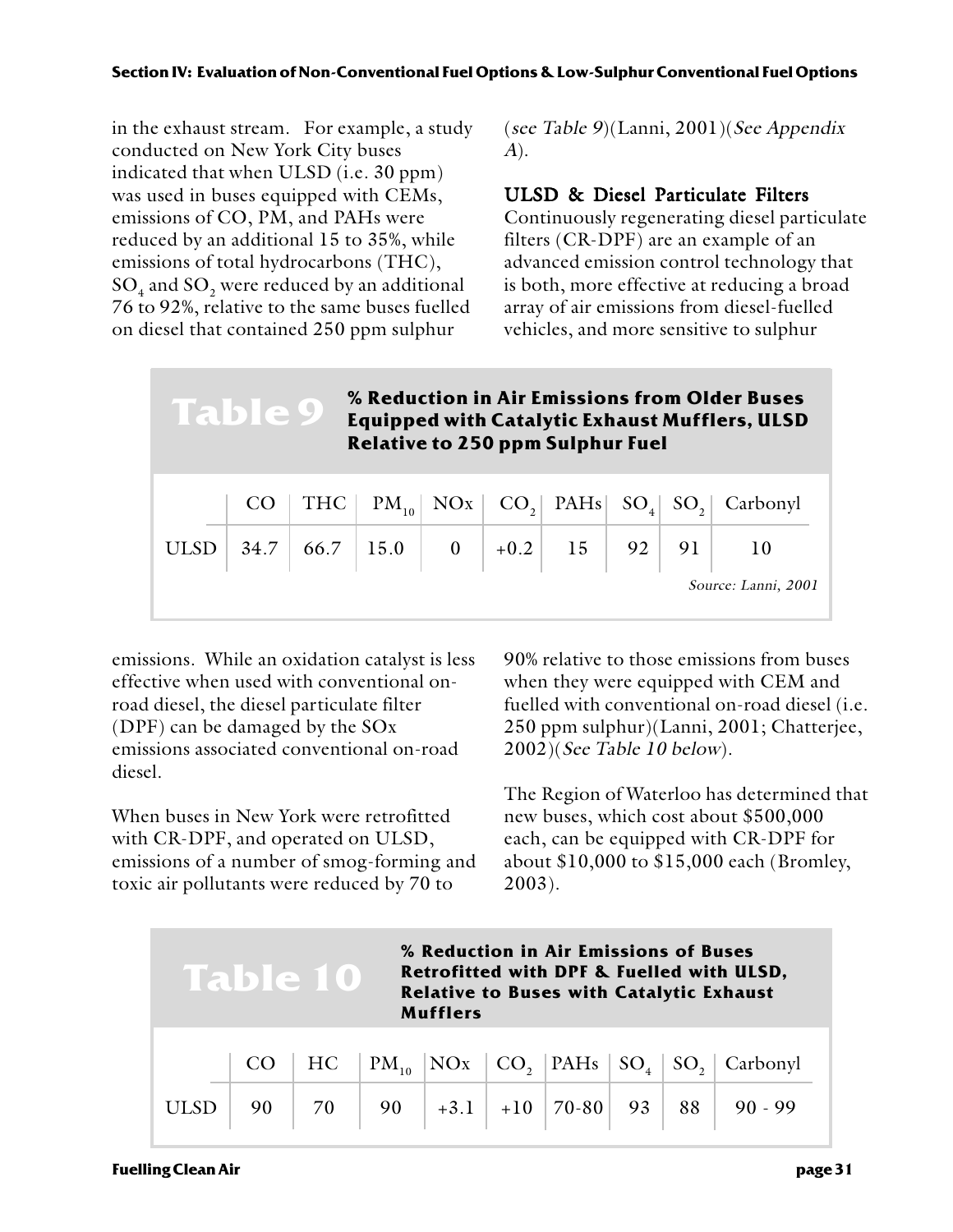## 3. Biodiesel

Several companies are now offering biodiesel to customers in Ontario. For example, three companies submitted bids to provide biodiesel and biodiesel blends to the City of Brampton; two U.S. companies, NOCO and Big K Fuels, and a Canadian company, Bio-Diesel Canada (Dack, 2003).

Biodiesel fuels can be derived from plant or animal sources. Fats and oils are chemically reacted with an alcohol such as methanol to produce chemical compounds known as fatty acid methyl esters. These esters are called biodiesel when they are intended for use as a fuel (AFDC, 2003).

In the United States, biodiesel is being used by the U.S. Departments of Energy and Agriculture, the U.S. Postal Service and by a large number of school districts, national parks, transit authorities, public utility companies, and garbage and recycling companies (AFDC, 2003). In Ontario, biodiesel is being used for the Corporate Fleets belonging to the City of Brampton, the Town of Caledon and Toronto Hydro (Dack, 2003).

#### Biodiesel & Technical Considerations

Biodiesel fuels can be added to, or used in place of, conventional petroleum-based diesel fuels. Biodiesel is often mixed with conventional petroleum-based diesel to create blends. When blended in concentrations up to 20%, biodiesel can be used in nearly all diesel equipment and is compatible with most storage and distribution equipment. No engine modifications are needed. The 20% blends are called B20 (AFDC, 2003).

Higher blends, even neat biodiesel (i.e. B100) can be used in many engines built since 1994. Biodiesel is expected to work well with new technologies such as catalysts, particulate traps and exhaust gas recirculation (AFDC, 2003). However, higher blends can present difficulties in cold climates because of viscosity (i.e. tendency to thicken in low temperatures) (OEE, 2003).

#### Biodiesel Fuel Economy

Biodiesel has a reduced energy content relative to conventional diesel fuels, which translates into a reduction in fuel economy. However, as can be seen in Table 11 below, fuel economy is reduced by only 1.6 to 2.1% with B20 blends (EPA, 2002, p.44).

#### **Biodiesel Costs**

B20 was costing the City of Brampton about \$0.04 per litre more than conventional diesel in 2002. This year, B20 may cost as much as \$0.72 per litre, which is currently \$0.12 per litre more than conventional on-road diesel. If the U.S. reinstates its subsidy, the price of biodiesel is expected to drop again.

#### Biodiesel & Global Climate Change

Since biodiesel is produced from plant oils and animal fats, it has been promoted as a means for reducing emissions of CO<sub>2</sub> that contribute to global climate change. While biodiesel does not appear to reduce CO<sub>2</sub> emissions at the tailpipe, a life-cycle analysis conducted by the U.S. government's National Renewable Energy Laboratory (NREL) suggests that the overall fuel cycle for biodiesel reduces  $\mathrm{CO}_\mathrm{2}$  emissions by 78.4% relative to conventional diesel fuel. This reduction is attributed to the fact that almost 94% of the carbon emitted from the tailpipe is recycled in the soybeans used to produce it. For B20 blends, the analysis indicates that overall CO<sub>2</sub> emissions are reduced by 15.7% relative to conventional diesel (DOE, 1998).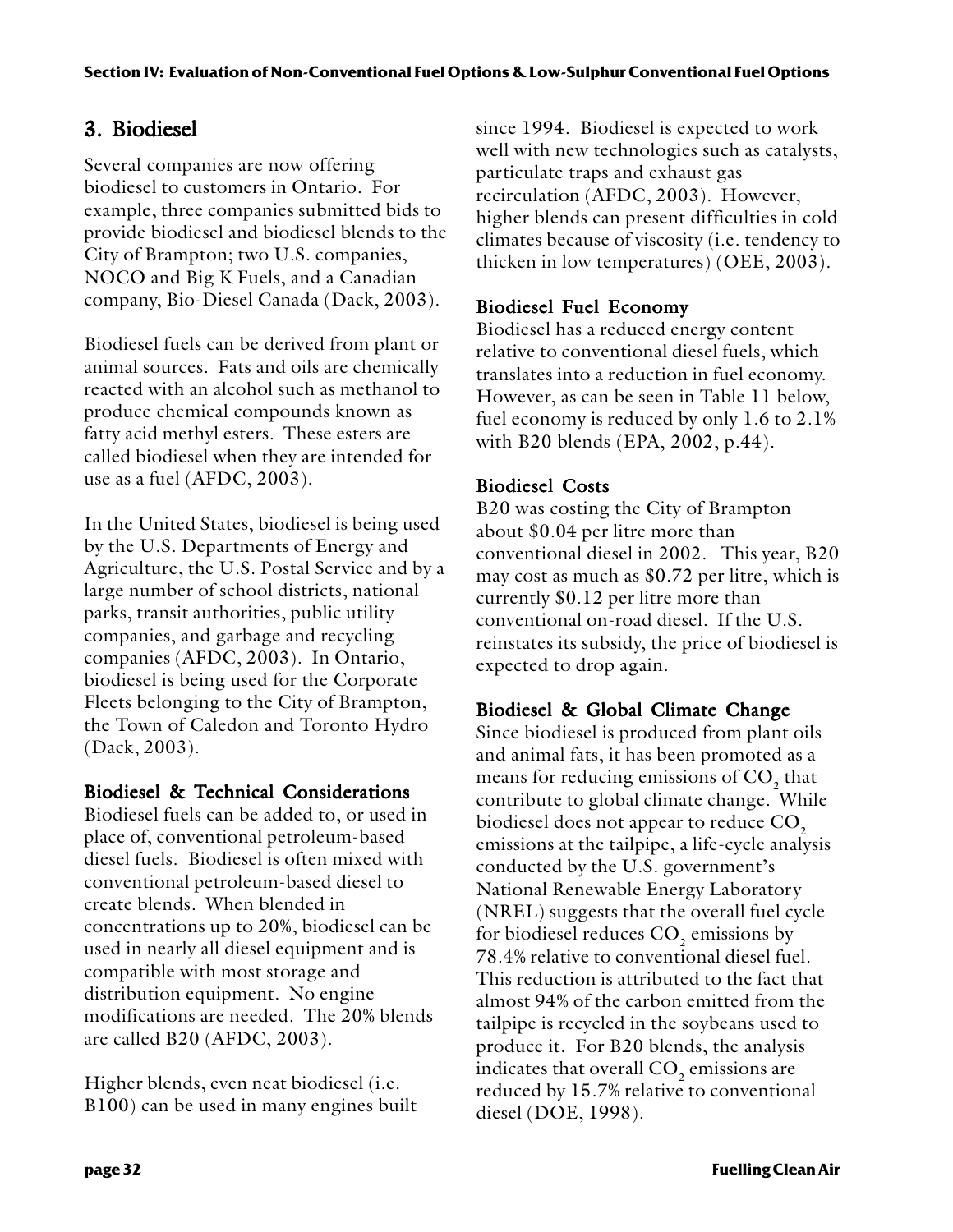| Table 11                                                                                                                                                   | <b>Conventional Diesel</b>            | Difference in Energy Content, Biodiesel &              |
|------------------------------------------------------------------------------------------------------------------------------------------------------------|---------------------------------------|--------------------------------------------------------|
| Fuel Type                                                                                                                                                  | <b>Energy Content</b><br>(btu/gallon) | % Difference Relative to<br><b>Conventional Diesel</b> |
| <b>Conventional Diesel</b><br>Animal-based Biodiesel (100%)<br>Animal-based B20 (20% blend)<br>Plant-based Biodiesel (100%)<br>Plant-based B20 (20% blend) | 129,500<br>115,720<br>119,216         | $-10.6$<br>$-2.1$<br>$-7.9$<br>$-1.6$                  |
|                                                                                                                                                            |                                       | Source: EPA, 2002, p.44                                |

Measures being considered by the federal government to promote the use of biodiesel as a transportation fuel were outlined in the recent October 2002 Climate Change Plan. This plan proposes that federal, provincial and territorial governments collaborate on the policies needed to reach a target of 500 million litres of domestic biodiesel production by 2010 (Basak, 2003).

#### Biodiesel & Sulphur

A 1998 report prepared by the U.S. National Renewable Energy Laboratory (NREL) reports that neat biodiesel contains no sulphur (DOE, 1998). Therefore, the

sulphur levels in biodiesel blends will reflect the sulphur levels in the base fuel with which they have been blended. For example, with a B20 blend, there should be 20% less sulphur than exists in the conventional diesel fuel with which it has been blended.

#### Biodiesel Impacts on Emissions

A report prepared in 1998 on biodiesel for Environment Canada concluded that, while biodiesel's impact on vehicle emissions varies depending upon the feedstock used for the biodiesel, the base fuel used for

blending, the vintage of the vehicle tested, and the testing conditions, generally biodiesel appears to reduce emissions of PM, CO and HC, while increasing slightly the emissions of NOx (Env Can, 1998). The report observes that the emissions reductions gained by combining B20 with an oxidation catalyst are very similar to the emissions reductions gained when combining conventional diesel with an oxidation catalyst (Env Can, 1998).

#### Biodiesel Impacts on Emissions Buses – 1994

When the NREL compared tailpipe emissions from conventional buses powered with neat biodiesel (B100) and B20 produced from soybeans, to those from buses powered with conventional diesel, it found that B20 reduced emissions of CO,  $PM_{10}$ , THC, SOx and CO by 9 to 18%, while increasing emissions of NOx by 1.7% (see Table 12). In this analysis, it was assumed that bus engines would be calibrated to meet 1994 vehicle emission standards (DOE, 1998). PM emission standards for urban bus engines were tightened in the U.S. in 1994 (Rideout, 2003).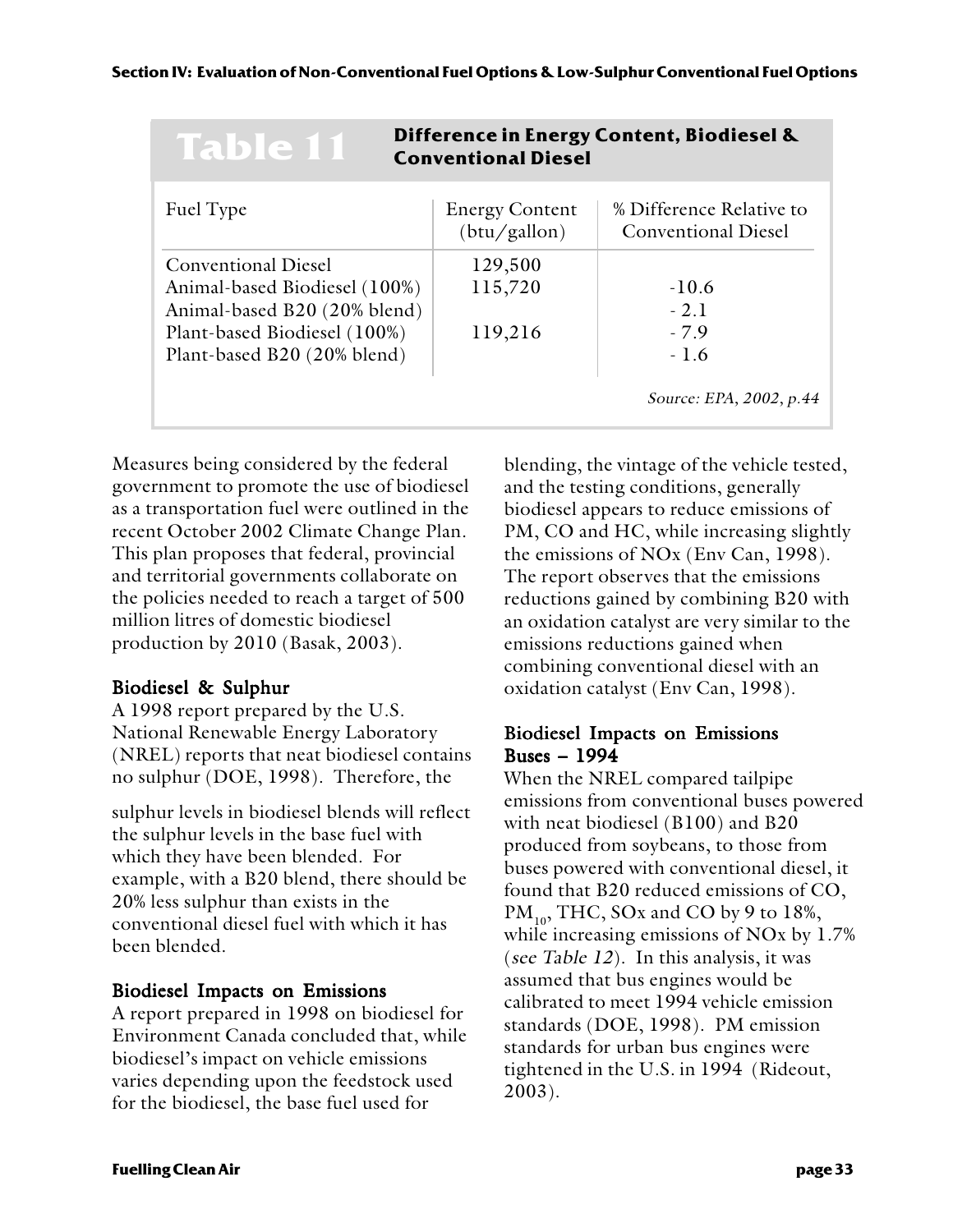Biodiesel Impacts on Emissions Heavy-duty On-road Diesel, 1988 -1997 When the EPA conducted an analysis of emissions data available for conventional heavy-duty on-road diesel vehicles fuelled on B20, B100 and conventional diesel, it found that B20 reduced emissions of THC, CO and  $PM_{10}$  by 10 to 21% relative to conventional diesel, while slightly increasing emissions of NOx (see Table 13). The average level of sulphur in the conventional diesel used in these vehicles was 333 ppm. Most of the emissions data was available for vehicles grouped into three model categories: 1994 to1997, 1991 to1993, and 1988 to 1990 (EPA, 2002). The emission standards that applied to these three

| <b>Table 12</b> |           | sulphur)   | % Change in Emissions in Conventional<br><b>Buses, 1994 Model Year, B20 &amp; B100</b> |            | <b>Relative to Conventional Diesel (500 ppm</b> |
|-----------------|-----------|------------|----------------------------------------------------------------------------------------|------------|-------------------------------------------------|
| Fuel            | <b>CO</b> | <b>THC</b> | $PM_{10}$                                                                              | <b>NOx</b> | SOx                                             |
| <b>B20</b>      | $-9.0$    | $-9.25$    | $-13.6$                                                                                | $+1.7$     | $-17.6$                                         |
| <b>B100</b>     | $-46$     | $-37$      | - 68                                                                                   | $+9$       | $-100$                                          |
|                 |           |            |                                                                                        |            | Source: DOE, 1998, P. 22                        |

categories of heavy-duty on-road diesel vehicles were significantly different. The NOx standard was reduced significantly in 1990 and 1991, while the PM standard was reduced significantly in 1991 and 1994 (Rideout, 2003).

It also found that biodiesel's impact on emissions varies depending on three factors: 1) The source of the biodiesel; 2) The engines in which they were used (i.e. model years); and 3) The properties of the diesel

| <b>Table 13</b>                         |        |            | <b>Estimated % Change in Emissions from</b><br><b>B100 Relative to Conventional Diesel</b> |            | Heavy-Duty On-Road Diesel Vehicles, B20 & |
|-----------------------------------------|--------|------------|--------------------------------------------------------------------------------------------|------------|-------------------------------------------|
| Fuel                                    | CO     | <b>THC</b> | $PM_{10}$                                                                                  | <b>NOx</b> | SOx                                       |
| <b>B20</b>                              | - 11.1 | $-211$     | $-10.1$                                                                                    | $+2.0$     | N/R                                       |
| <b>B100</b>                             | - 47   | $-67$      | - 47                                                                                       | $+10$      | N/R                                       |
| (N/R: Not Reported)<br>Source: EPA 2002 |        |            |                                                                                            |            |                                           |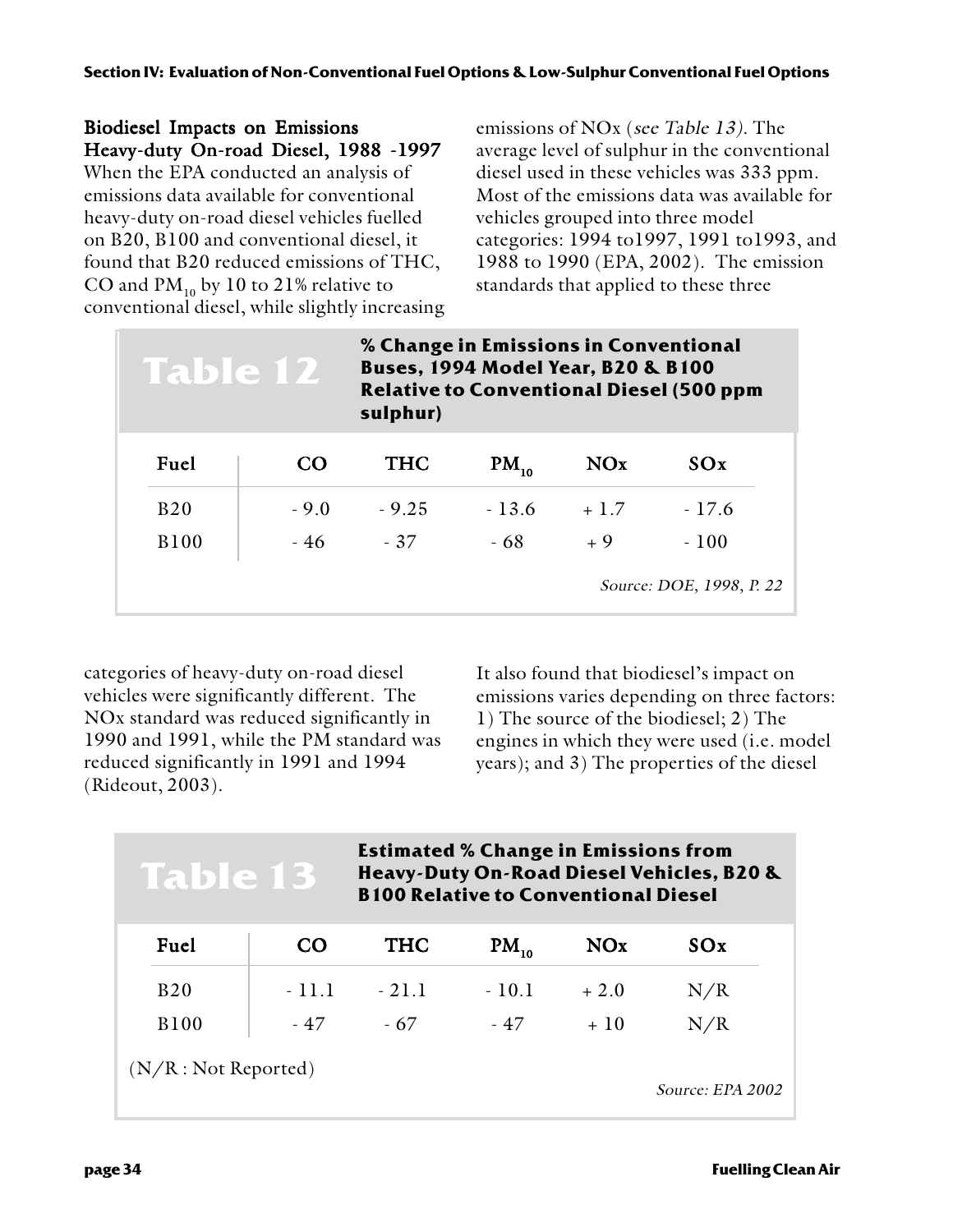fuel with which the biodiesel was blended (EPA, 2002)(see Appendix A for more details).

#### Biodiesel Impacts on Air Toxics

The EPA staff also compared the impact of biodiesel on air toxics emitted from the tailpipes of heavy-duty on-road engines. Emissions data were available for 11 of the 21 air pollutants formerly identified by the EPA as Mobile Source Air Toxics (MSAT). When the measurements for the 11 air toxics were considered as a whole, and correlated against the biodiesel concentration, it was found that total gaseous air toxics were reduced when biodiesel was added to conventional diesel fuel, although not to the same extent that total hydrocarbons were reduced. For example, while a B20 blend could reduce total hydrocarbon emissions (THC) by about 20%, it would only reduce total toxics by about 3% (EPA, 2002)(see Appendix A for more details).

#### Biodiesel Impacts on Emissions Light-Duty Trucks

While biodiesel blends appear to have a significant impact on emissions from conventional diesel vehicles that are not equipped with oxidation catalysts, they appear to have a relatively minor impact on the emissions from diesel vehicles that are equipped with oxidation catalysts. A study was conducted on emissions from light-duty diesel trucks equipped with catalytic converters under four scenarios: 1) using conventional on-road diesel (i.e. less than 500 ppm sulphur); 2) using B10 (10% biodiesel); 3) using B20; and 4) using B30 (30% biodiesel).

The emission rates for HC and CO were very low for all four fuel types, which was attributed to the presence of the catalytic

converter. The biodiesel appeared to further reduce emissions of CO and THC and to lower the mass of  $PM_{2,5}$ , but it did not affect emissions of NOx, total particulate matter, or the mass of non-methane hydrocarbons. This study suggests that the oxidation catalyst lowered the tailpipe emissions from all four fuel types and minimized the compositional differences between the emissions from the different fuel combinations (Rideout,1998).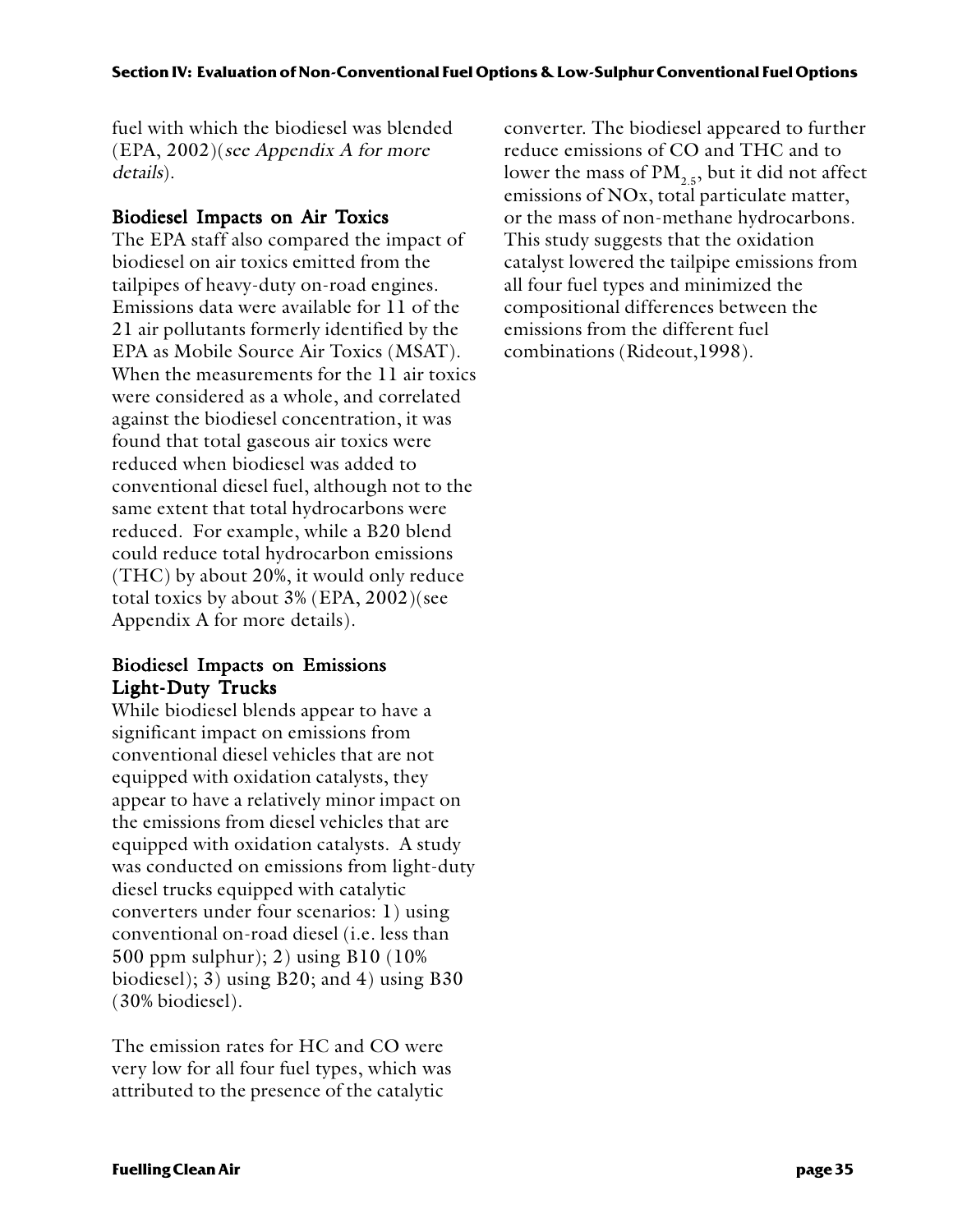## **V:Summary and Recommendations**

## A. Reducing Emissions from the Gasoline Fleet

Among the three municipalities, two strategies were employed for reducing emissions from their gasoline-fuelled fleets:

- 1. Favouring bids for gasoline with the lowest sulphur levels; or
- 2. Purchasing 10% ethanol-blended gasoline instead of conventional gasoline.

#### 1. Favouring Gasoline with Lowest Sulphur Levels.

- With sulphur levels in gasoline coming down to 30 ppm in most refineries in Ontario in the fall of 2003, there is no reason why any municipality should buy gasoline with sulphur levels greater then 30 ppm after that date.
- Gasoline that contains 30 ppm sulphur would be expected to reduce SO<sub>2</sub> emissions from municipal gasoline-fuelled fleets by, on average, 92% relative to 2001.
- Gasoline with 30 ppm sulphur can also be expected to reduce emissions of  $SO_4$ , PM, CO, VOCs and NOx.

#### 2. Purchasing E10 (10% Ethanol/90% Gasoline)

- Environment Canada reports that E10 reduces  $CO<sub>2</sub>$  by 3-4% on a lifecycle basis.
- Environment Canada reports that there are considerable uncertainties about the air quality benefits associated with ethanol's use in Canadian gasoline.
- Environment Canada reports that ethanol's impact on emissions of HC and CO will vary with the age and model of the vehicle it is used in, and with the properties of the gasoline with which it is blended.
- E10 can be expected however, to slightly reduce emissions of  $SO<sub>2</sub>$  and the air toxic, benzene, and to substantially increase emissions of the air toxic acetaldehyde.
- E10 costs no more per litre than conventional gasoline because of tax incentives provided by both the federal and provincial governments, but it does slightly reduce fuel efficiency.

## B. Reducing Emissions from the Off-Road Diesel Fleet

There is no doubt that, from a fuels perspective, the biggest emissions reductions can be achieved by shifting away from the use of off-road diesel in a municipality's off-road diesel fleet. With off-road diesel fleets, the options considered by one or more of the three municipalities examined include shifting from off-road diesel fuel that contains 1,200 to 3,700 ppm sulphur to:

- 1. Conventional on-road diesel that contains 278 to 440 ppm sulphur;
- 2. ULSD that contains 15 ppm sulphur; or
- 3. B20 that will contain between 222 to 352 ppm sulphur (i.e. 20% less than the sulphur level in the on-road diesel with which it is blended).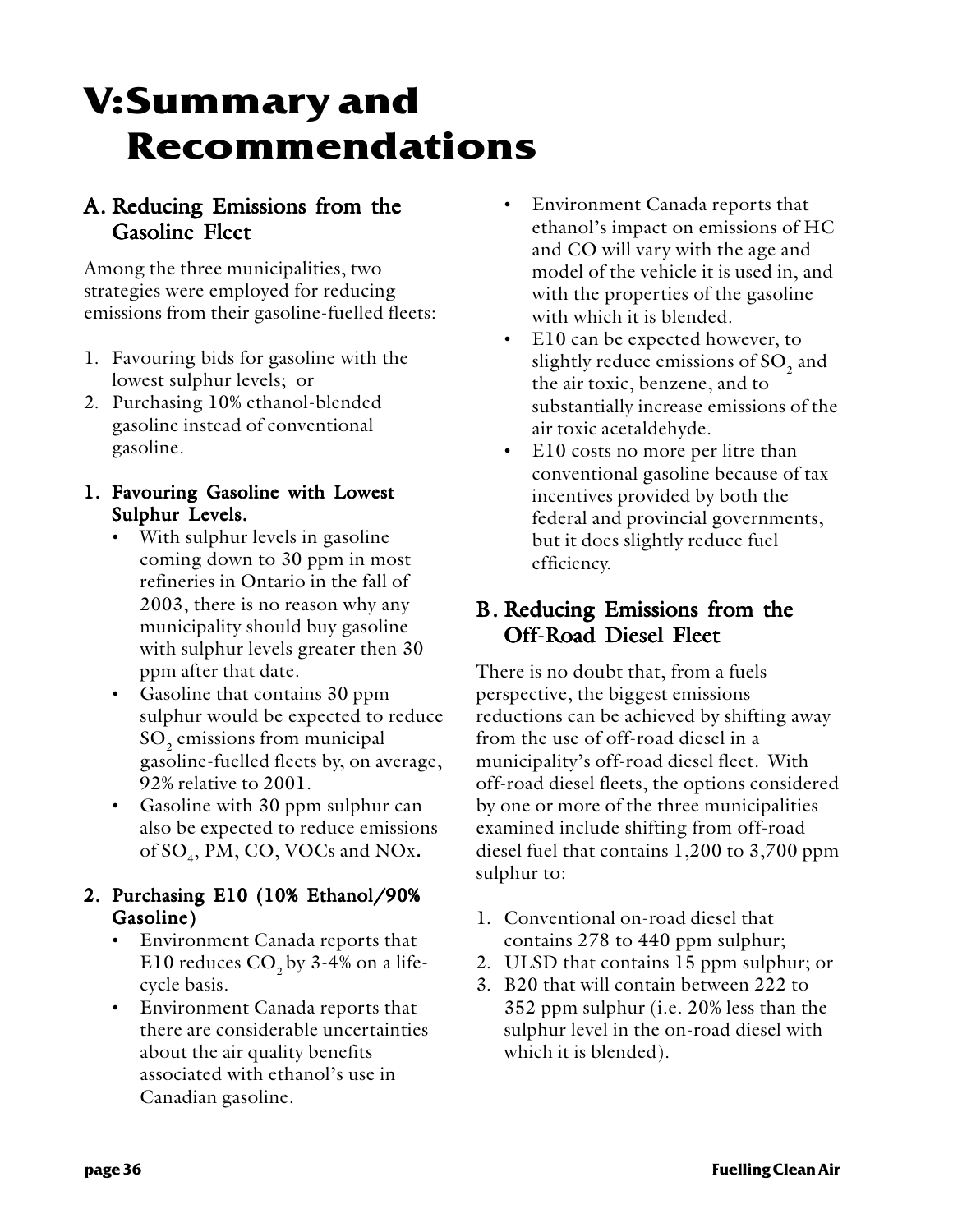#### 1. Using On-Road Diesel in the Off-Road fleet

- The conventional on-road diesel option can reduce SO<sub>2</sub> emissions from a municipality's total Corporate fleet by as much as 90%.
- The fuel must be dyed red in order to be eligible for the provincial tax breaks of \$0.143 per litre that apply to off-road diesel.
- The cost per litre can be 2.7% less to 5.7% more than the cost paid for offroad diesel fuel.
- 2. Ultra Low Sulphur Diesel (ULSD) in the Off-Road Fleet
	- This option has the advantage of further reducing emissions of  $SO<sub>2</sub>$ ,  $SO_4$ , and PM, but also increases the price.

#### 3. Biodiesel in the Off-Road Fleet

- Biodiesel is a renewable fuel that can produce climate change benefits.
- When blended with on-road diesel, it can produce greater SO<sub>2</sub> emission reductions than the on-road diesel option, but less than the ULSD option.
- It can also reduce emissions of CO and PM but these reductions are more pronounced in vehicles built before 1994.
- B20 can however, slightly increase emissions of NOx and slightly reduce fuel economy.
- B20 also appears to present some uncertainties respecting price.

## C. Reducing Emissions from On-Road Diesel Fleet

With on-road diesel fleets, the options considered by one or more of the three municipalities examined include:

- 1. Selecting the conventional on-road Diesel with the lowest sulphur levels;
- 2. Retrofitting buses with catalytic exhaust mufflers (CEM);
- 3. Using ULSD in buses and/or the Corporate fleet;
- 4. Using ULSD & retrofitting buses with CEMs;
- 5. Using B20 in buses and/or in the Corporate fleet; and
- 6. Using B100 biodiesel in the Corporate fleet in summer months.

### 1. Conventional On-Road Diesel with Lowest Sulphur Levels

- By indicating in the Tender that sulphur levels will be considered as well as cost, municipalities can choose to select the conventional onroad diesel that has the lowest sulphur levels.
- This option can reduce emissions from the on-road fleet by up to 37% and can be cost neutral.

#### 2. Retrofits for Older Buses

- The installation of catalytic exhaust mufflers (CEMs) on heavy-duty onroad diesel vehicles for which CEMs are not standard equipment, can reduce emissions of CO,  $PM_{10}$  and NOx by up to 40%, 44% and 3.3% respectively.
- The installation of CEMs on older buses can reduce emissions of PM, CO and NOx by up to 34%, 74% and 3.8% respectively for a cost of about \$3,200 per bus.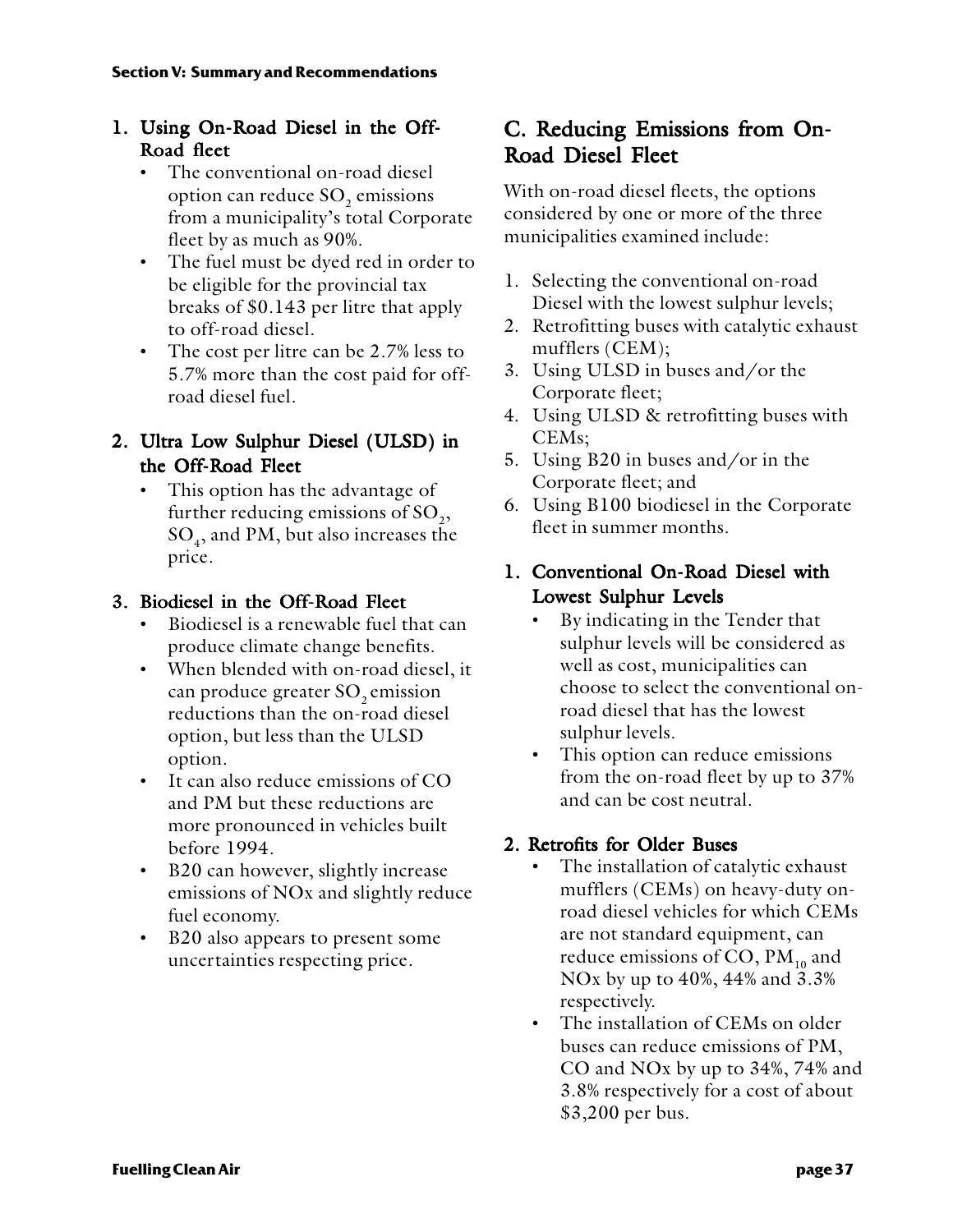- The rebuilding of older bus engines with electronic engine controls and installation of CEMs can reduce emissions of PM, CO and NOx by up to 92%, 74% and 33% respectively (i.e. model years 1986 to 1993) for a cost of \$20,000 to \$50,000 per bus.
- This latter approach can also reduce fuel costs and CO<sub>2</sub> emissions by about 8% as well by increasing the vehicle's fuel efficiency by about 8%.
- 3. Ultra Low Sulphur Diesel (ULSD) in On-Road Diesel Fleet
	- ULSD can reduce  $SO_2$  emissions by about 95% when used in on-road vehicles (i.e. from an average of 360 ppm to 15 ppm); it will also reduce emissions of  $SO_4$  and PM.
	- ULSD will cost the Region of Waterloo about 6.5% more than conventional on-road diesel in 2003.

## 4. ULSD & Retrofits

- ULSD can also significantly improve the performance of oxidation catalysts so that emissions of smogforming air pollutants such as CO and PM, and air toxics such as PAHs, are reduced by up to 35%,15% and 15% respectively, relative to buses run on conventional on-road diesel
- ULSD use is essential to the use of more advanced emission control technologies such as continuously regenerating diesel particulate filters (CR-DPF) that can reduce emissions of CO, PM and PAHs by up to 90%, 90% and 80% respectively, relative to buses with CEMs and conventional on-road diesel.
- A new bus, costing about \$500,000, can be equipped with CR-DPF for about \$15,000.
- The ULSD and retrofit options have the advantage of moving a

municipality towards fuels and vehicle technologies that will be required for compliance with vehicle emission standards coming into effect between 2007 and 2010.

## 5. B20 Biodiesel Blend

- B20 can reduce CO<sub>2</sub> emissions by about 16% on a life-cycle basis relative to conventional diesel.
- B20 can reduce emissions of CO and PM by up to 11% and 10% respectively, although these reductions vary depending upon the age and model of the vehicle, the source of the biodiesel, and the properties of the diesel with which it is blended.
- B20 can also reduce  $SO_2$  emissions by up to 20%.
- On the other hand, B20 can increase emissions of NOx by about 2% and decrease fuel economy by about 2%.
- B20 has the disadvantage of widely fluctuating prices; in 2002, it cost the City of Brampton about 6.5% more than conventional diesel, but in 2003, it could cost 20% more.

## 6. Neat Biodiesel (B100)

- B100 can reduce CO2 emissions by about 74% on a life-cycle basis, relative to conventional diesel.
- It has the potential to reduce PM, CO, HC and SOx emissions by 35 to 100%.
- On the other hand, B100 can increase emissions of NOx by about 10%, and can reduce fuel economy by between 8 and 10%.
- B100 cannot be used in cold weather because of its viscosity (i.e. tendency to thicken).
- B100 has the disadvantage of being extremely expensive at present.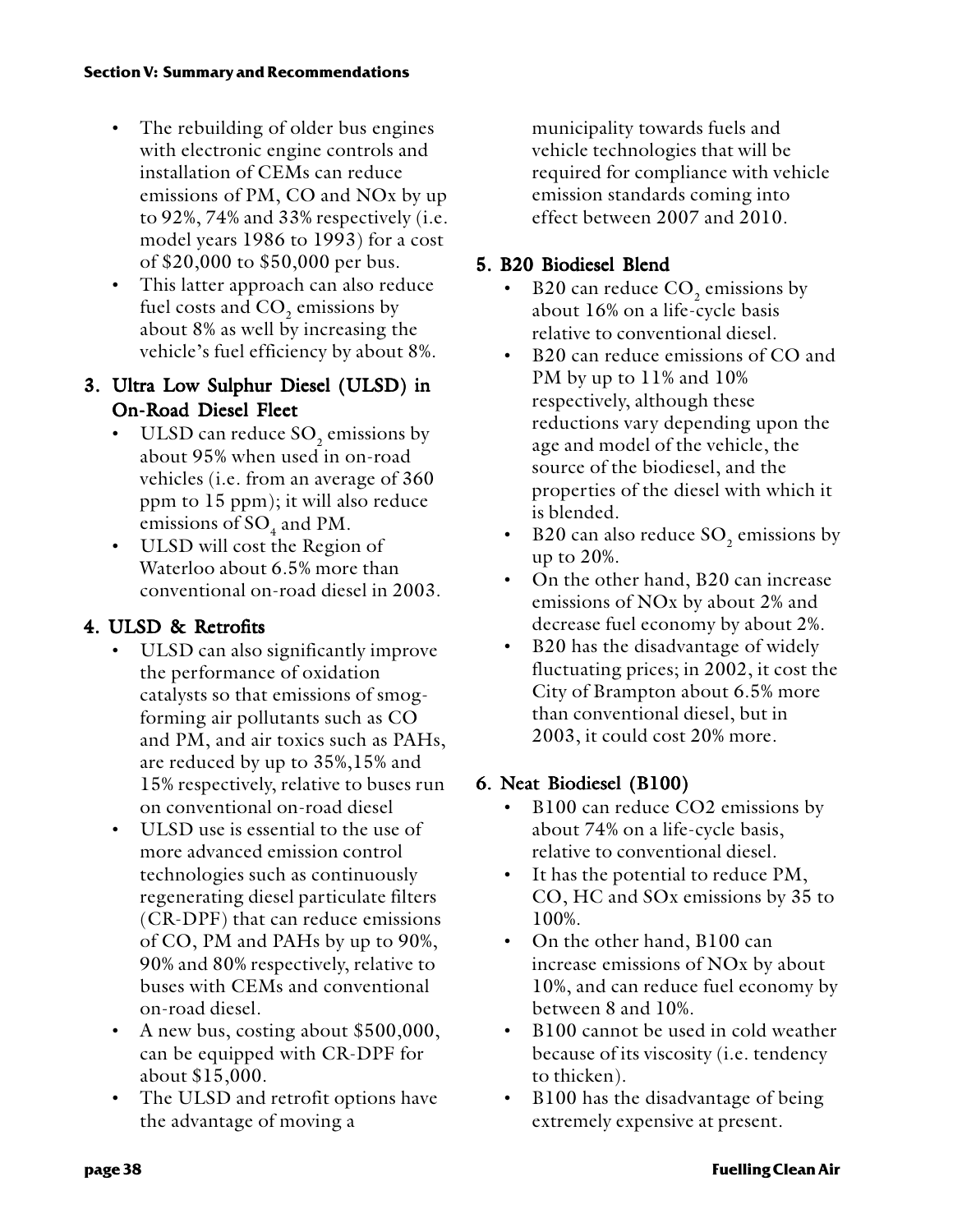### D. Recommendations

#### It is recommended that every municipal partner associated with the GTA Clean Air Council:

- 1. Commit to purchasing: a) on-road diesel, or b) B20 blended with on-road diesel, for use in their Corporate fleet of off-road vehicles during the next fuel tendering cycle;
- 2. Commit to purchasing: a) 30 ppm sulphur gasoline, or b) E10 blended with 30 ppm sulphur gasoline, in the next fuel tendering cycle; and
- 3. Commit to examining the emissions reductions and costs associated with purchasing: a) ULSD, and b) B20, for use in their Corporate fleet of on-road diesel vehicles.

#### It is recommended that the GTA Clean Air Council:

- 1. Commit to analyzing the financial costs and emissions benefits associated with retrofitting older buses belonging to the partners of the GTA Clean Air Council with catalytic exhaust mufflers and/or electronic engine controls, and using ULSD as a fuel;
- 2. Develop a strategy to address the ownership of emissions trading credits created as a result of fuel purchasing policies;
- 3. Explore the benefits of, and mechanisms available for, pooling the fuel purchases of partners of the GTA Clean Air Council;
- 4. Establish and coordinate a Green Fleets Subcommittee that monitors legislative, technological and research advancements related to fuels, vehicles and emissions control technologies; shares information; collaborates on projects; and makes recommendations to the GTA-Clean Air Council;
- 5. Encourage the Ontario Ministry of the Environment, Environment Canada and Transport Canada to support the Green Fleets Subcommittee with expertise and resources; and
- 6. Distribute this report to other municipalities in Ontario through the Association of Municipalities of Ontario (AMO).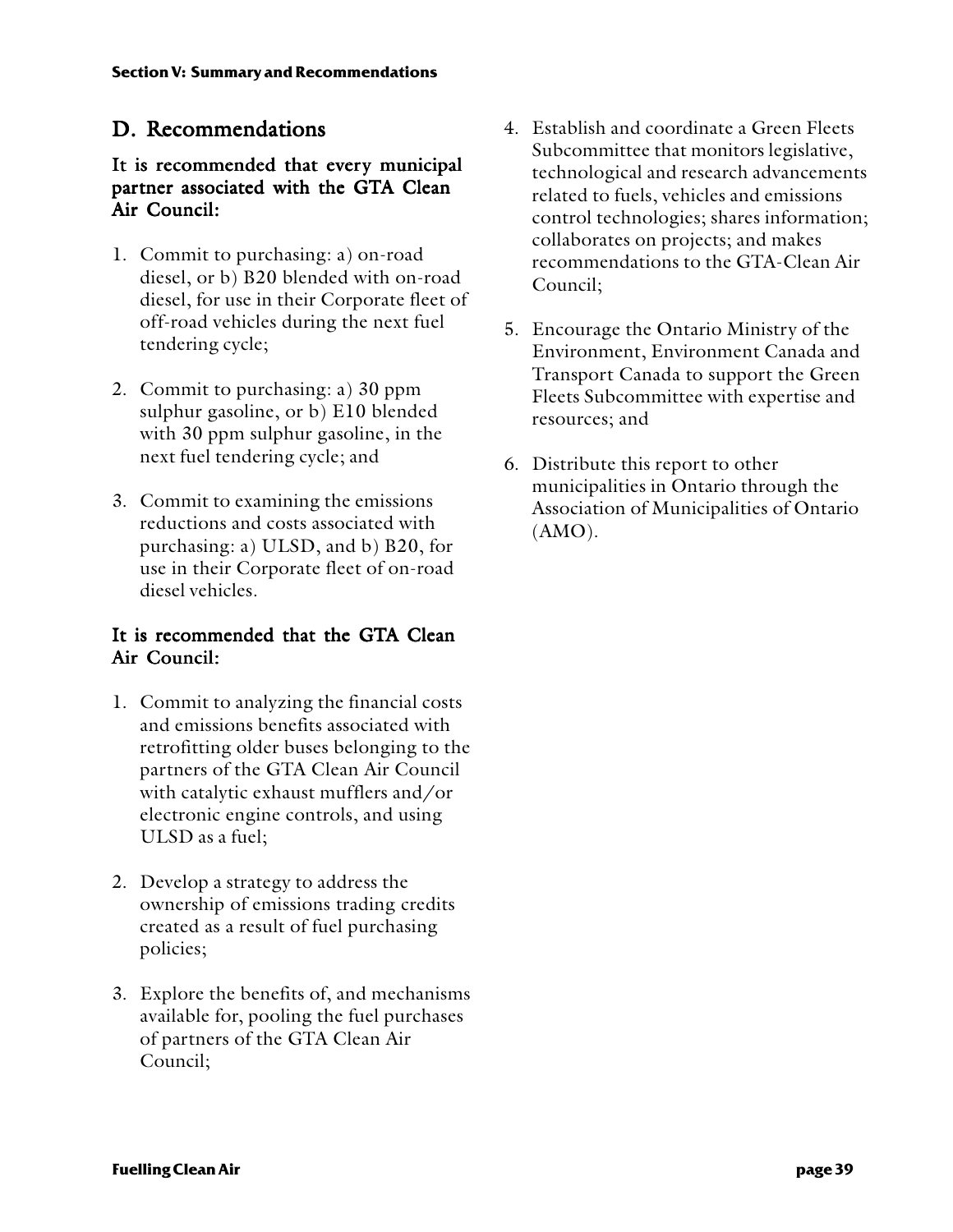## **Appendix A: Biodiesel**

## Biodiesel: Heavy-Duty On-Road Engines: EPA Study: 2002

When the EPA conducted a comprehensive analysis of the impacts of biodiesel on tailpipe emissions from conventional onroad diesel engines (i.e. with no NOx absorbers, PM traps, or exhaust gas recirculation) relative to those associated with conventional diesel (i.e. 333 ppm sulphur), it found that B20 reduces emissions of HC, CO and particulate matter by 10 to 21.1%, while increasing emissions of NOx by 2% (See Table A1 below)(EPA, 2002).

## **Estimated**<br>**Change in**

**Emissions, Heavy-Duty On-Road Diesel Vehicles, B20 & B100 Relative to Conventional Diesel (CD)**

| Emissions           | % Change<br>with B20 | % Change<br>with B100    |
|---------------------|----------------------|--------------------------|
| CO                  | - 11                 | - 47                     |
| HС                  | $-21$                | - 67                     |
| Particulate         |                      |                          |
| Matter              | - 10                 | - 47                     |
| SOx                 | N/R                  | N/R                      |
| NOx                 | $+2$                 | $+10$                    |
| (N/R: Not Reported) |                      |                          |
|                     |                      | <i>Source: EPA, 2002</i> |

The EPA found that biodiesel's impact on emissions varies depending on three factors:

- 1. The source of the biodiesel. Increases in NOx emissions were greater with the plant-based biodiesel fuels than with the animal-based biodiesel fuels, while decreases in PM and CO were greater with the animal-based biodiesel fuels than with the plant-based biodiesel fuels;
- 2. The engines in which they were used (i.e. model years). The study found that the PM emissions reductions were greater for the 1991-1993 engines than for all engine groups combined; and
- 3. The properties of the diesel fuel with which the biodiesel is blended. When biodiesel fuels were combined with diesel fuels defined as "clean", NOx emissions increased, and the reductions in emissions of PM, CO, and HC were decreased, relative to those blended with "average" base fuels. The base fuels defined as "clean" had lower levels of aromatics, higher cetane levels, lower density, and lower distillation points than the base fuels defined as "average". The EPA has identified the influence of base fuels on emissions as an area requiring more research (EPA, 2002).

#### Biodiesel Fuels Examined

The analysis was conducted for biodiesel fuels produced from soybean, rapeseed, canola oils, tallow, grease and lard, although most of the data (about 80%) applied to biodiesel produced from plant esters. The biodiesel fuels were grouped into three categories: soybean, rapeseed/canola, and all animal-based sources esters (EPA, 2002).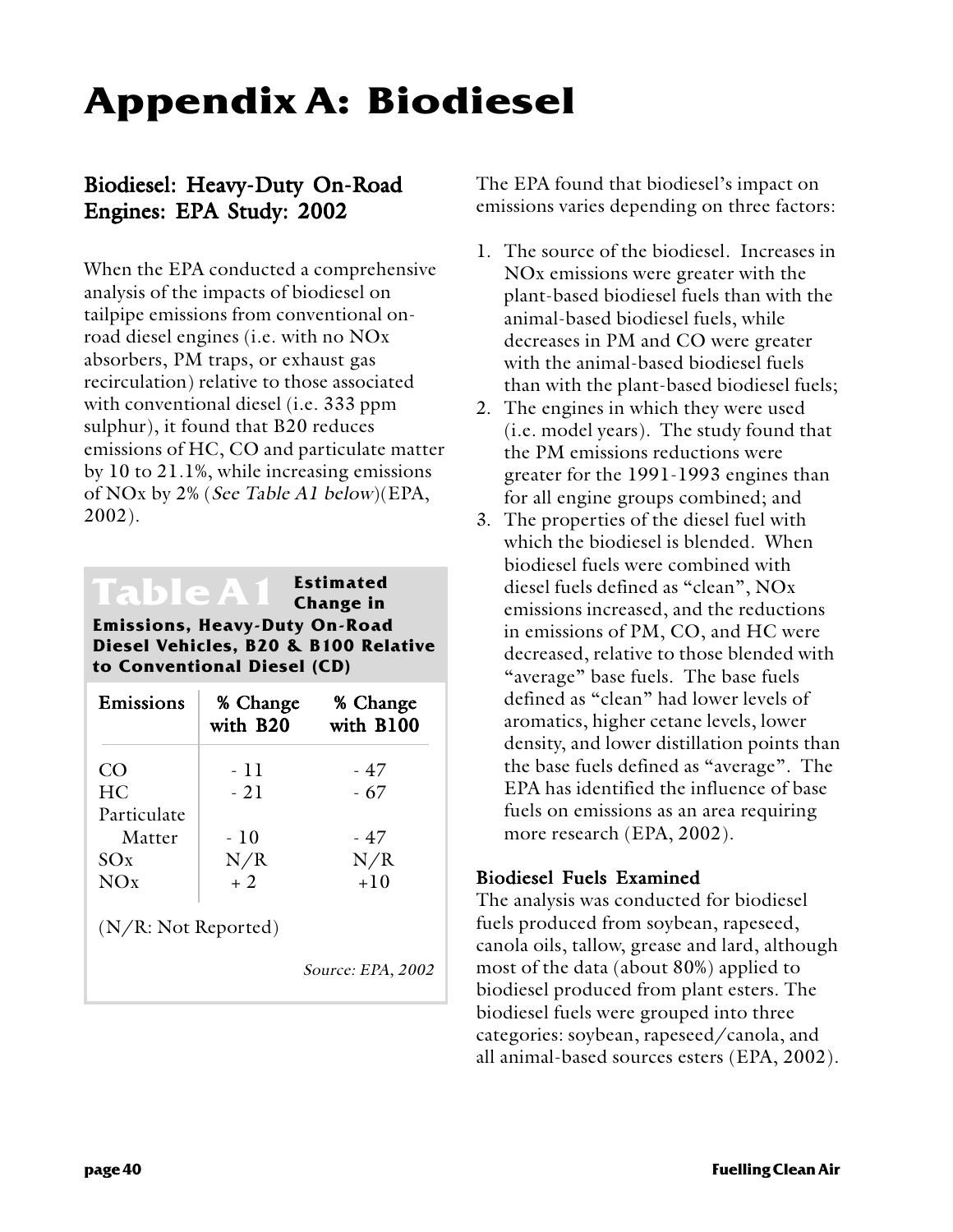Coefficients for basic emission correlations (i.e. those that do not consider the source of the biodiesel fuel, the model of engine, or the base fuel) are listed in Table A2 below.

## **Table A2**

**Coefficients for Basic Emission Correlations**

|                            | Coefficient       |
|----------------------------|-------------------|
| NOx                        | $+0.0009794$      |
| Particulate                |                   |
| Matter                     | -0.006384         |
| $\mathcal{C}(\mathcal{A})$ | $-0.006561$       |
| HC.                        | $-0.011195$       |
|                            | Source: EPA, 2002 |

#### Biodiesel Impacts on Heavy Duty Off-Road Vehicles and Light-Duty Vehicles

While the EPA staff expect biodiesel fuels to impact on emissions from heavy-duty offroad vehicles in a manner similar to that seen with heavy-duty on-road vehicles, they reported that there was insufficient data for off-road engines with which to substantiate this expectation (EPA, 2002).

EPA staff were unable to draw any conclusions about biodiesel's impact on emissions from light-duty on-road and offroad engines because there was insufficient data on emissions for these types of engines (EPA, 2002, p.83).

#### Biodiesel Impacts on Gaseous Air Toxics

The EPA staff also compared the impact of biodiesel on air toxics emitted from the tailpipes of heavy-duty on-road engines. Emissions data were available for 11 of the 21 air pollutants formerly identified by the EPA as Mobile Source Air Toxics (MSAT).

The 10 MSAT for which emissions data were not available included six metals, dioxin/furans, polycyclic organic material (POM), diesel particulate matter & diesel exhaust organic gases (DPM & DEOG), and MTBE (EPA, 2002).

The 11 air toxics included in the analysis are all gaseous air toxics. When the measurements for the 11 air toxics were considered as a whole, and correlated against the biodiesel concentration, it was found that total gaseous air toxics are reduced when biodiesel is added to conventional diesel fuel, although not to the same extent that HC are reduced. For example, while a B20 blend could reduce total hydrocarbon emissions by about 20%, it would only reduce total toxics by about 3% (EPA, 2002).

When the 11 air toxics were considered individually, the analysis suggested that emissions of acetaldehyde, ethylbenzene, formaldehyde, naphthalene and xylene decrease with increasing concentrations of biodiesel in the fuel blend (EPA, 2002). There was insufficient data to determine how biodiesel concentrations impact on air emissions of acrolein, n-Hexane, styrene, benzene, 1,3-butadiene and toluene (EPA, 2002).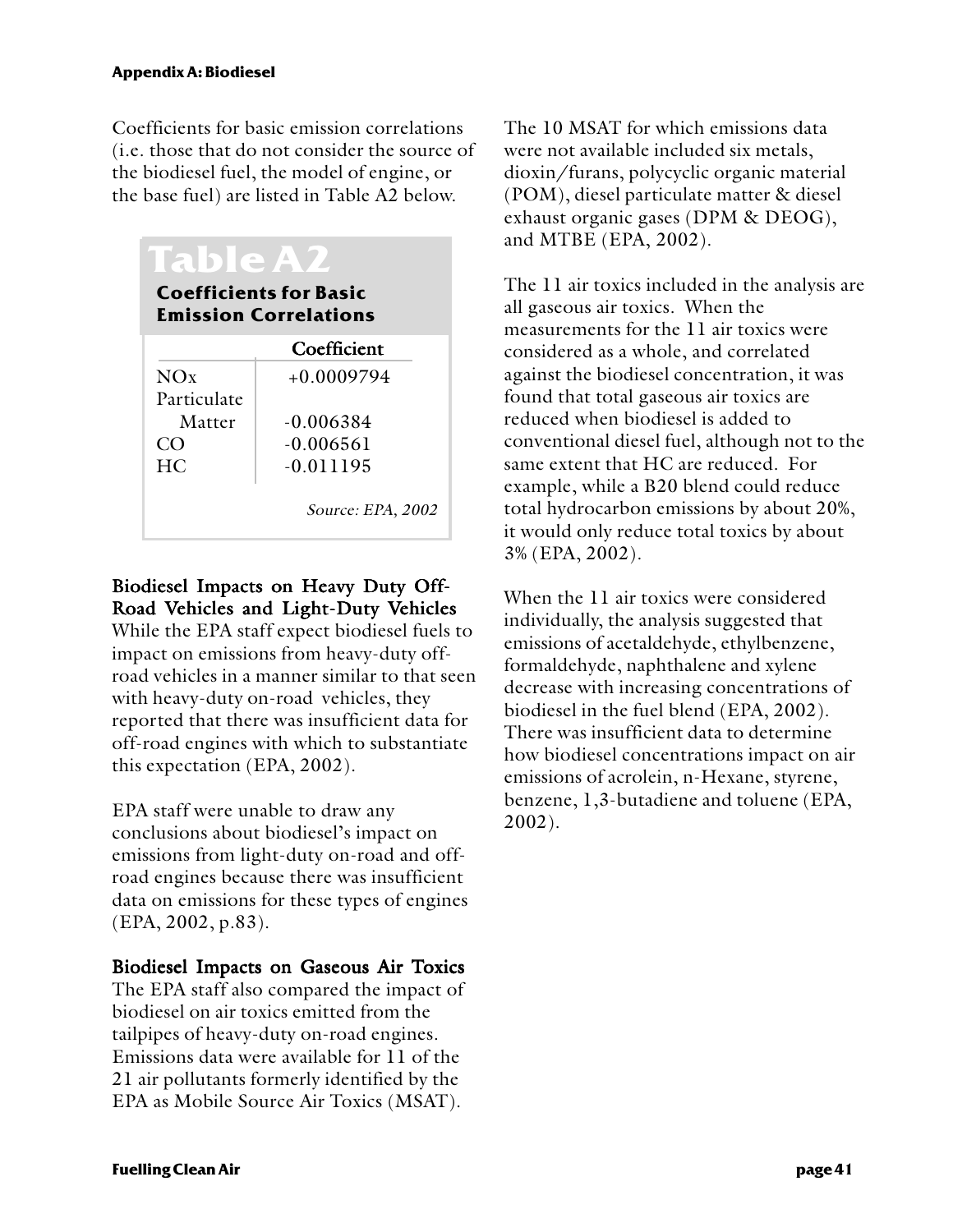## **Appendix B: Ethanol**

## Ethanol: U.S. DOE Assessment of Air Emissions: 1996

Emissions testing was conducted on 21 variable-fuel E85 1992 and 1993 Chevrolet Lumina sedans using a 50% ethanol blend (E50), an 80% ethanol blend (E85), and gasoline that meets the California Phase 2 Reformulated Gas (RFG) requirements.

The results suggested that E85 produces substantial reductions in the emissions of CO, HC, NOx, benzene and 1,3-butadiene, slight reductions in emissions of  $CO<sub>2</sub>$ , substantial increases in formaldehyde, and 20 fold increases in emissions of acetaldehyde (see Table B1). The fuel economy of E85 appeared to be equivalent to that provided by the Phase 2 RFG (DOE, 1996).

| % Change in Tailpipe Emissions for Vehicles<br><b>Table B1</b><br><b>Operated on E85 Relative to Phase 2</b><br><b>Reformulated Gasoline (RFG)</b> |                          |  |  |  |  |
|----------------------------------------------------------------------------------------------------------------------------------------------------|--------------------------|--|--|--|--|
| Air<br>Emissions                                                                                                                                   | % Change<br>with E85     |  |  |  |  |
| CO                                                                                                                                                 | $-12$ to 24              |  |  |  |  |
| Non-methane HC                                                                                                                                     | $-20$ to $22$            |  |  |  |  |
| NOx                                                                                                                                                | - 25 to 32               |  |  |  |  |
| Carbon Dioxide                                                                                                                                     | Slight Reduction         |  |  |  |  |
| <b>Benzene</b>                                                                                                                                     | - 79                     |  |  |  |  |
| Formaldehyde                                                                                                                                       | $+20$                    |  |  |  |  |
| Acetaldehyde                                                                                                                                       | $+1949$                  |  |  |  |  |
| 1,3-Butadiene                                                                                                                                      | - 80                     |  |  |  |  |
|                                                                                                                                                    | <i>Source: DOE, 1996</i> |  |  |  |  |

## Ethanol: DOE Assessment of Air Toxics: 2002

The EPA estimates that 60% of total benzene emissions, 56% of 1,3-butadiene emissions, 39% of acetaldehyde emissions, and 33% of formaldehyde emissions in the United States are from mobile sources (DOE, 2000, p.5). When the Argonne National Laboratory compared several

conventional and non-conventional fuel types and vehicles for their release of these four air toxics, they found that the use of E85 significantly reduces emissions of benzene, 1,3-butadiene, and combined toxics relative to U.S. conventional gasoline, while significantly increasing emissions of formaldehyde and acetaldehyde (see Table B2) (DOE, 2002, p.50-58).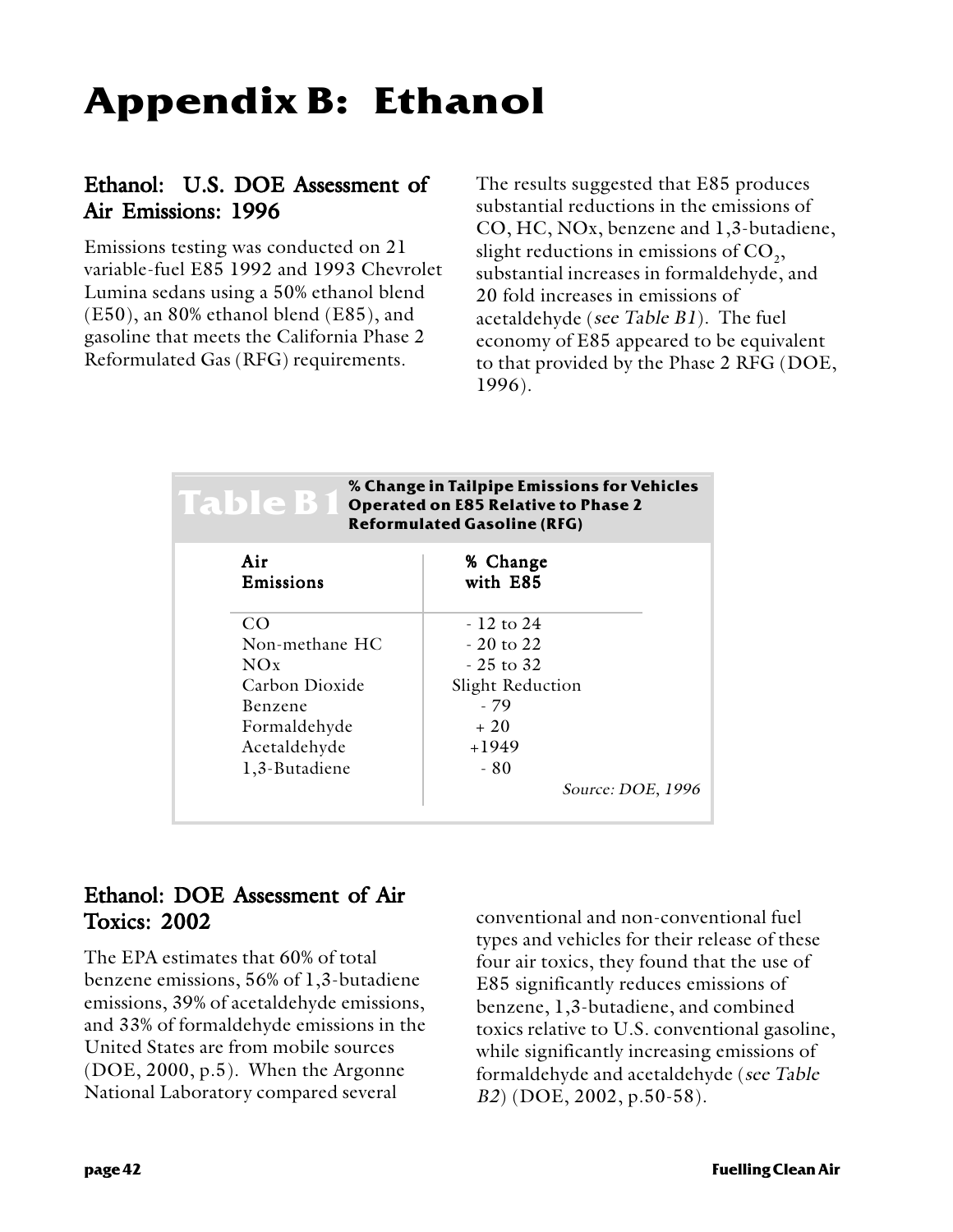| <b>Changes in Toxic Air Emissions with Alcohol Fuel</b><br><b>Table B2</b><br><b>During Operation of Light-Duty Gasoline</b><br><b>Vehicle, Relative to Conventional Gasoline</b> |                              |                             |                   |  |  |
|-----------------------------------------------------------------------------------------------------------------------------------------------------------------------------------|------------------------------|-----------------------------|-------------------|--|--|
|                                                                                                                                                                                   | Air<br>Emissions             | 85% Ethanol<br><b>Blend</b> |                   |  |  |
|                                                                                                                                                                                   | Benzene<br>1,3-Butadiene     | $-85$<br>$-70$              |                   |  |  |
|                                                                                                                                                                                   | Formaldehyde<br>Acetaldehyde | $+230$<br>$+1431$           |                   |  |  |
|                                                                                                                                                                                   | <b>Combined Toxics</b>       | $-50$                       | Source: DOE, 2002 |  |  |

These tests were directed at light-duty gasoline vehicles. The gasoline defined as "conventional" in this study contained 0.4% (wt) oxygenate (MTBE), 339 ppm of sulphur, 1.5% benzene, and 32% aromatics (DOE, 2000, p.40). Note that Canadian gasoline typically has significantly different properties that U.S. Gasoline (e.g. no MTBE, less than half the benzene [0.6% average], 25 ppm sulphur post 2004.)

When the emissions for the four air toxics were translated into benzene-equivalent emissions using the EPA Cancer Unit Risk Estimates (CURE), it was concluded that E85 could reduce the overall toxicity of vehicle emissions by about 50% relative to a vehicle operated with conventional gasoline (see Table B3)(DOE, 2000).

This conclusion reflects the fact that 1,3 butadiene emissions, that are significantly reduced when E85 is used in vehicles, are about 100 times more toxic than acetaldehyde emissions, and about 10 to 30 times more toxic than emissions of formaldehyde, both of which are significantly increased when E85 is used (DOE, 2000, p.60).

| <b>Table B3</b> | <b>EPA Cancer Unit Risk Estimates</b><br>for Toxic Air Emissions |
|-----------------|------------------------------------------------------------------|
| Air Emissions   | <b>EPA Cure</b>                                                  |
| <b>Benzene</b>  | $8.3 \times 10^{-6}$                                             |
| 1,3-Butadiene   | $2.8 \times 10^{-4}$                                             |
| Formaldehyde    | $1.3 \times 10^{-5}$                                             |
| Acetaldehyde    | $2.2 \times 10^{-6}$                                             |
|                 | Source: DOE, 2002, p. 60                                         |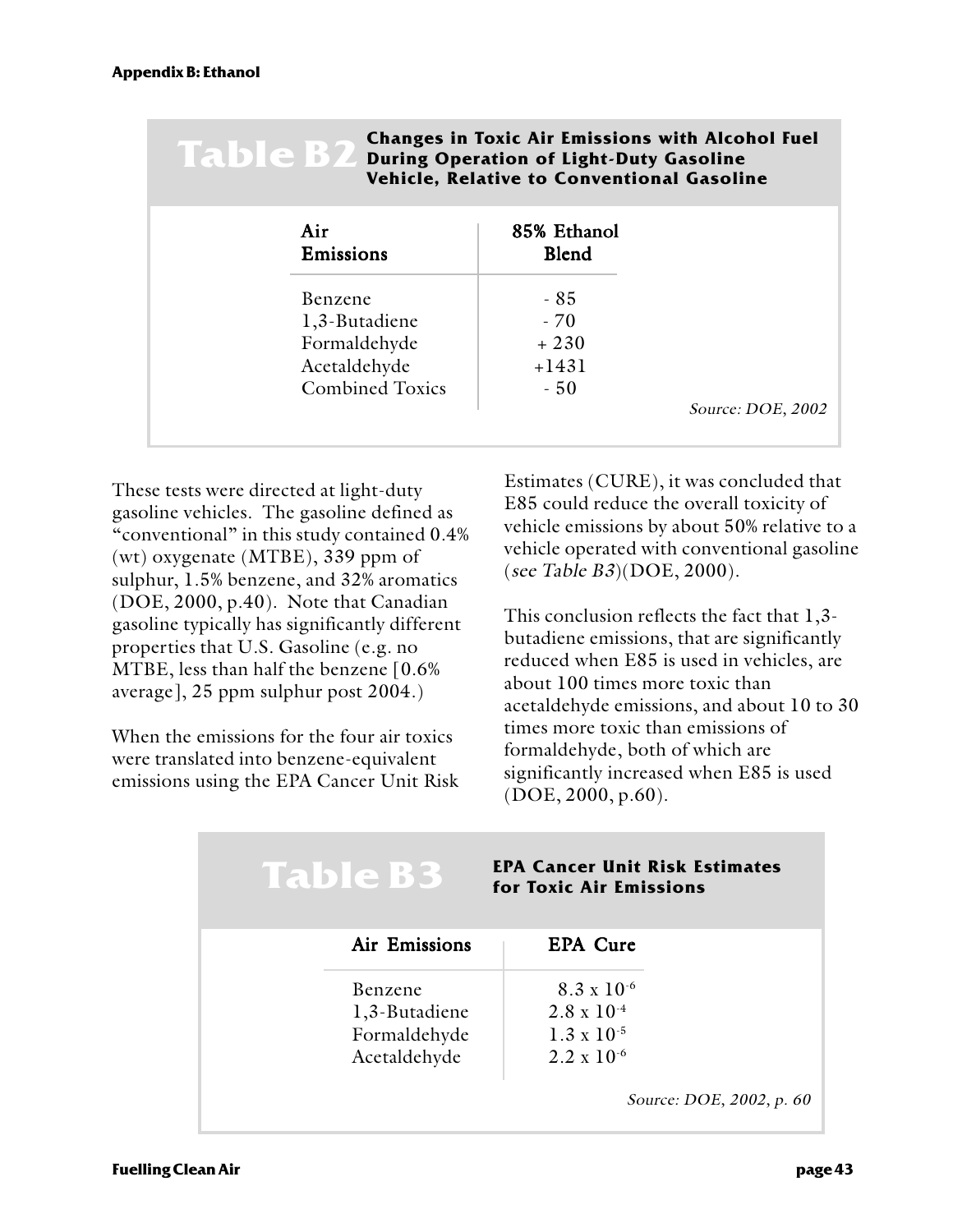Alternative Fuels Data Center (AFDC), (2003). Biodiesel General Information. United States Department of Energy. www.afdc.doe.gov/altfuel/ bio\_general.html.

Alternative Fuels Data Center (AFDC), (2003). Ethanol General Information. United States Department of Energy. www.afdc.nrel.gov/altfuel/ eth\_general.html.

Atmospheric Science Expert Panel Report, (1997). Atmospheric Science Expert Panel Report – Joint Industry/Government Study - Sulphur in Gasoline and Diesel Fuels. August, 1997. (200 pages plus appendices)

Basak, Rishi, (2003). Personal Communication, Economist, Regulatory and Economic Analysis Branch, Environment Canada.

Bromley, Rob, (2003). Personal Communication. Health Promotion Officer, Public Health Environmental Health and Lifestyle Resources, Regional Municipality of Waterloo.

Burelle, Carol, (2003). Personal Communication. Head, In-Use Vehicle . Emissions, Transportation Systems Branch, Environment Canada

Burnett, Richard, Marc Smith-Doiron, Dave Stieb, Mark Raizenne, Jeffrey Brook, Robert Dales, Judy Leech, Sabit Cakmak, Daniel Krewski (2001). "Association between Ozone and Hospitalization for Acute Respiratory Diseases in Children Less than 2 Years of Age", American Journal of Epidemiology. Vol.153, No.5, 2001.

Burnett R., Cakmak and Brook (1998). The Effect of the Urban Ambient Air Pollution Mix on Daily Mortality Rates in 11 Canadian Cities, Canadian Journal of Public Health. May-June 1998.

Burnett, Richard (1999). Effects of Particulate and Gaseous Air Pollution on Cardiorespiratory Hospitalization. Archives of Environmental Health. March 1999.

California Air Resources Board (CARB) & California Environmental Protection Agency (CEPA), (1998). Initial Statement of Reasons for Rulemaking: Proposed Identification of Diesel Exhaust as a Toxic Air Contaminant. Prepared by the Staff of the Air Resources Board and the Office of Environmental Health Hazard Assessment. June 1998.

Canadian Renewable Fuels Association (CRFA), (2003). "Emissions Impact of Ethanol". www.greenfuels.org/

Chatterjee, Sougato et al., (2002). "Performance and Durability Evaluation of Continuously Regenerating Particulate Filters on Diesel Powered Urban Buses at NY City Transit – Part II", Society of Automotive Engineers. 2002-01-0430, 1 page.

Clean Diesel Independent Review Subcomittiee, (2002). Meeting Technology Challenges for the 2007 Heavy-Duty Highway Diesel Rule. Report to the Clean Air Act Advisory Committee, Washington, D.C., October 30, 2002, 15 pages.

Dack, Ken. (2003). Personal Communication. Manager, Fleet Services, City of Brampton, Ontario.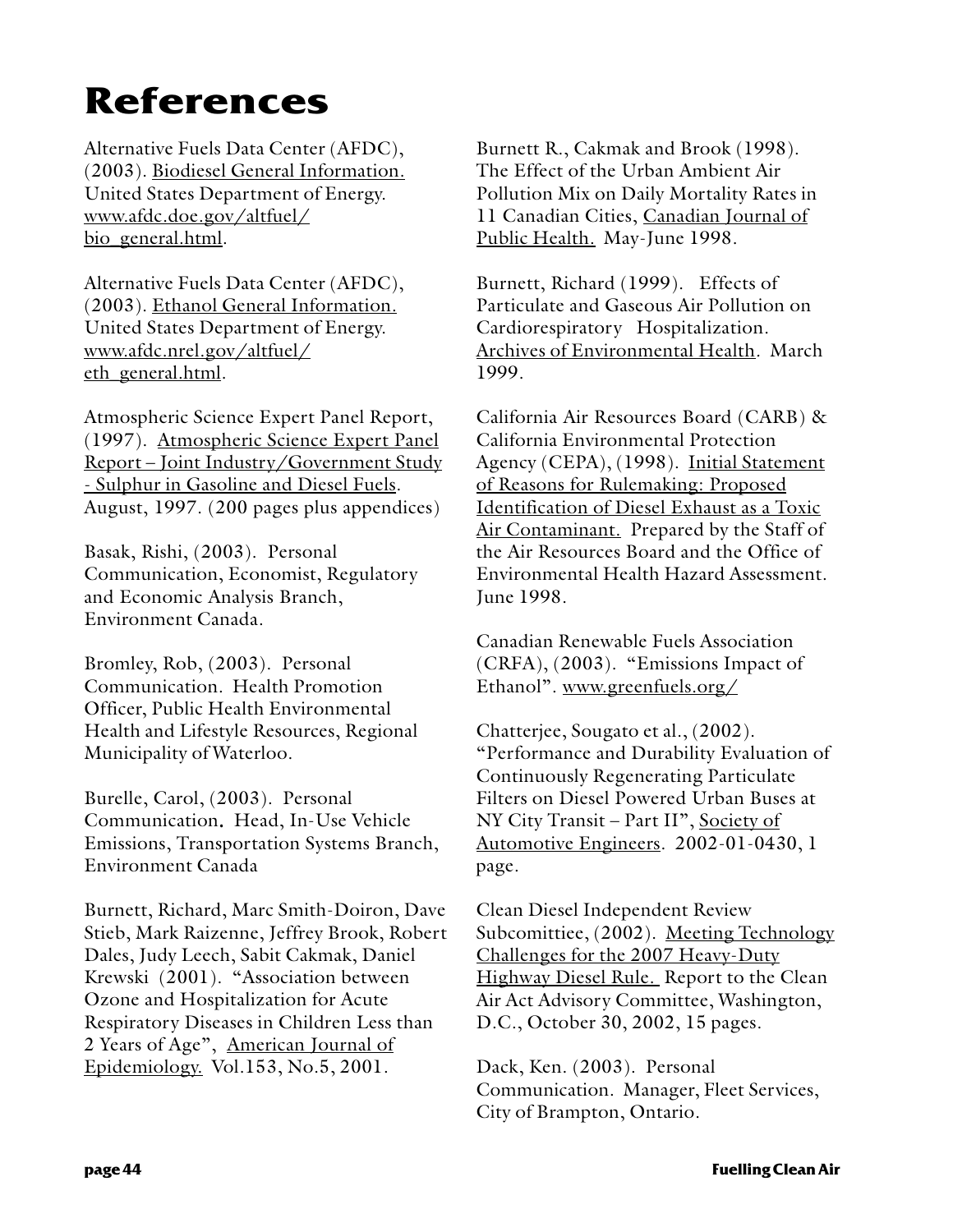Environment Canada, (2002). Sulphur in Liquid Fuels 2001. Prepare by Lorri Thompson, Oil, Gas and Energy Branch, Environment Canada. July 2002, 53 pages.

Environment Canada, (2001). Trucks and Air Emissions. Prepared by Gordon Taylor for the Transportation Systems Branch, Air Pollution Prevention, Environment Canada.

Environment Canada, (1999). Proposed Bus Engine Rebuild Program A Canadian Alternative. Prepared by Jack Patriache, Patriarch & Associates, for Transportation System Branch, Environment Canada.

Environment Canada, (1998). Use of Higher than 10 Volume Percent Ethanol/ Gasoline Blends in Gasoline Powered Vehicles. Prepared by Dr. Chandra Prakash for Transportation Systems Branch, Air Pollution Prevention Directorate, Environment Canada.

Gauderman, James, Frank Gilliland, Hita Vora, Edward Avol, Daniel Stram, Rob McConnell, Duncan Thomas, Fred Lurmann, Helen Margolis, Edward Rappaport, Kiros Berhane, John Peters, (2002). "Association between Air Pollution and Lung Function Growth in Southern California Children", Respiratory and Critical Care Medicine. Vol.166, No.1, 2002.

Gingrich, Sarah. (2003). Personal Communications. Research Consultant, Health Promotion & Environmental Protection Office, Toronto Public Health, City of Toronto.

Health and Environmental Impact Assessment Panel, (HEIAP), (1997). Joint Industry/Government Study: Sulphur in Gasoline and Diesel Fuels, Prepared by Dr. G. Thurston, Dr. D. Bates, Dr. R. Burnett, Dr. F. Libfert, Dr. B. Ostro, Dr. B. Hale, Dr. A, Krupniack, Dr. R. Rowe, D. Ireland, B. Jessiman, June 1997, Revised in March 1998. (82 pages plus Appendices).

Lanni, Thomas et al., (2001). "Performance and Durability Evaluation of Continuously Regenerating Particulate Filters on Diesel Powered Urban Buses at NY City Transit", Society of Automotive Engineers. 2001-01-0511, 14 pages.

McEwen, Bruce. (2003). Chief, Fuels Division, Environment Canada.

NAAQO (1999b). National Ambient Air Quality Objectives for Particulate Matter. Addendum to the Science Assessment Document. Report by the Federal Provincial Working Group on Air Quality Objectives and Guidelines. Environment Canada, October 1997; Revised April 1999 NAAQO (1999a). National Ambient Air Quality Objectives for Ground Level Ozone. Science Assessment Document. Report by the Federal Provincial Working Group on Air Quality Objectives and Guidelines. Environment Canada, July 1999.

Office of Energy Efficiency and Renewable Energy (OEE), (2003). Renewable Diesel. United States Department of Energy. www.ott.doe.gov/renewable\_ diesel.html.

Ontario Medical Association (OMA), (2000). The Illness Costs of Air Pollution in Ontario.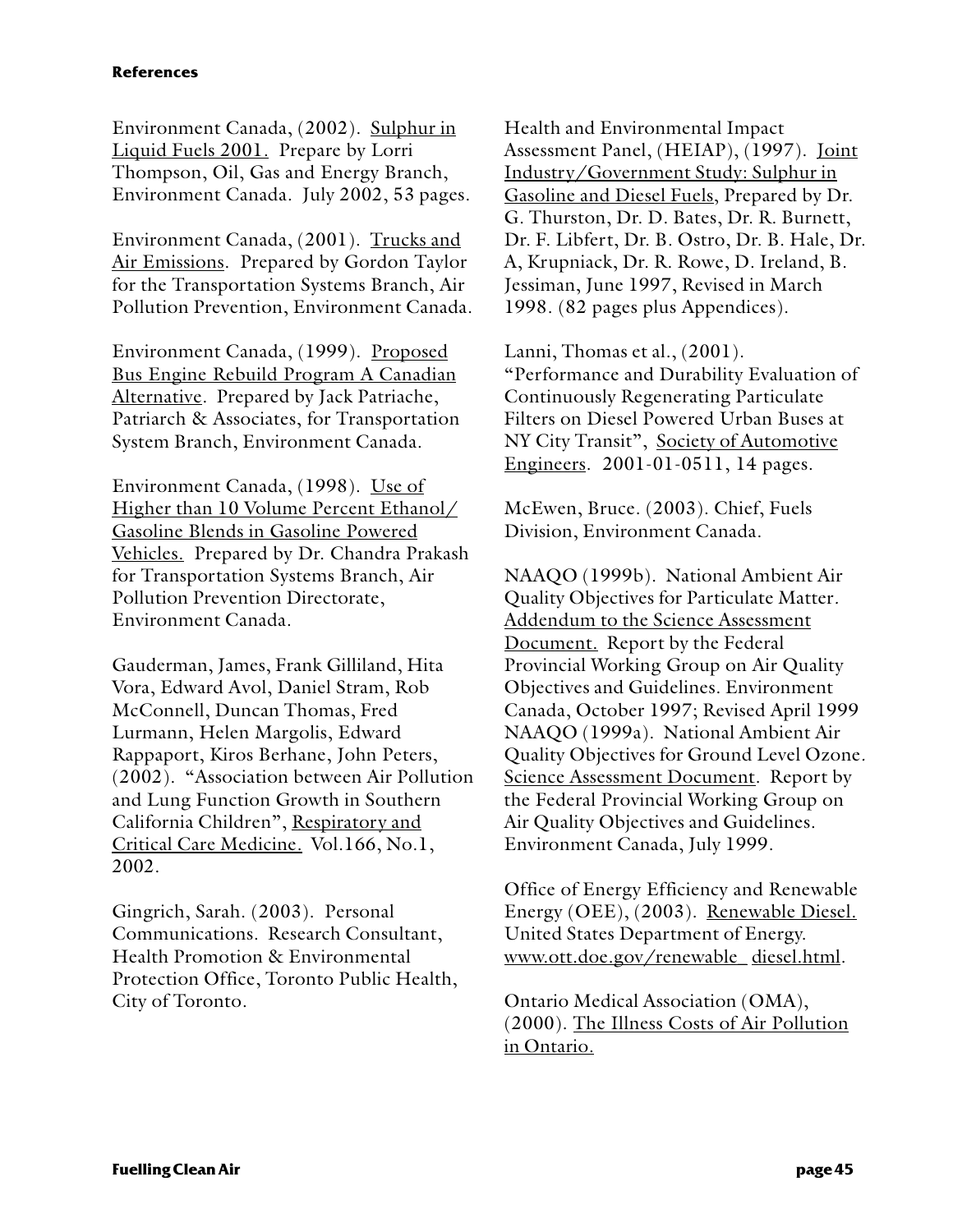Ontario Medical Association (OMA), (1998). Health Effects of Ground-Level Ozone, Acid Aerosols & Particulate Matter. May 1998.

Ontario Ministry of the Environment (MOE), (1996). Towards a Smog Plan for Ontario: A Discussion Paper. June 1996.

Ontario Ministry of the Environment (MOE), (2001). Air Quality in Ontario in 1999.

Ontario Ministry of the Environment (MOE), (2002). Personal Communication with Ron Bell. December 2002.

Perrotta, Kim (2003), Personal communication. Formerly Environmental Epidemiologist, Toronto Public Health, City of Toronto.

Pianin, Eric, (2002). "New Rule in Works for Diesel Emissions", The Washington Post. December, 30, 2002.

Pope, Arden, Richard Burnett, Michael Thun, Eugenia Calle, Daniel Krewski, Kazuhik Ito, George Thurston, (2002). "Lung Cancer, Cardiopulmonary Mortality, and Long-term Exposure to Fine Particulate Matter", American Medical Association. Vol. 287, No.9, March 2002.

Region of Waterloo, (2002). Discussion Paper for Clean Air Plan. October 23, 2002. 60 pages.

Rideout, Greg, (2003). Personal Communication. Head, Toxic Emissions Research and Field Studies, Emissions Research and Measurement Division, Environment Canada.

Rideout, Greg & Peter Howes, (1998). Untitled. Prepared by Emissions Research and Measurement Divisions, Environment Canada, for Transportation Systems Division of Environment Canada, Health Canada, and Ontario Soybean Growers Marketing Association. ERMD 98-26718.

Stacey, Blair. (2003), Program Engineer, Transportation Systems Divisions of Environment Canada.

Toronto Public Health (TPH), (2001). Air Quality and the Low Sulphur Fuel Purchasing Practice. Prepared for the Toronto Board of Health, February 2001, 7 pages.

Toronto Public Health (TPH), (1998). Air Quality and A Federal Standard for Sulphur in Fuel. Report to the Toronto Board of Health.

Toronto Public Health (TPH), (2000a). Air Pollution Burden of Illness in Toronto - Summary Report. Report for Toronto Board of Health, May 18, 2000.

Toronto Public Health (TPH), (2000b). Toronto's Air: Let's Make it Healthy. Toronto, Ontario: December 2000.

Toronto Purchasing & Material Management (TPPM), (2001). Tender for Gasoline & Diesel. Prepared for Toronto Administration Committee, October 2001.

Toronto Purchasing & Material Management (TPPM), (2002). Tender for Gasoline & Diesel -2003. Prepared for Toronto Administration Committee, October 2002.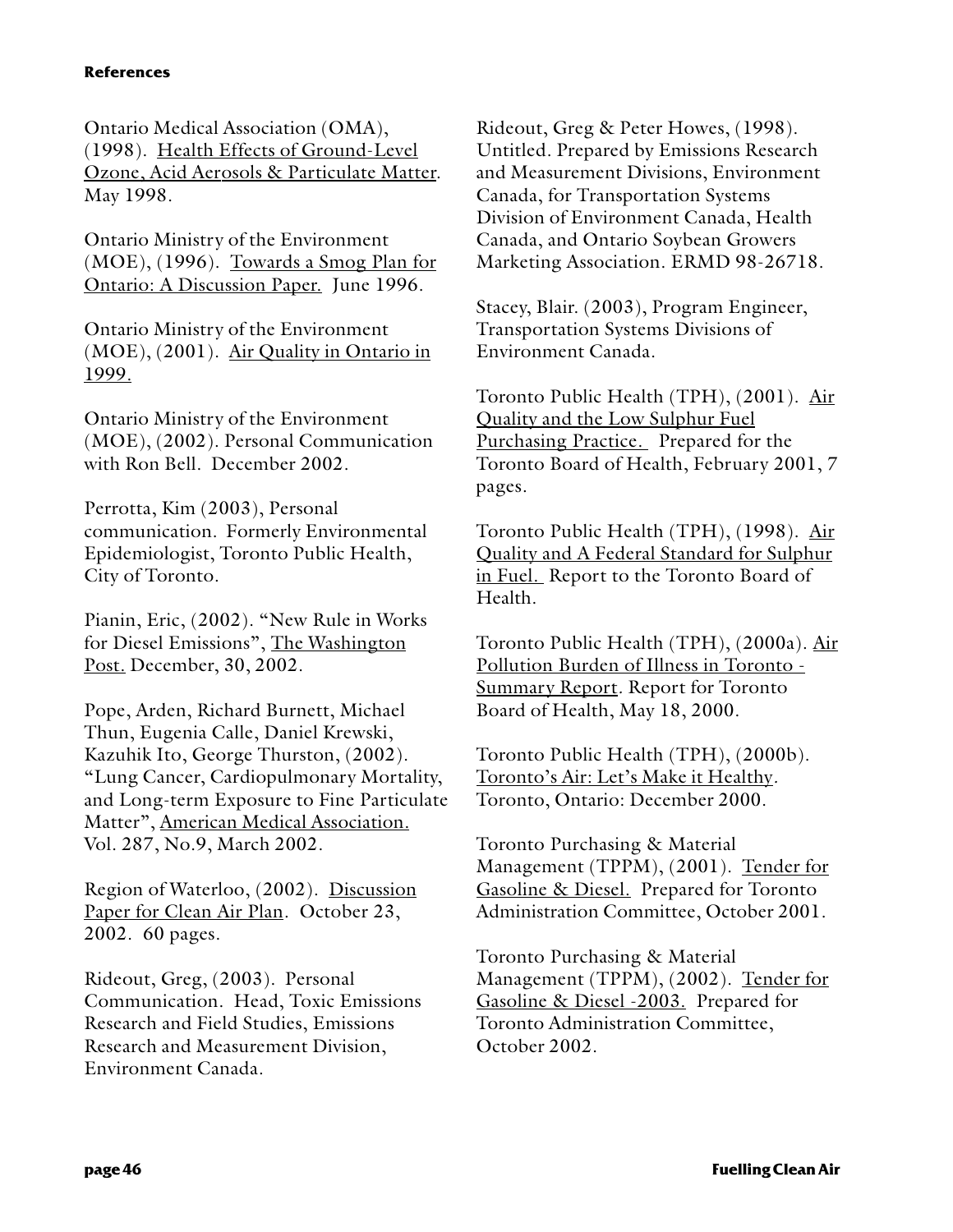Tushingham, Mark, (2003). Personal communication. Head, Fuel Processing, Fuels Division, Environment Canada.

United States Department of Energy (DOE), (2000). Fuel-Cycle Emissions For Conventional and Alternative Fuel Vehicles: An Assessment of Air Toxics. Argonne National Laboratory, Transportation Technology R&D Center, Operated by the University of Chicago for the US DOE, August 2000, 71 pages.

United States Department of Energy (DOE), (1998). An Overview of Biodiesel and Petroleum Diesel Life Cycles. National Renewable Energy Laboratory (NREL), Operated by Midwest Research Institute for the US DOE, May 1998, 46 pages.

United States Department of Energy (DOE), (1996). <u>Federal Test Procedure</u> Emissions Test Results from Ethanol Variable-Fuel Vehicle Chevrolet Luminas. Prepared by K. Kelly, B. Bailey, T. Coburn of the National Renewable Energy Laboratory, W. Clark of the Automotive Testing Laboratories, and P. Lissiuk of the Environmental Research and Development Corporation, and Presented at the Society for Automotive Engineers, May 6-8, 1996, 19 pages.

United States Environmental Protection Agency (EPA), (2002). A Comprehensive Analysis of Biodiesel Impacts on Exhaust Emissions, Draft Technical Report. Assessment and Standards Division, Office of Transportation and Air Quality, October 2002, 118 pages.